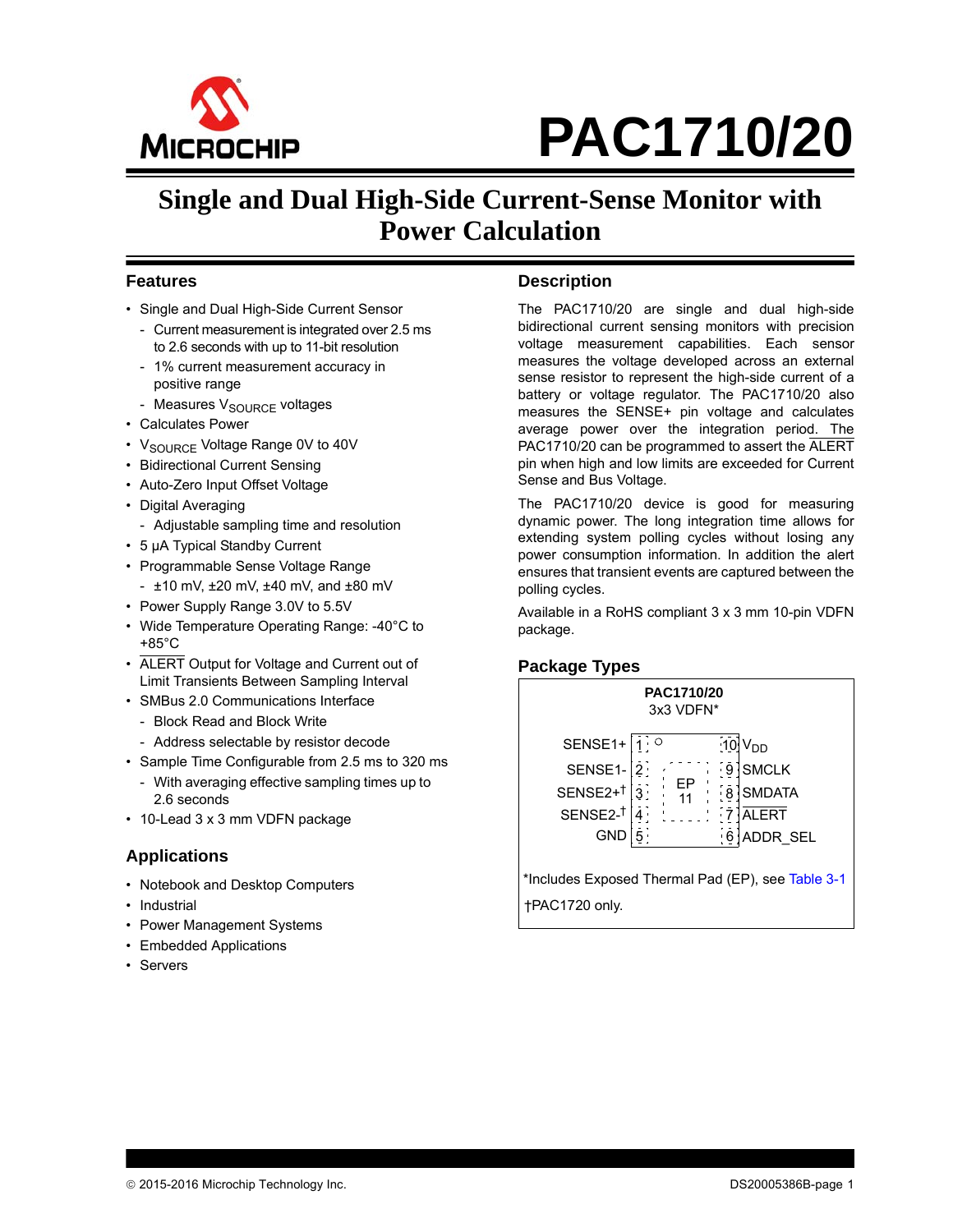## **Device Block Diagram**

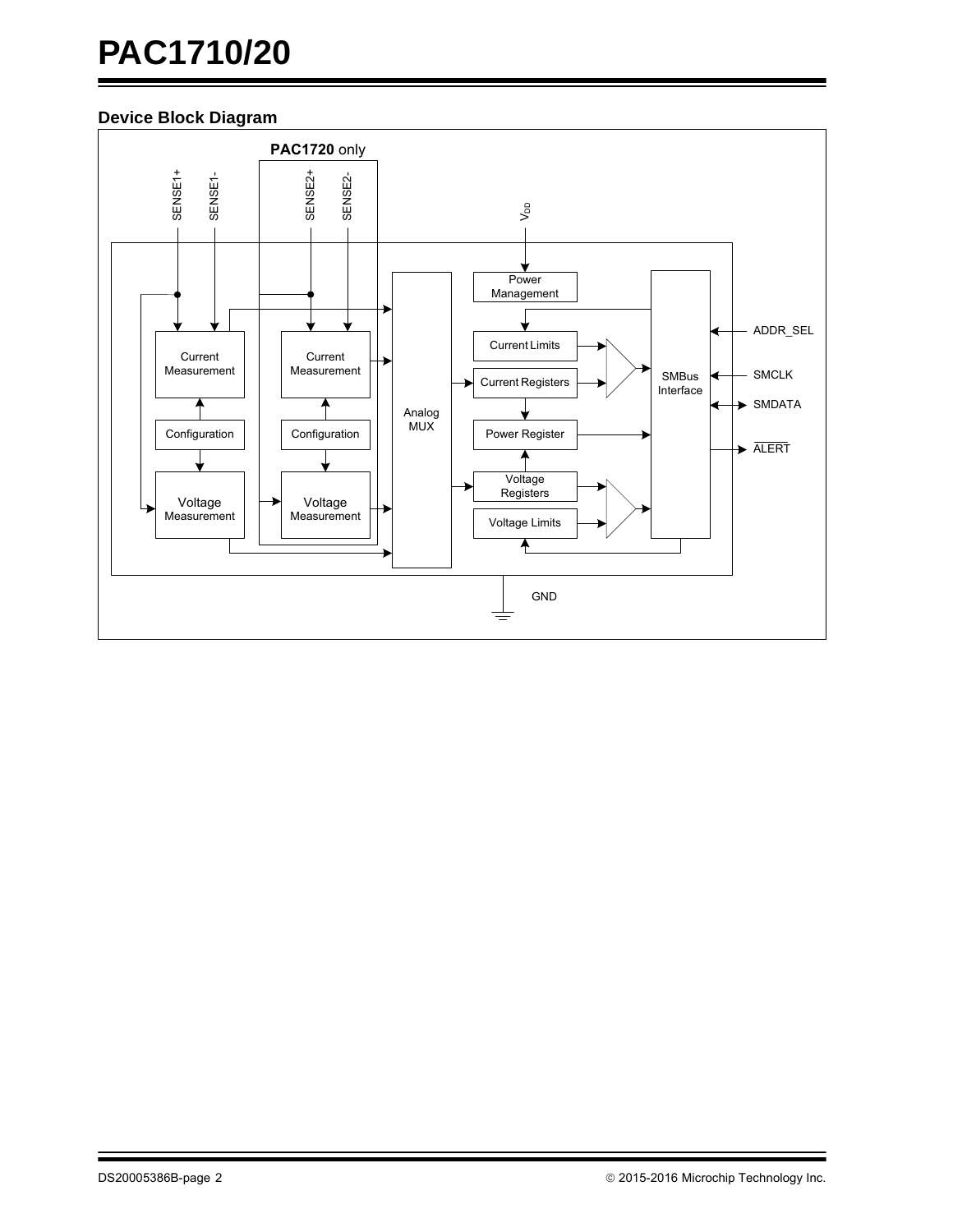## **1.0 ELECTRICAL CHARACTERISTICS**

## <span id="page-2-1"></span>**1.1 Electrical Specifications**

### **Absolute Maximum Ratings(†)**

**† Notice**: Stresses above those listed under "Absolute Maximum Ratings" may cause permanent damage to the device. This is a stress rating only and functional operation of the device at those or any other conditions above those indicated in the operation listings of this specification is not implied. Exposure above maximum rating conditions for extended periods may affect device reliability.

<span id="page-2-0"></span>**Note:** The Package Power Dissipation specification assumes a recommended thermal via design consisting of a 2 x 3 matrix of 0.3 mm (12 mil) vias at 0.9 mm pitch connected to the ground plane with a 1.6 mm x 2.3 mm thermal landing.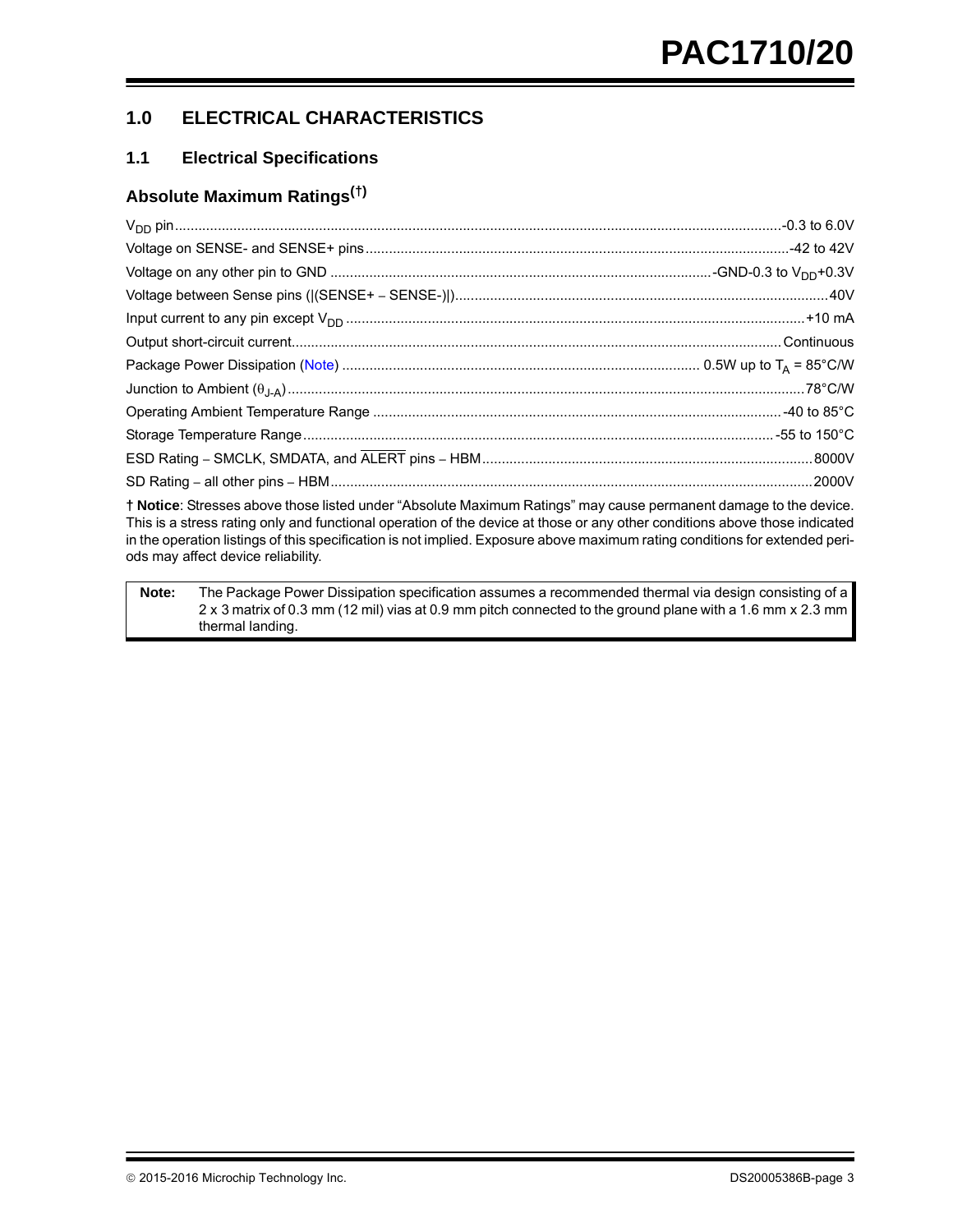## **TABLE 1-1: DC CHARACTERISTICS**

| <b>Electrical Characteristics</b> : Unless otherwise specified, maximum values are at $T_A = -40^{\circ}$ C to +85°C,<br>$V_{DD}$ = 3V to 5.5V, $V_{SOURCE}$ = 0V to 40V; typical values are at $T_A$ = +25°C, $V_{DD}$ = 3.3V, $V_{SOURCE}$ = 24V,<br>V <sub>SENSE</sub> = (SENSE+ - SENSE-) = 0V; Current Sense Full Scale Range = 80 mV unless otherwise noted |                                     |           |       |      |              |                                                                                                                                                                      |
|-------------------------------------------------------------------------------------------------------------------------------------------------------------------------------------------------------------------------------------------------------------------------------------------------------------------------------------------------------------------|-------------------------------------|-----------|-------|------|--------------|----------------------------------------------------------------------------------------------------------------------------------------------------------------------|
| <b>Characteristic</b>                                                                                                                                                                                                                                                                                                                                             | Symbol                              | Min.      | Typ.  | Max. | Unit         | <b>Conditions</b>                                                                                                                                                    |
| <b>Power Supply</b>                                                                                                                                                                                                                                                                                                                                               |                                     |           |       |      |              |                                                                                                                                                                      |
| Voltage on SENSE+                                                                                                                                                                                                                                                                                                                                                 | V <sub>SOURCE</sub>                 | 0         |       | 40   | $\vee$       |                                                                                                                                                                      |
| V <sub>DD</sub> Range                                                                                                                                                                                                                                                                                                                                             | V <sub>DD</sub>                     | 3.0       |       | 5.5  | $\vee$       |                                                                                                                                                                      |
| V <sub>DD</sub> Pin Supply<br>Current (PAC1720)                                                                                                                                                                                                                                                                                                                   | <b>I</b> <sub>DD</sub>              |           | 0.525 | 1.3  | mA           | Both measurement channels<br>enabled. Continuous conversions<br>(see Table 4-1)                                                                                      |
|                                                                                                                                                                                                                                                                                                                                                                   |                                     |           | 13    | 50   | μA           | Both measurement channels<br>enabled. One conversion per<br>second (see Table 4-1).<br>VSRC_SAMP_TIME = 2.5 ms<br>$CS_SAMP$ TIME = 2.5 ms<br>No SMBus communications |
| V <sub>DD</sub> Pin Supply<br>Current (PAC1710)                                                                                                                                                                                                                                                                                                                   | $I_{DD}$                            |           | 360   | 900  | μA           | <b>Continuous Conversions</b><br>(see Table 4-1)                                                                                                                     |
|                                                                                                                                                                                                                                                                                                                                                                   |                                     |           | 10    | 35   | μA           | One conversion per second<br>(see Table 4-1).<br>VSRC_SAMP_TIME = 2.5 ms<br>$CS_SAMP$ TIME = 2.5 ms<br>No SMBus communications                                       |
| V <sub>DD</sub> Rise Rate                                                                                                                                                                                                                                                                                                                                         | V <sub>DD_RISE</sub>                | 0.03      |       |      | V/ms         | 0 to 3V in 100 ms                                                                                                                                                    |
| V <sub>DD</sub> Standby Current                                                                                                                                                                                                                                                                                                                                   | I <sub>DD_STBY</sub>                |           | 5.5   | 15   | μA           | Standby state                                                                                                                                                        |
|                                                                                                                                                                                                                                                                                                                                                                   | <b>Analog Input Characteristics</b> |           |       |      |              |                                                                                                                                                                      |
| SENSE+/SENSE-<br>Pins Common-Mode<br>Voltage Range                                                                                                                                                                                                                                                                                                                | $V_{CM}$                            | 0         |       | 40   | V            | Common-mode voltage on SENSE<br>pins, referenced to ground                                                                                                           |
| V <sub>SENSE</sub> Differential<br>Input Voltage Range                                                                                                                                                                                                                                                                                                            | <b>V<sub>DIFF</sub></b>             | $-80$     |       | +80  | mV           | Voltage between SENSE+ and<br>SENSE- pins                                                                                                                            |
| <b>Current-Sense Power</b><br>Supply Rejection<br>Ratio                                                                                                                                                                                                                                                                                                           | PSRR_CS                             |           | 10    |      | µV/V         | $3.0V < V_{DD} < 5.5V$                                                                                                                                               |
| Full-Scale Range (±)<br>(see Section 4.4                                                                                                                                                                                                                                                                                                                          | <b>FSR</b>                          | $-10$     |       | 10   | mV           | $1$ LSB = 4.885 µV<br>11-bit data resolution                                                                                                                         |
| "Current<br><b>Measurement")</b>                                                                                                                                                                                                                                                                                                                                  |                                     | $-20$     |       | 20   | mV           | $1$ LSB = 9.77 $\mu$ V<br>11-bit data resolution                                                                                                                     |
|                                                                                                                                                                                                                                                                                                                                                                   |                                     | $-40$     |       | 40   | mV           | $1$ LSB = 19.54 $\mu$ V<br>11-bit data resolution                                                                                                                    |
|                                                                                                                                                                                                                                                                                                                                                                   |                                     | $-80$     |       | 80   | mV           | $1$ LSB = 39.08 $\mu$ V<br>11-bit data resolution                                                                                                                    |
| Common-Mode<br>Rejection                                                                                                                                                                                                                                                                                                                                          | VSENSE_CMRR                         | 80        | 100   |      | dB           | Common-Mode Rejection,<br>$0V < V_{\text{SOURCE}} < 40V$                                                                                                             |
| SENSE+/SENSE-<br>Pins Common-Mode<br>Voltage Range                                                                                                                                                                                                                                                                                                                | $V_{CM}$                            | $\pmb{0}$ |       | 40   | $\mathsf{V}$ | Common-mode voltage on SENSE<br>pins, referenced to ground                                                                                                           |
| V <sub>BUS</sub> Gain Accuracy                                                                                                                                                                                                                                                                                                                                    | V <sub>BUS_GAIN_ERR</sub>           |           |       | ±0.4 | $\%$         | Measured at ADC output, Gain = 1                                                                                                                                     |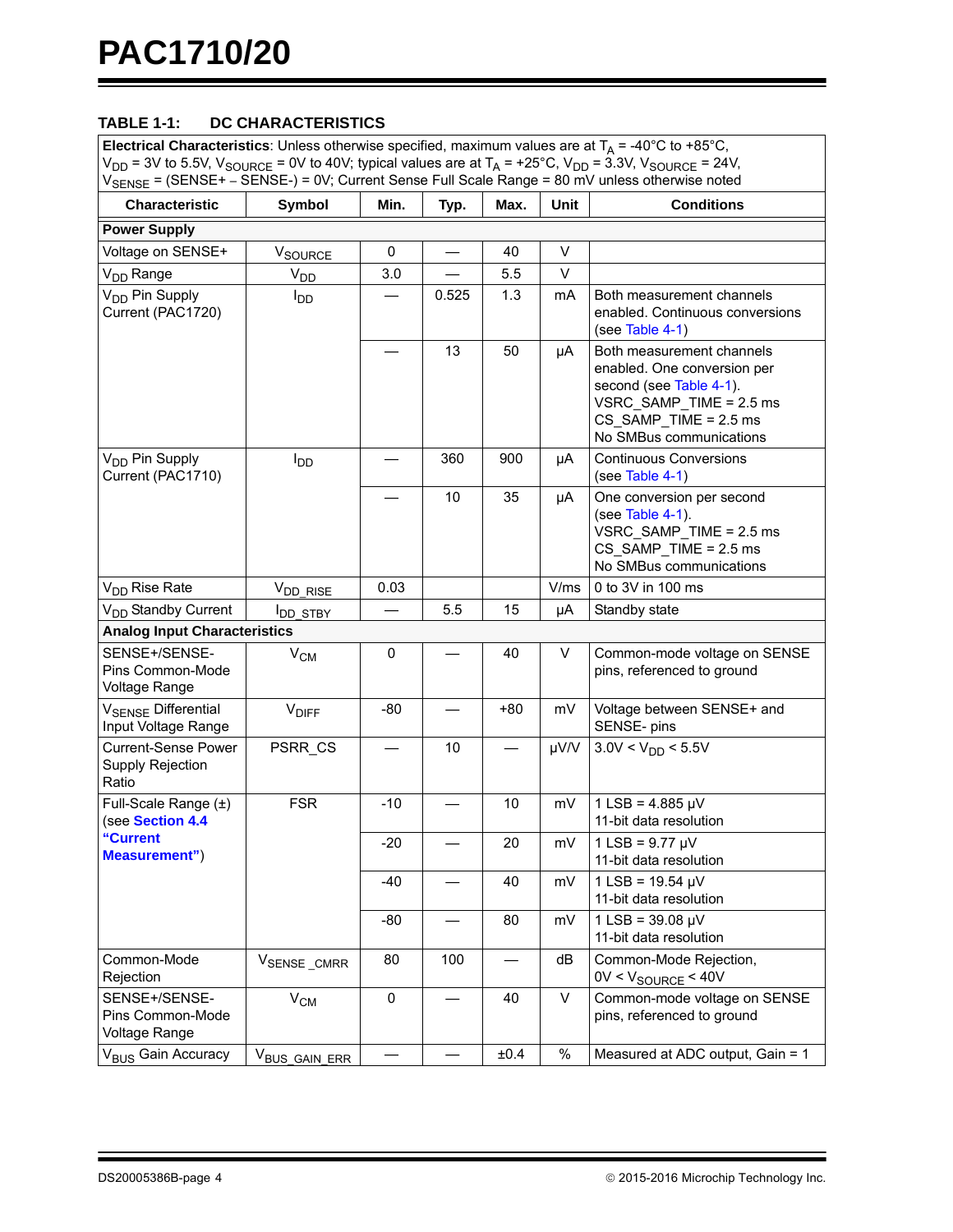## **TABLE 1-1: DC CHARACTERISTICS (CONTINUED)**

**Electrical Characteristics**: Unless otherwise specified, maximum values are at  $T_A$  = -40°C to +85°C,  $V_{DD}$  = 3V to 5.5V,  $V_{SOURCE}$  = 0V to 40V; typical values are at T<sub>A</sub> = +25°C,  $V_{DD}$  = 3.3V, V<sub>SOURCE</sub> = 24V, V<sub>SENSE</sub> = (SENSE+ – SENSE-) = 0V; Current Sense Full Scale Range = 80 mV unless otherwise noted

| OLINOL (THIS                                                                                   |                                                                                                                                                                                                                                                                                                                                                                                                               |        |        |              |                    |                                                     |
|------------------------------------------------------------------------------------------------|---------------------------------------------------------------------------------------------------------------------------------------------------------------------------------------------------------------------------------------------------------------------------------------------------------------------------------------------------------------------------------------------------------------|--------|--------|--------------|--------------------|-----------------------------------------------------|
| <b>Characteristic</b>                                                                          | Symbol                                                                                                                                                                                                                                                                                                                                                                                                        | Min.   | Typ.   | Max.         | Unit               | <b>Conditions</b>                                   |
| SENSE+, SENSE-Pin<br>Leakage Current                                                           | $I_{\text{SENSE} + I_{\text{SENSE} - I_{\text{SENSE} - I_{\text{SENSE} - I_{\text{SENSE} - I_{\text{SENSE} - I_{\text{SENSE} - I_{\text{SENSE} - I_{\text{SENSE} - I_{\text{SENSE} - I_{\text{SENSE} - I_{\text{SENSE} - I_{\text{SENSE} - I_{\text{SENSE} - I_{\text{SENSE} - I_{\text{SENSE} - I_{\text{SENSE} - I_{\text{SENSE} - I_{\text{SENSE} - I_{\text{SENSE} - I_{\text{SENSE} - I_{\text{SENSE} -$ |        |        | 1.0          | μA                 | $V_{BUS}$ = 24V, $V_{SENSE}$ = 0V<br>Sleep state    |
| SENSE+, SENSE-Pin<br>Leakage Current                                                           | $I_{\text{SENSE} + I_{\text{SENSE} - I_{\text{SENSE} - I_{\text{SENSE} - I_{\text{SENSE} - I_{\text{SENSE} - I_{\text{SENSE} - I_{\text{SENSE} - I_{\text{SENSE} - I_{\text{SENSE} - I_{\text{SENSE} - I_{\text{SENSE} - I_{\text{SENSE} - I_{\text{SENSE} - I_{\text{SENSE} - I_{\text{SENSE} - I_{\text{SENSE} - I_{\text{SENSE} - I_{\text{SENSE} - I_{\text{SENSE} - I_{\text{SENSE} - I_{\text{SENSE} -$ |        |        | 1.0          | μA                 | $V_{DD} = 0V$                                       |
| SENSE+ Pin Bias<br>Current                                                                     | ISENSE +                                                                                                                                                                                                                                                                                                                                                                                                      |        | 100    | 150          | μA                 | -80 mV < $V_{\text{SENSE}}$ < 80 mV<br>Active state |
| <b>SENSE-Pin Bias</b><br>Current                                                               | I <sub>SENSE-</sub>                                                                                                                                                                                                                                                                                                                                                                                           |        | 0.1    | $\mathbf{1}$ | μA                 | -80 mV < $V_{\text{SENSE}}$ < 80 mV<br>Active state |
| <b>Current-Sense Offset Error Voltage</b>                                                      |                                                                                                                                                                                                                                                                                                                                                                                                               |        |        |              |                    |                                                     |
| Offset Error Voltage                                                                           | $V_{OS}$                                                                                                                                                                                                                                                                                                                                                                                                      |        | ±15    |              | μV                 | $FSR = \pm 10$ mV                                   |
| (referred to input)                                                                            |                                                                                                                                                                                                                                                                                                                                                                                                               |        | ±15    |              | μV                 | $FSR = \pm 20$ mV                                   |
|                                                                                                |                                                                                                                                                                                                                                                                                                                                                                                                               |        | ±20    |              | μV                 | $FSR = \pm 40$ mV                                   |
|                                                                                                |                                                                                                                                                                                                                                                                                                                                                                                                               |        | ±40    |              | μV                 | $FSR = \pm 80$ mV                                   |
| <b>Current-Sense Total Measurement Error</b>                                                   |                                                                                                                                                                                                                                                                                                                                                                                                               |        |        |              |                    |                                                     |
| <b>Total Error</b><br>(positive range)<br>(see Section 4.4<br>"Current<br><b>Measurement")</b> | V <sub>SENSE</sub> _TOT_ERR                                                                                                                                                                                                                                                                                                                                                                                   |        | ±0.5   | ±1           | %<br><b>FSR</b>    | $FSR = 0$ to $+10$ mV                               |
|                                                                                                |                                                                                                                                                                                                                                                                                                                                                                                                               |        | ±0.3   | ±0.6         | $\%$<br><b>FSR</b> | $FSR = 0$ to $+20$ mV                               |
|                                                                                                |                                                                                                                                                                                                                                                                                                                                                                                                               |        | ±0.2   | ±0.4         | $\%$<br><b>FSR</b> | $FSR = 0$ to $+40$ mV                               |
|                                                                                                |                                                                                                                                                                                                                                                                                                                                                                                                               |        | ±0.2   | ±0.4         | $\%$<br><b>FSR</b> | $FSR = 0$ to +80 mV                                 |
| <b>Total Error</b><br>(negative range)                                                         | V <sub>SENSE</sub> _TOT_ERR                                                                                                                                                                                                                                                                                                                                                                                   | $-1$   | $-1.3$ | $-1.6$       | $\%$<br><b>FSR</b> | $FSR = -10$ mV to 0                                 |
| (see Section 4.4<br>"Current                                                                   |                                                                                                                                                                                                                                                                                                                                                                                                               | $-1$   | $-1.3$ | $-1.6$       | $\%$<br><b>FSR</b> | $FSR = -20$ mV to 0                                 |
| <b>Measurement")</b>                                                                           |                                                                                                                                                                                                                                                                                                                                                                                                               | $-1$   | $-1.3$ | $-1.6$       | $\%$<br><b>FSR</b> | $FSR = -40$ mV to 0                                 |
|                                                                                                |                                                                                                                                                                                                                                                                                                                                                                                                               | $-1.6$ | $-2$   | $-2.4$       | $\%$<br><b>FSR</b> | $FSR = -80$ mV to 0                                 |
| V <sub>SOURCE</sub> Voltage Measurement                                                        |                                                                                                                                                                                                                                                                                                                                                                                                               |        |        |              |                    |                                                     |
| Power Supply<br><b>Rejection Ratio</b>                                                         | <b>PSRR</b>                                                                                                                                                                                                                                                                                                                                                                                                   |        | 10     |              | mV/V               | $3.0V < V_{DD} < 5.5V$                              |
| $V_{\text{SOLRCE}}$ Error $(\pm)$                                                              | V <sub>SOURCE</sub> _ERR                                                                                                                                                                                                                                                                                                                                                                                      |        | 0.15   | 0.3          | %<br><b>FSV</b>    |                                                     |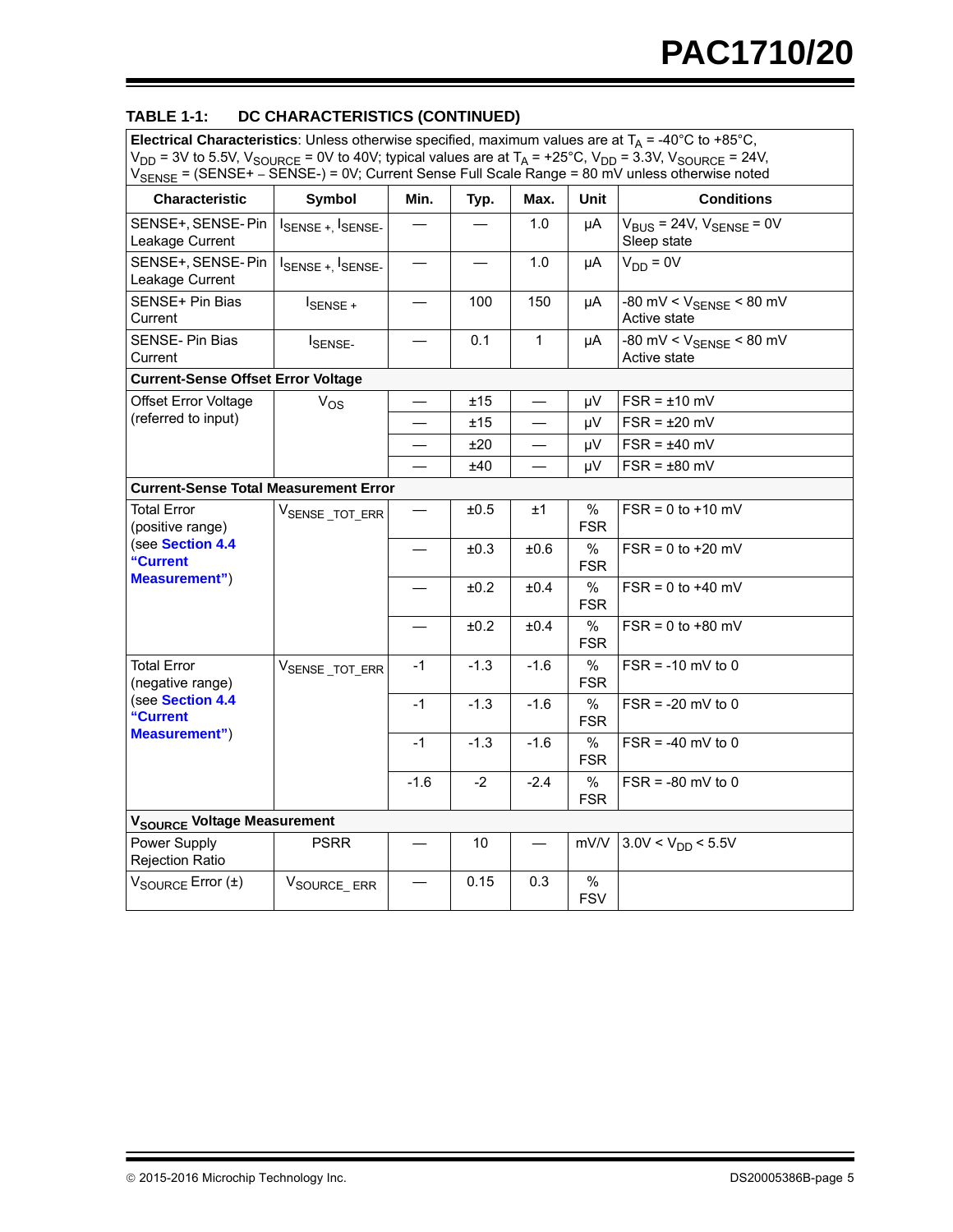## **TABLE 1-1: DC CHARACTERISTICS (CONTINUED)**

**Electrical Characteristics**: Unless otherwise specified, maximum values are at  $T_A$  = -40°C to +85°C,  $V_{DD}$  = 3V to 5.5V,  $V_{SOURCE}$  = 0V to 40V; typical values are at T<sub>A</sub> = +25°C,  $V_{DD}$  = 3.3V, V<sub>SOURCE</sub> = 24V, V<sub>SENSE</sub> = (SENSE+ – SENSE-) = 0V; Current Sense Full Scale Range = 80 mV unless otherwise noted

| Characteristic                                                                      | Symbol              | Min. | Typ. | Max.           | Unit               | <b>Conditions</b>                                                  |
|-------------------------------------------------------------------------------------|---------------------|------|------|----------------|--------------------|--------------------------------------------------------------------|
| <b>Power Ratio</b>                                                                  |                     |      |      |                |                    |                                                                    |
| <b>Total Power Ratio</b><br><b>Measurement Error</b><br>$(\pm)$<br>(positive range) | PRATIO ERR          |      |      | 1              | %<br><b>FSR</b>    | $FSR = 0$ to +10 mV, 0 to +20 mV,<br>0 to +40 mV, or 0 to +80 mV   |
| <b>Total Power Ratio</b><br><b>Measurement Error</b><br>$(\pm)$<br>(negative range) | PRATIO_ERR          |      |      | $\overline{2}$ | $\%$<br><b>FSR</b> | $FSR = -10$ mV to 0, $-20$ mV to 0,<br>-40 mV to 0, or -80 mV to 0 |
| <b>First Power Ratio</b><br>Ready                                                   | t <sub>CONV</sub> P |      |      | 220            | ms                 | Time after power-up before P <sub>RATIO</sub><br>updated           |
| Digital I/O Pins (SMCLK, SMDATA, ALERT)                                             |                     |      |      |                |                    |                                                                    |
| Pull-up Voltage Range                                                               | V <sub>PULLUP</sub> | 3.0  |      | 5.5            | $\vee$             | Pull-up voltage for SMBus and<br><b>ALERT</b> pins                 |
| Time to First<br>Communications                                                     | t <sub>COMM</sub>   |      |      | 25             | ms                 |                                                                    |
| Input High Voltage                                                                  | $V_{\text{IH}}$     | 2.0  |      |                | $\vee$             | SMCLK, SMDATA<br>OD pins pulled up to V <sub>PULLUP</sub>          |
| Input Low Voltage                                                                   | $V_{IL}$            |      |      | 0.8            | $\vee$             |                                                                    |
| <b>Output Low Voltage</b>                                                           | $V_{OL}$            |      |      | 0.4            | V                  | OD pin pulled to V <sub>PULLUP</sub><br>3 mA current sink          |
| Leakage Current $(\pm)$                                                             | <b>ILEAK</b>        |      |      | 5              | μA                 | Powered or unpowered<br>$T_A < +85^{\circ}$ C                      |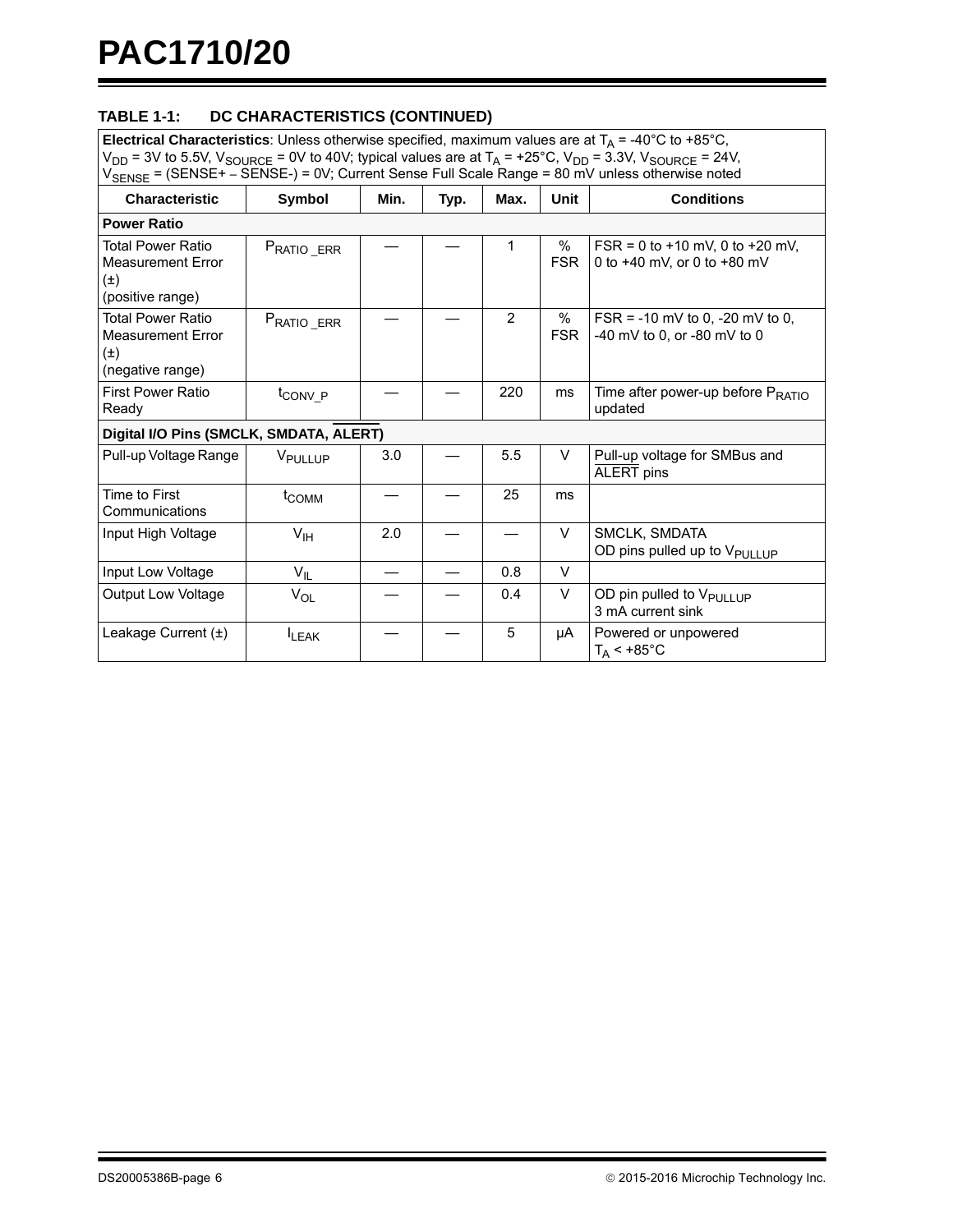| <b>TABLE 1-2:</b> |  | <b>SMBUS MODULE SPECIFICATIONS</b> |
|-------------------|--|------------------------------------|
|                   |  |                                    |

**Electrical Characteristics**: Unless otherwise specified, maximum values are at  $T_A = -40^{\circ}C$  to  $+85^{\circ}C$ ,  $V_{DD}$  = 3V to 5.5V,  $V_{BUS}$  = 0V to 32V; Typical values are at T<sub>A</sub> = +25°C, V<sub>DD</sub> = 3.3V, V<sub>BUS</sub> = 24V, VSENSE = (SENSE+ – SENSE-) = 0V Characteristic Sym. Min. Typ. Max. Units Conditions **SMBus Interface**  $Input Capacitance$   $|C_{IN}|$   $|4|10|$  pF **SMBus Timing** Clock Frequency fSMB 10 — 400 kHz Spike Suppression  $\begin{vmatrix} \frac{1}{2} & - & \end{vmatrix}$  —  $\begin{vmatrix} -1 & - & 100 \\ - & - & 100 \end{vmatrix}$  ns Bus Free Time Stop to **Start** t<sub>BUF</sub> | 1.3 | — | — | µs Start Setup Time  $\left| \begin{array}{c} t_{\text{SU:STA}} \end{array} \right|$  0.6  $\left| \begin{array}{c} - \\ - \end{array} \right|$   $\left| \begin{array}{c} \end{array} \right|$ Start Hold Time  $t_{\text{HD:STA}}$  0.6  $+$   $+$ Stop Setup Time  $|t_{\text{SUSTO}}|$  0.6  $|$  -  $|$  -  $|$  us Data Hold Time  $\left| \begin{array}{cc} t_{\text{HD:DAT}} \end{array} \right|$  0  $\left| \begin{array}{cc} - \end{array} \right|$   $\left| \begin{array}{cc} - \end{array} \right|$  when transmitting to the master Data Hold Time  $\left| \begin{array}{c} t_{HD:DAT} \end{array} \right|$  0.3  $\left| \begin{array}{c} - \end{array} \right|$   $\left| \begin{array}{c} - \end{array} \right|$  us When receiving from the master Data Setup Time  $|t_{\text{SUDAT}}|$  0.6  $|-|$   $|$   $\mu$ s Clock Low Period  $t_{LOW}$  | 1.3 | — | — | µs Clock High Period  $\left| \begin{array}{ccc} t_{\text{HIGH}} & 0.6 \end{array} \right|$   $+$   $-$ Clock/Data Fall Time  $\left\lceil \begin{array}{c} t_{\text{FALL}} \end{array} \right\rceil$   $\left\lceil \begin{array}{c} - \end{array} \right\rceil$  a00  $\left\lceil \begin{array}{c} n_s \end{array} \right\rceil$  Min = 20 + 0.1 C<sub>LOAD</sub> ns Clock/Data Rise Time  $\begin{array}{c|c|c|c|c} \hline \end{array}$  t<sub>RISE</sub>  $\begin{array}{c|c|c} - & - & 300 & \text{ns} & \text{Min} = 20 + 0.1 \text{ C}_{\text{LOAD}} \text{ns} \end{array}$ Capacitive Load  $\begin{vmatrix} C_{\text{LOAD}} & - & \cdot & 400 \\ 0 & - & 400 & pF \end{vmatrix}$  Total per bus line



<span id="page-6-0"></span>*FIGURE 1-1: SMBus Timing.*

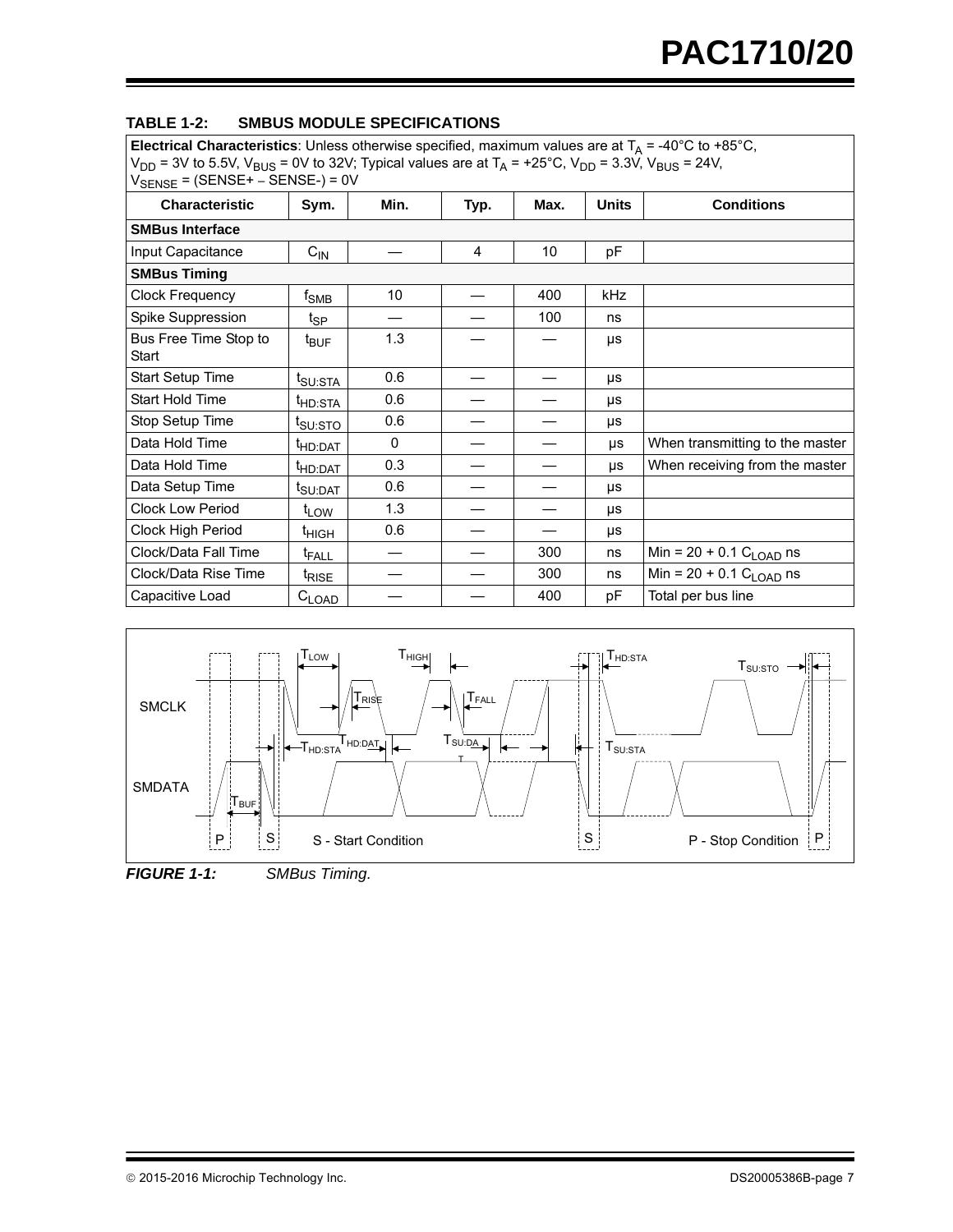**NOTES:**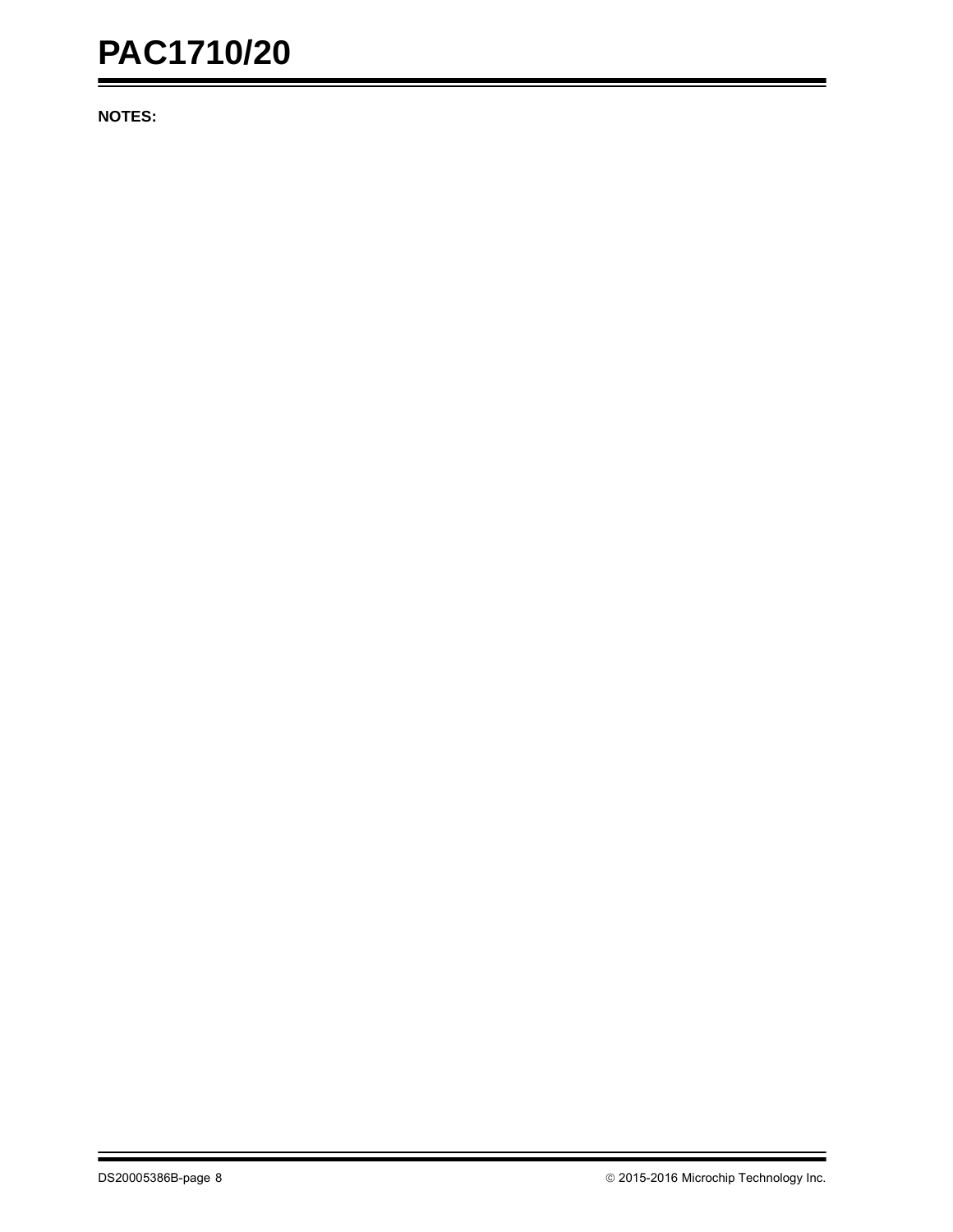## **2.0 TYPICAL OPERATING CURVES**

**Note:** The graphs and tables provided following this note are a statistical summary based on a limited number of samples and are provided for informational purposes only. The performance characteristics listed herein are not tested or guaranteed. In some graphs or tables, the data presented may be outside the specified operating range (e.g., outside specified power supply range) and therefore outside the warranted range.

**Note:** Unless otherwise indicated, maximum values are at T<sub>A</sub> = -40°C to +85°C, V<sub>DD</sub> = 3V to 5.5V, V<sub>SOURCE</sub> = 0V to 40V; typical values are at T<sub>A</sub> = +25°C, V<sub>DD</sub> = 3.3V, V<sub>SOURCE</sub> = 24V, V<sub>SENSE</sub> = (SENSE+ – SENSE-) = 0V.



*FIGURE 2-1: I<sub>DD</sub> vs. V<sub>DD</sub>, Continuous Conversions (PAC1710).*



*FIGURE 2-2: I<sub>DD</sub> vs. V<sub>DD</sub>, One Conversion per Second, Lowest Resolution (PAC1710).*





**FIGURE 2-4:** *I*<sub>SENSE</sub>+ Pin Current vs.  $V_{BUS}$  ( $T_A$  = -40°C to +85°C).



**FIGURE 2-5:** *I*<sub>SENSE</sub>+ Pin Bias Current *(80 mV Range).*



**FIGURE 2-6:** *I<sub>SENSE</sub>*- Pin Bias Current *(80 mV Range,*  $T_A = -40^{\circ}C$  *to*  $+85^{\circ}C$ *).*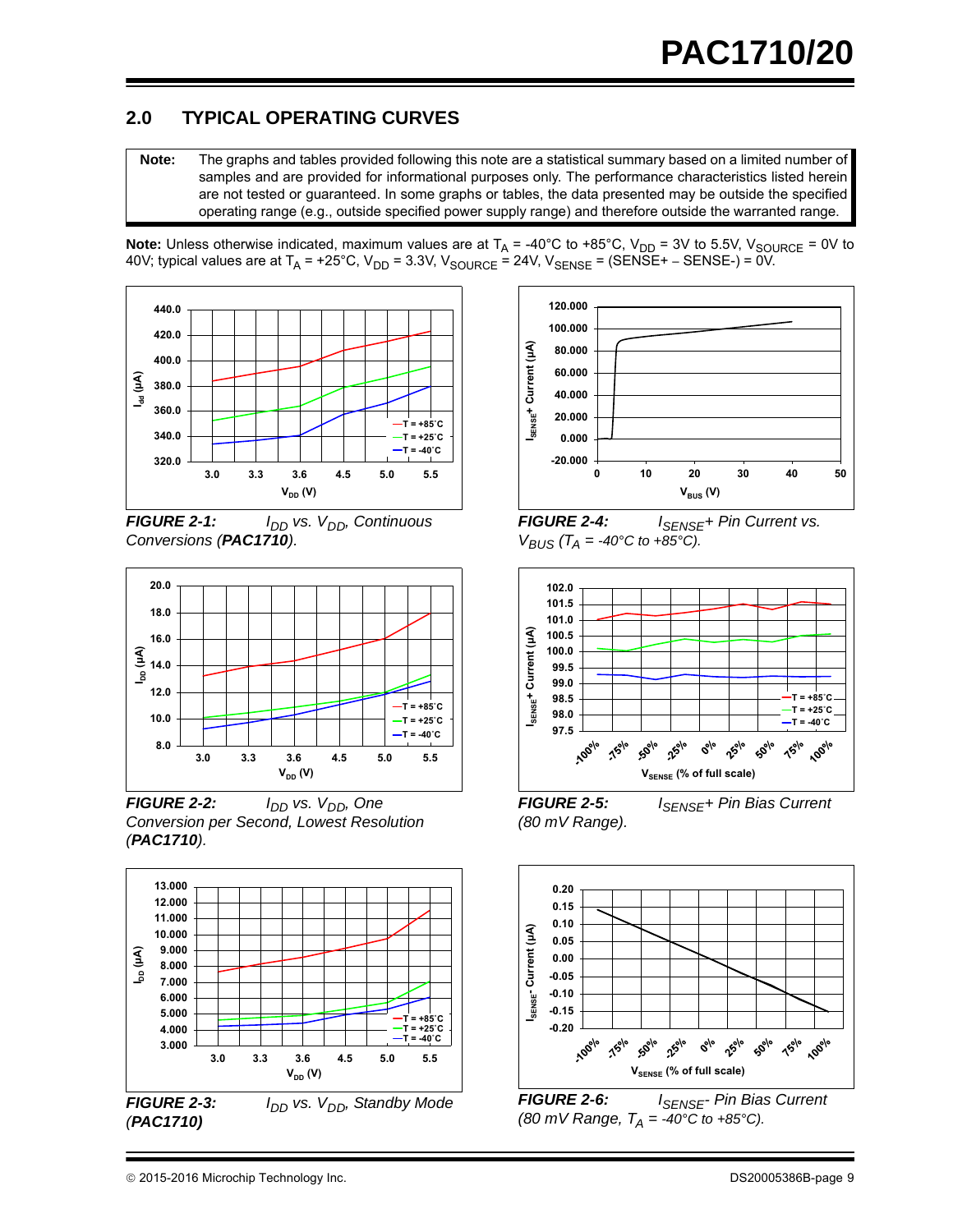

*FIGURE 2-7: I<sub>DD</sub> vs. V<sub>DD</sub>, Continuous Conversions (PAC1720).*



*FIGURE 2-8: I<sub>DD</sub> vs. V<sub>DD</sub>, One Conversion per Second, Lowest Resolution (PAC1720).*



**FIGURE 2-9:** *I<sub>DD</sub> vs. V<sub>DD</sub>, Standby Mode (PAC1720).*



*FIGURE 2-10: ISENSE+ Pin Leakage Current,*  $T_A = -40^{\circ}C$  to  $+85^{\circ}C$ .



*FIGURE 2-11: ISENSE- Pin Leakage Current,*  $T_A = -40^\circ \text{C}$  to  $+85^\circ \text{C}$ .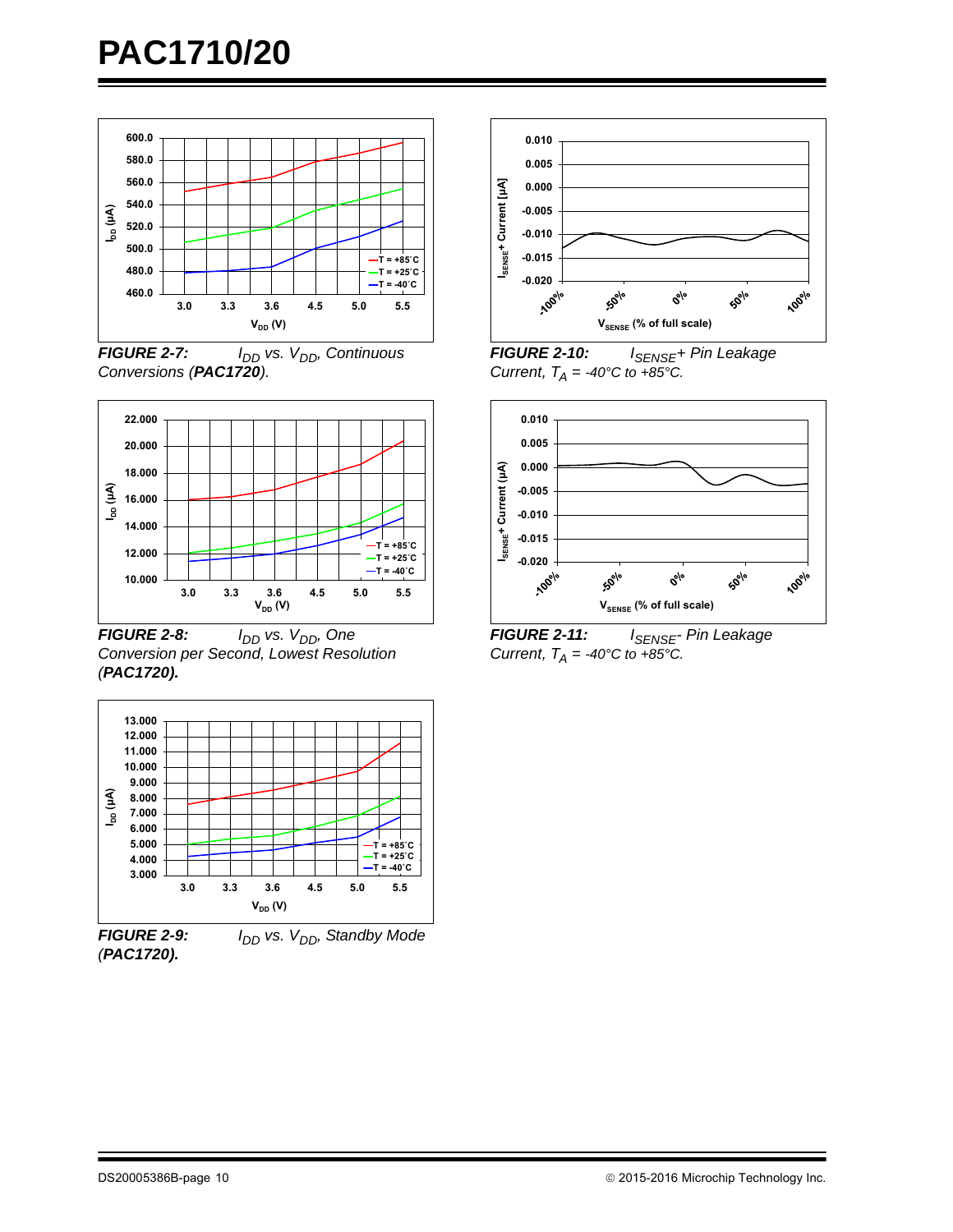## **3.0 PIN DESCRIPTIONS**

The descriptions of the pins are listed in [Table 3-1.](#page-10-0)

<span id="page-10-0"></span>

| <b>TABLE 3-1:</b> | <b>PIN DESCRIPTIONS</b> |
|-------------------|-------------------------|
|-------------------|-------------------------|

| PAC1710/20<br>3x3 VDFN | <b>Symbol</b>        | <b>Type</b><br>(See Table 3-2) | <b>Description</b>                                 |
|------------------------|----------------------|--------------------------------|----------------------------------------------------|
|                        | SENSE <sub>1+</sub>  | AIO40                          | VBUS1/VSENSE1+ input                               |
| $\overline{2}$         | SENSE <sub>1</sub> - | AIO40                          | VSENSE1- input                                     |
| 3                      | SENSE2+              | AIO40                          | VBUS2/VSENSE2+ input                               |
| 4                      | SENSE2-              | AIO40                          | <b>VSENSE2- input</b>                              |
| 5                      | <b>GND</b>           | Power                          | Ground                                             |
| 6                      | ADDR SEL             | AIO.                           | Selects SMBus/l <sup>2</sup> C™ address            |
| 7                      | <b>ALERT</b>         | DO.                            | <b>SMBus Alert Pin</b>                             |
| 8                      | <b>SMDATA</b>        | <b>DIOD</b>                    | SMDATA: SMBus - requires pull-up resistor          |
| 9                      | <b>SMCLK</b>         | DI                             | SMCLK: SMBus - requires pull-up resistor           |
| 10                     | V <sub>DD</sub>      | Power                          | Positive power supply voltage                      |
| 11                     | EP                   |                                | Not internally connected, but recommend grounding. |

#### <span id="page-10-1"></span>**TABLE 3-2: PIN TYPES DESCRIPTION**

| <b>Pin Type</b>  | <b>Description</b>                                                                                 |
|------------------|----------------------------------------------------------------------------------------------------|
| Power            | This pin is used to power the device                                                               |
| AIO40            | Analog Input/Output - this pin is used as<br>an I/O for analog signals.<br>Maximum voltage is 40V. |
| AIO <sub>5</sub> | Analog Input/Output - this pin is used as<br>an I/O for analog signals.<br>Maximum voltage is 5V.  |
| DΙ               | Digital Input - this pin is used for digital<br>inputs                                             |
| <b>DIOD</b>      | Digital Input/Output Open Drain – this pin<br>is used for digital I/O and is open drain            |

#### **3.1 Sense1+/Sense1-**

These two pins form the differential input for measuring voltage across a sense resistor in the application. The positive input (Sense1+) also acts as the input pin for bus voltage.

#### **3.2 Sense2+/Sense2- (PAC1720 only)**

These two pins form the differential input for measuring voltage across a sense resistor in the application. The positive input (Sense2 +) also acts as the input pin for bus voltage.

#### **3.3 Ground (GND)**

System ground.

#### **3.4 Address Selection (ADDR\_SEL)**

Address selection for the SMBus Slave address, based on the pull-down resistor.

## **3.5 SMBus ALERT (ALERT)**

This pin is the SMBus ALERT pin that is asserted under fault conditions.

## **3.6 SMBus Data (SMDATA)**

This is the bidirectional SMBus data pin. This pin is open drain, and requires a pull-up resistor.

## **3.7 SMBus Clock (SMCLK)**

This is the SMBus clock pin. This pin is open drain, and requires a pull-up resistor.

## **3.8 Positive Power Supply Voltage**  (V<sub>DD</sub>)

Power supply input pin for the device.

#### **3.9 Exposed Thermal Pad (EP)**

This pad should be connected to ground for noise immunity.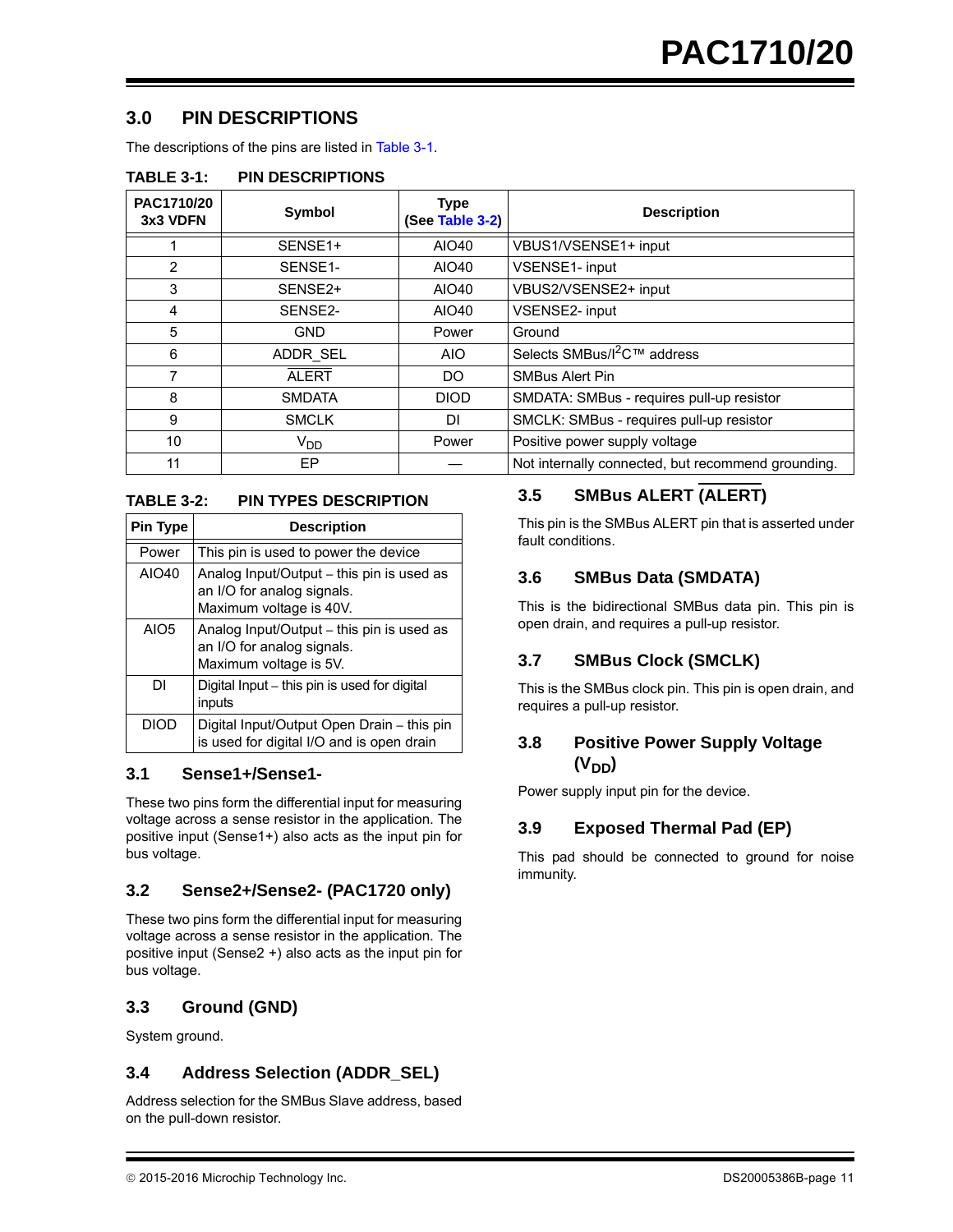**NOTES:**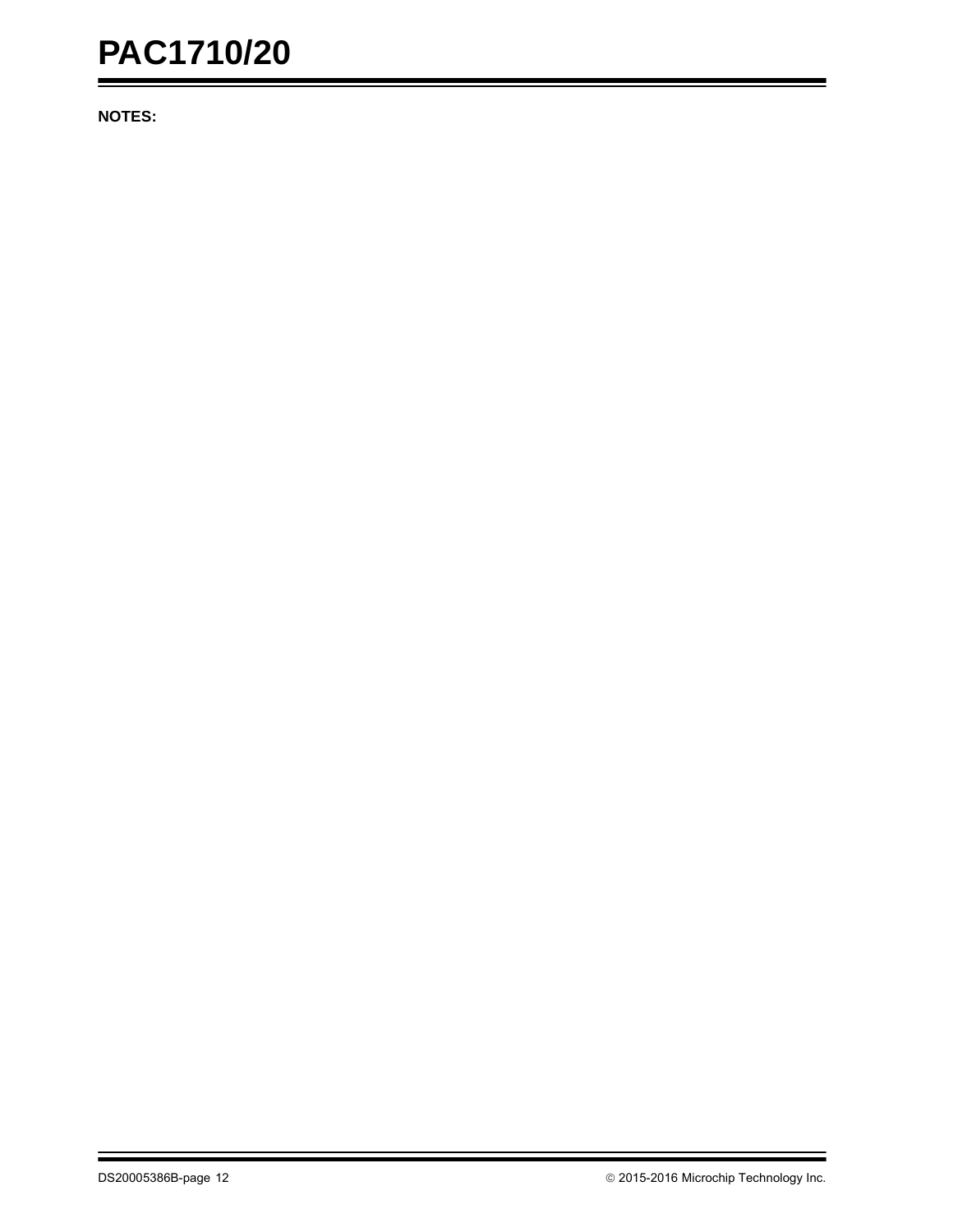## **4.0 GENERAL DESCRIPTION**

The PAC1710/20 is a bidirectional high-side current-sensing device with precision voltage measurement capabilities. It measures the voltage developed across an external sense resistor to represent the high-side current of a battery or voltage regulator. The PAC1710/20 also measures the SENSE1+ and SENSE2+ pin voltages ( $V_{\text{SOURCE}}$ ) and calculates average power over the integration period.

The PAC1710/20 measures the differential voltage across an external sense resistor, digitizes it with a variable resolution (6-bit to 11-bit plus sign) Sigma-Delta ADC, and transmits via the SMBus or the  $1^2C™$  protocol. The current range allows for large variations in measured current with high accuracy and low voltage drop across the resistor.

The PAC1710/20 has programmable high and low limits for current sense and bus voltage with a maskable ALERT signal to the host when an out-of-limit measurement occurs.

A system diagram is shown in [Figure 4-1](#page-12-0).



<span id="page-12-0"></span>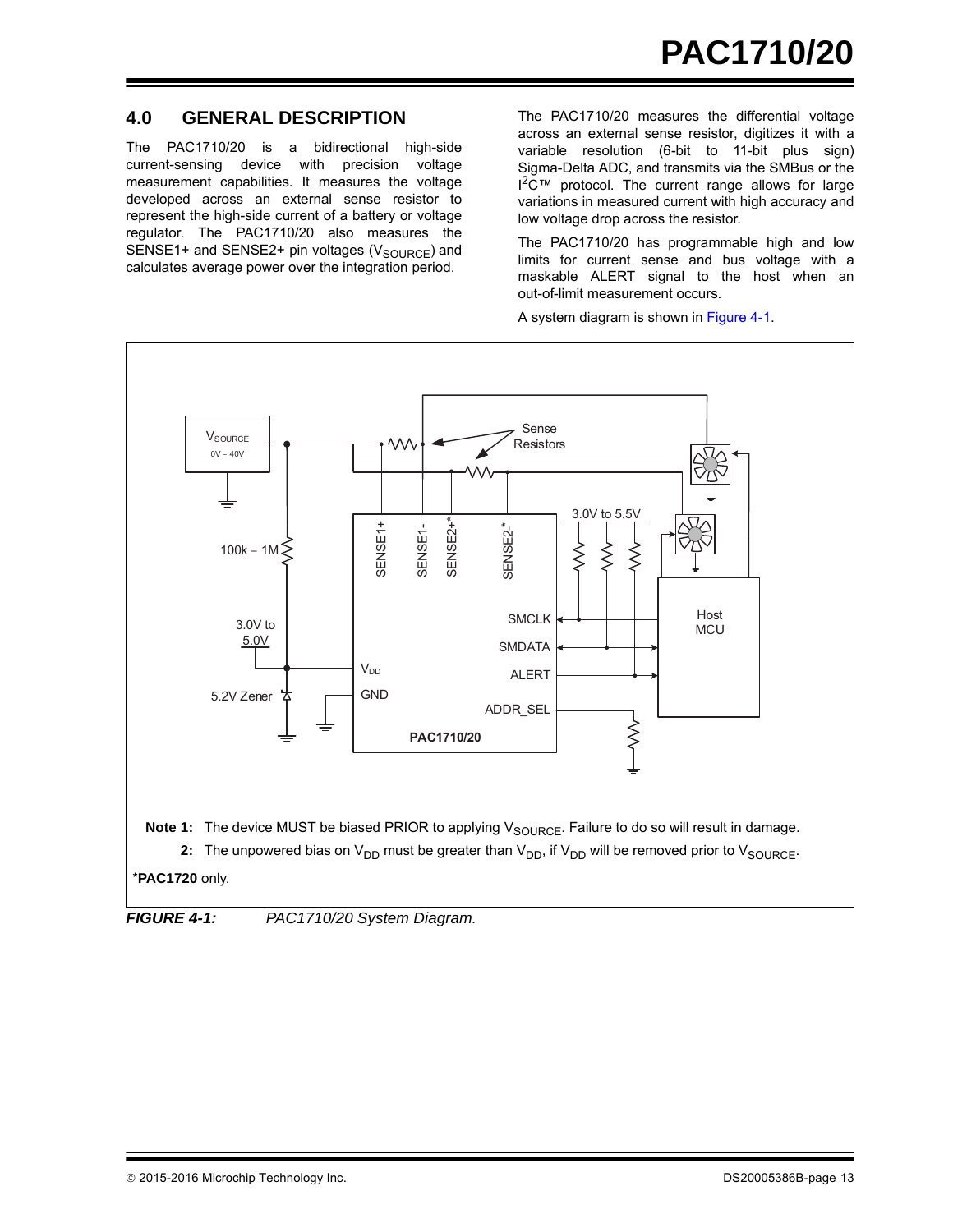#### **4.1 Power States**

The PAC1710/20 has three states of operation:

- Active The PAC1710/20 initiates conversion cycles for the programmed conversion rate.
- Standby This is the lowest power state. There are no conversion cycles. The majority of circuitry is powered-down to reduce supply current to a minimum. The SMBus is active and the part will return requested data. To enter the Standby state, disable all measurements (see [Register 6-1](#page-24-0)).
- One-Shot While the device is in the Standby state, the host can initiate a conversion cycle on demand (see [Register 6-3\)](#page-25-0). After the conversion cycle is complete, the device will return to the Standby state.

#### <span id="page-13-3"></span>**4.2 Conversion Cycle**

The conversion cycle is the period of time in which the measurements are taken and the data is updated. In the Active state, individual measurement can be disabled. In the Standby state, all measurements are updated.

During the conversion cycle, both channels on the PAC1720 begin taking measurements at the same time. In both devices, the  $V_{\text{SENSE}}$  sample is taken first for its programmed sample time. Then, the  $V_{\text{SOLRCE}}$  sample is taken for its programmed sample time. Digital averaging may be applied to average the last 2-8 samples. Sample time and digital averaging have separate controls for  $V_{\text{SENSE}}$  and  $V_{\text{SOURCE}}$  as well as for each channel, in the case of PAC1720. (see [Register 6-7](#page-27-0) and [Register 6-8\)](#page-28-0).

At the end of the conversion cycle, the enabled measurements are updated. The Power Ratio, High Limit Status (which includes a CONV\_DONE status bit), and Low Limit Status registers are always updated. The ALERT pin will be asserted, by default, if any out-of-limit conditions exist (see **[Section 4.7 "ALERT Output"](#page-15-1)**).

#### **4.3 Conversion Rate**

For power management in the Active state, a conversion rate can be programmed. Conversion rate specifies how often measurement data should be updated. Once per second is the lowest setting (see [Register 6-2](#page-25-1)).

If the actual sampling time for both measurements (V<sub>SOURCE</sub> and V<sub>SENSE</sub>) is greater than 1/conversion rate for either channel, the PAC1710/20 will override the programmed conversion rate and operate in continuous mode.

#### <span id="page-13-0"></span>**4.4 Current Measurement**

The PAC1710/20 includes one or two high-side current sensing circuits. These circuits measure the voltage (V<sub>SENSE</sub>) induced across a fixed external current sense resistor  $(R_{\text{SENSE}})$  and stores the voltage as a signed 11-bit (by default) number in the Sense Voltage registers.

The PAC1710/20 current sensing operates in one of four bipolar Full-Scale Ranges (FSR): ±10 mV, ±20 mV, ±40 mV, or ±80 mV (see **[Section 4.4](#page-13-0) ["Current Measurement"](#page-13-0)**). The default FSR is ±80 mV.

Full-Scale Current (FSC) can be calculated from [Equation 4-1.](#page-13-1)

<span id="page-13-1"></span>

| <b>EQUATION 4-1: FULL-SCALE CURRENT</b> |
|-----------------------------------------|
| F.SR<br><i>FSC</i>                      |

Where:

| <b>FSC</b> | $=$ | Full-scale current |
|------------|-----|--------------------|

|  | FSR = $\pm$ 10 mV, $\pm$ 20 mV, $\pm$ 40 mV, or $\pm$ 80 mV |
|--|-------------------------------------------------------------|
|  | $(see Table 4-6)$                                           |
|  |                                                             |

 $=\frac{F S R}{R_{SE NSE}}$ 

 $R_{\text{SENSE}}$  = External sense resistor value

The actual current through  $R_{\text{SENSE}}$  can then be calculated using [Equation 4-2.](#page-13-2)

#### <span id="page-13-2"></span>**EQUATION 4-2: BUS CURRENT**

$$
I_{BUS} = FSC \times \frac{V_{SENSE}}{Denominator}
$$

Where:

 $I_{\text{BUS}}$  = Actual bus current

FSC = Full-scale current value (from [Equation 4-1\)](#page-13-1)

 $V_{\text{SENSE}}$  = The value read from the Sense Voltage Registers (in decimal), ignoring the four lowest bits which are always zero (see [Register 6-10](#page-29-0) and [Register 6-11](#page-29-1) for PAC1720) Denominator = Determined by the sample time, as shown in [Table 4-5.](#page-16-0)

As an example, suppose the system is drawing 1.65A through a 10 mΩ resistor, the FSR is set for  $±20$  mV, and sample time is 80 ms. Using [Equation 4-1](#page-13-1), the FSC is 2A. The measured V<sub>SENSE</sub> is 1.65A  $*$  10 m $\Omega$  = 16.5 mV. This value of  $V_{\text{SENSE}}$  is represented in the Sense Voltage Registers as 69 8h Sense Voltage Registers as (0110\_1001\_1000b or 1688d) ignoring the 4 lower bits of the low byte as these are always 0. This value, when applied to [Equation 4-2,](#page-13-2) results in an  $I_{\text{BUS}}$  current of 1.649A.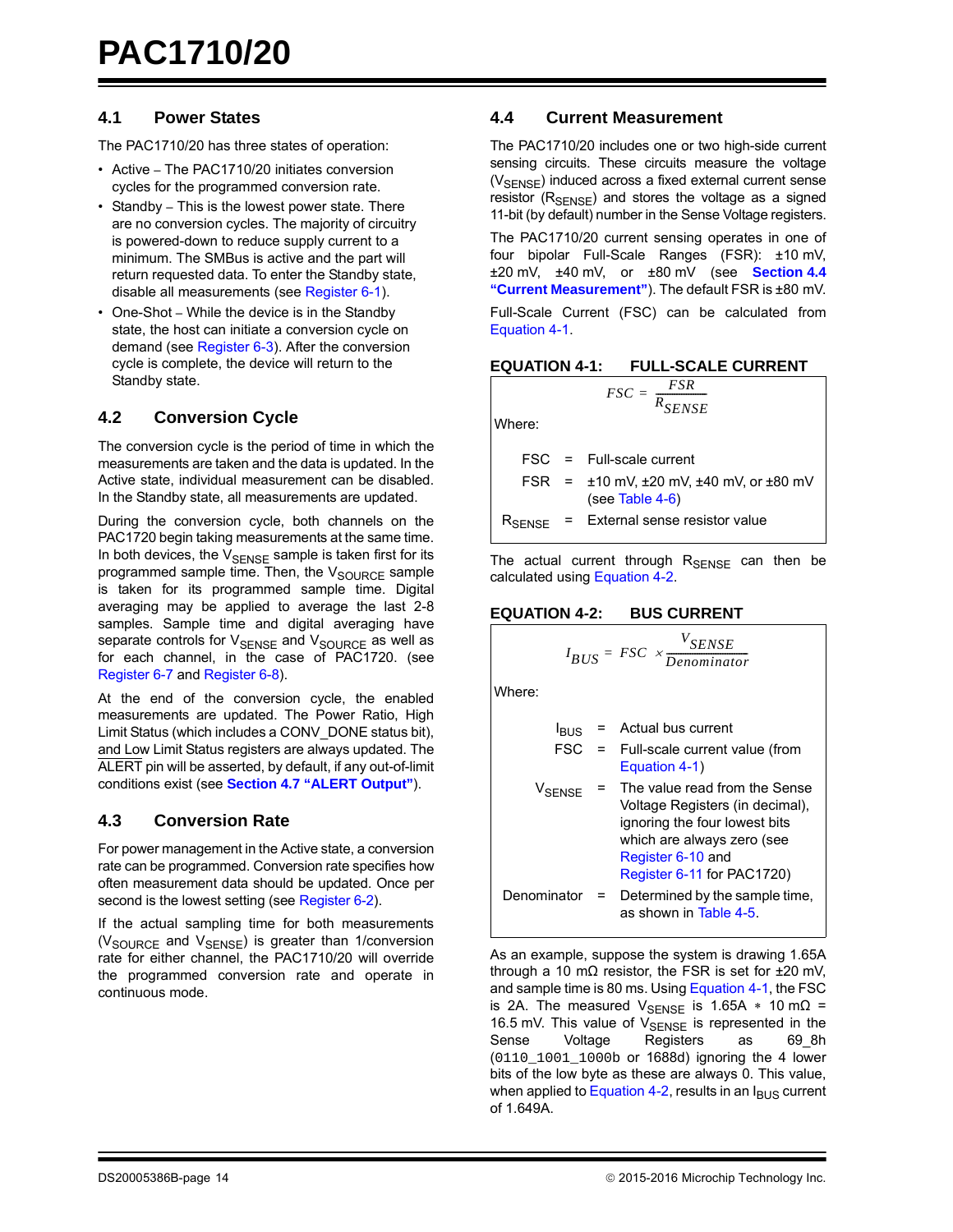For a negative voltage, the Sense Voltage Registers are read as 96\_0h (again ignoring the lower 4 bits of the low byte as these are always 0). To calculate current, the binary value is first converted from two's complement by inverting the bits and adding one:

96\_80h = 1001\_0110\_1000b. Inverting equals 0110 1001 0111b (69 7h) and adding one gives 0110\_1001\_1000b (69\_8h).

This results in the same calculated value as in the positive voltage case.

#### <span id="page-14-2"></span>**4.5 Voltage Measurement**

The pin voltage is measured on the supply side of the appropriate SENSE+ pin and stored as an unsigned 11-bit number in the  $V_{\text{SOURCE}}$  Voltage Registers as V<sub>SOURCE</sub> (see [Register 6-12\)](#page-30-0).

Full-Scale Voltage (FSV) is given by the maximum value of the  $V_{\text{SENSF}}$  Voltage Registers:

<span id="page-14-0"></span>

 $FSV = 40 - \frac{40}{Denominator}$ 

Where:

FSV = Full scale voltage

Denominator = determined by the sample time, as shown in [Table 4-2](#page-15-2)

Actual voltage at SENSE+ can be calculated using [Equation 4-4.](#page-14-1)

#### <span id="page-14-1"></span>**EQUATION 4-4: BUS VOLTAGE**

| $V_{\text{SOURCE\_PIN}} = FSV \times \frac{V_{\text{SOURCE}}}{Denominator}$ |  |                                                                                         |  |  |
|-----------------------------------------------------------------------------|--|-----------------------------------------------------------------------------------------|--|--|
| Where:                                                                      |  |                                                                                         |  |  |
| V <sub>SOURCE</sub> PIN                                                     |  | $=$ The actual voltage on the<br>SENSE1+/SENSE2+ pin                                    |  |  |
| FSV                                                                         |  | = The full-scale voltage (from<br>Equation 4-3)                                         |  |  |
|                                                                             |  | $V_{\text{SOURCE}}$ = The value read from the<br>$V_{\text{max}} = V_0$ ltaga Pagjetare |  |  |

|               | V <sub>SOURCE</sub> Voltage Registers (in<br>decimal), ignoring the lowest<br>five bits which are always zero<br>(see Section 4.11 "VSOURCE<br>Data representation"). |
|---------------|-----------------------------------------------------------------------------------------------------------------------------------------------------------------------|
| Denominator = | Determined by the sample time,<br>as shown in Table 4-2                                                                                                               |

As an example using 10-bit resolution, suppose that the actual pin voltage is 24V. The  $V_{\text{SOLRCE}}$  Voltage Registers will report a value of 99\_80h (1001\_1001\_10XX\_XXXXb) in 10-bit resolution (default). When reading the data, the lower 5 bits are always ignored. Because the default operation is to measure the  $V_{\text{SOLRCE}}$  voltage with 10-bit resolution, the sixth bit is likewise ignored. Therefore, decoding the upper 10 bits results in a decimal value of 614. This value, when applied in [Equation 4-3](#page-14-0), results in V<sub>SOURCE</sub> PIN equal to 23.98V.

As an example using 11-bit resolution, suppose that the actual pin voltage is 10.65V. The  $V_{\text{SOLRCE}}$  Voltage Registers will report a value of 44\_10h (0100\_0100\_001X\_XXXXb). Because the lower 5 bits are ignored, the decimal result is 545d. This value, when applied in [Equation 4-4,](#page-14-1) results in  $V_{\text{SOLRCE-PIN}}$ equal to 10.64V.

The  $V_{\text{SOLRCE}}$  voltage may also be determined by scaling each bit set by the indicated bit weighting as described in **[Section 4.11 "VSOURCE Data](#page-17-0) [representation"](#page-17-0)**.

## <span id="page-14-4"></span>**4.6 Power Calculation**

The PAC1710/20 may be used to determine the average power provided at the source side of SENSE+ (SENSE1+ and SENSE2+) using the value  $P_{RATIO}$ , contained in the Power Ratio Registers (see [Register 6-14\)](#page-31-0). The value represents the percentage of maximum calculable power.

 $P_{\text{RATIO}}$  is mathematically generated by multiplying the absolute values of V<sub>SENSE</sub> and V<sub>SOURCE</sub> (see<br>**Section 4.4** "Current Measurement" and **[Section 4.4 "Current Measurement"](#page-13-0)** and **[Section 4.5 "Voltage Measurement"](#page-14-2)**) and is stored as a 16-bit number.  $P_{RATIO}$  is updated whenever either V<sub>SENSE</sub> or V<sub>SOURCE</sub> is updated.

Full-scale power can be calculated from [Equation 4-5.](#page-14-3)

#### <span id="page-14-3"></span>**EQUATION 4-5: FULL-SCALE POWER**

|        | $FSP = FSC \times FSV$                               |
|--------|------------------------------------------------------|
| Where: |                                                      |
|        |                                                      |
|        | $FSP = The full-scale power$                         |
|        | FSC = The full-scale current (from Equation 4-1) $ $ |
|        | FSV = The full-scale voltage (from Equation 4-3) $ $ |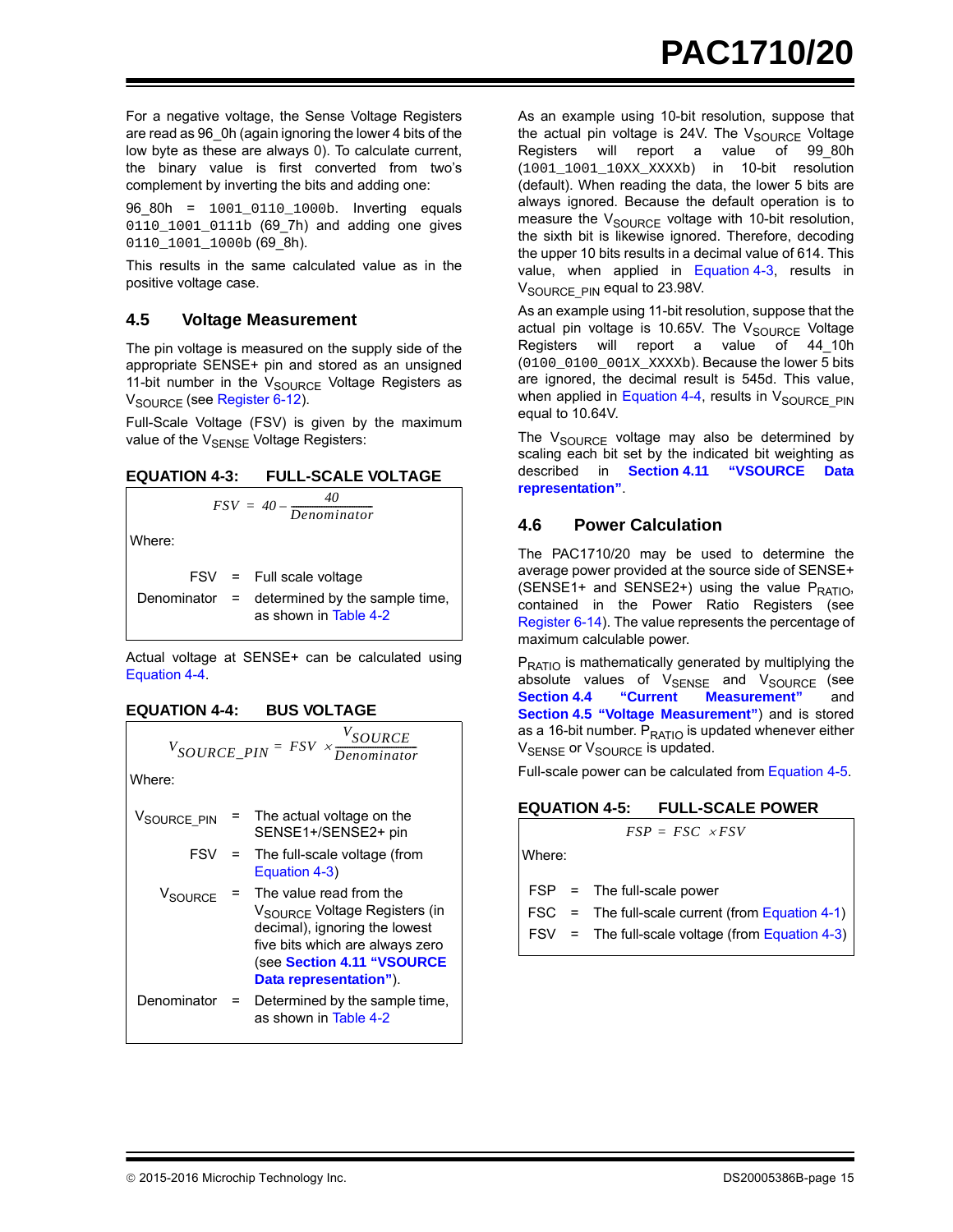Actual power drawn from the source can be calculated using [Equation 4-6.](#page-15-3)

*PRATIO*

 $= FSP \times \frac{KATIO}{65,535}$ 

#### <span id="page-15-3"></span>**EQUATION 4-6: BUS POWER**

$$
P_{BUS} = FSP
$$

Where:

| $P_{RUS}$          | = The actual power provided by the<br>source measured at SENSE+                                       |
|--------------------|-------------------------------------------------------------------------------------------------------|
| FSP                | = the full-scale power (from<br>Equation 4-5)                                                         |
| P <sub>RATIO</sub> | the value read from the Power Ratio<br>Registers (in decimal). See<br>Register 6-14 and Register 6-15 |

As an example, suppose that the actual pin voltage is 10.65V, the current through a 10 mΩ resistor is 1.65A, the FSR is set for ±20 mV, and the sample times are the defaults. The FSC value is 2A per [Equation 4-1](#page-13-1). The FSV value is 39.96V per [Equation 4-4](#page-14-1). Using [Equation 4-5,](#page-14-3) the FSP value is 79.92W. Applying  $P = V$ I, the expected power is 17.57W which is 21.98% of the FSP value.

Reading the Power Ratio Registers will report P<sub>RATIO</sub> as 38\_47h (0011\_1000\_0100\_0111b or 14,407d). Using [Equation 4-6,](#page-15-3) this value results in a calculated bus power of 17.57W which is ~21.98% of the FSP value.

## <span id="page-15-1"></span>**4.7 ALERT Output**

The ALERT pin is an open-drain output and requires a pull-up resistor to V<sub>PULLUP</sub>

The ALERT pin is used as an interrupt signal or as an SMBus Alert signal that allows an SMBus slave to communicate an error condition to the master. One or more SMBus Alert outputs can be hardwired together.

The ALERT pin will be asserted (by default) if the measured V<sub>SOURCE</sub> voltage or V<sub>SENSE</sub> voltage are out of limit (≥ high limit or < low limit). The  $\overline{\text{ALERT}}$  pin will remain asserted as long as an out-of-limit condition remains. Once the out-of-limit condition has been removed, the ALERT pin will remain asserted until the appropriate status bits are cleared.

The ALERT pin can be masked for all out-of-limit measurements by setting the MASK\_ALL bit (see [Register 6-1\)](#page-24-0) or for an individual out-of-limit measurement (see [Register 6-5](#page-26-0)). Once the ALERT pin has been masked, it will be de-asserted if no unmasked out-of-limit conditions exist. Any interrupt conditions that occur while the ALERT pin is masked will update the status registers normally.

The ALERT pin can be asserted for 5 μs when all measurements are finished (if enabled by setting CONV\_DONE\_EN, see [Register 6-1](#page-24-0)).

#### **4.8 Conversion Rate**

The Conversion Rate controls how often  $V_{\text{SENSE}}$ ,  $V_{\text{SOLIRCF}}$ ,  $P_{\text{RATIO}}$  and the status bits are updated in the Active state (see [Table 4-1](#page-15-0)). The conversion rate should only be updated when the PAC1710/20 is in the Standby state. To do this, disable the measurements in the Configuration Register 00h, wait for the conversion cycle to complete by monitoring the XMEAS\_DIS bits in 00h until they stay set to '1', change the conversion rate, and then enable the desired measurements.

<span id="page-15-0"></span>

| TABLE 4-1: | <b>CONVERSION RATE FOR</b> |  |
|------------|----------------------------|--|
|            | <b>MEASUREMENT</b>         |  |

| CONV RATE<2:0> |  | <b>Conversion Rate</b> |  |
|----------------|--|------------------------|--|
|                |  |                        |  |
|                |  | 1 per sec              |  |
|                |  | 2 per sec              |  |
|                |  | 4 per sec              |  |
|                |  | Continuous (default)   |  |

## **4.9 Sampling Time and Resolution**

The PAC1710/20 sampling interval and resolution for measuring V<sub>SOURCE</sub> and V<sub>SENSE</sub> are register controlled. The V<sub>SOURCE</sub> settings based on register values are shown in [Table 4-2](#page-15-2) and [Table 4-3.](#page-15-4) The V<sub>SENSE</sub> measurements have an additional parameter: Full-Scale Resolution of the differential input. The V<sub>SENSE</sub> settings based on register values are shown in [Table 4-4,](#page-16-2) [Table 4-5](#page-16-0) and [Table 4-6.](#page-16-1)

#### <span id="page-15-2"></span>**TABLE 4-2: VOLTAGE SOURCE SAMPLING TIME SETTINGS**

| VSRC_SAMP_TIME<br>V <sub>SOURCE</sub><br>Sample Time |              | Equation 4-3<br>Denominator         | Equation 4-4<br>Denominator |      |
|------------------------------------------------------|--------------|-------------------------------------|-----------------------------|------|
| O                                                    | 0            | $2.5 \text{ ms}$ (data = 8 bits)    | 256                         | 255  |
| 0                                                    | 1            | $5 \text{ ms}$ (data = 9 bits)      | 512                         | 511  |
| $\mathbf{1}$                                         | $\Omega$     | 10 ms (data = 10 bits)<br>(Default) | 1024                        | 1023 |
|                                                      | $\mathbf{1}$ | 20 ms (data = 11 bits)              | 2048                        | 2047 |

#### <span id="page-15-4"></span>**TABLE 4-3: VOLTAGE SOURCE AVERAGING SETTINGS**

| <b>VSRC AVG</b> |  | <b>Samples to Average</b> |  |
|-----------------|--|---------------------------|--|
|                 |  | Disabled (default)        |  |
|                 |  |                           |  |
|                 |  |                           |  |
|                 |  |                           |  |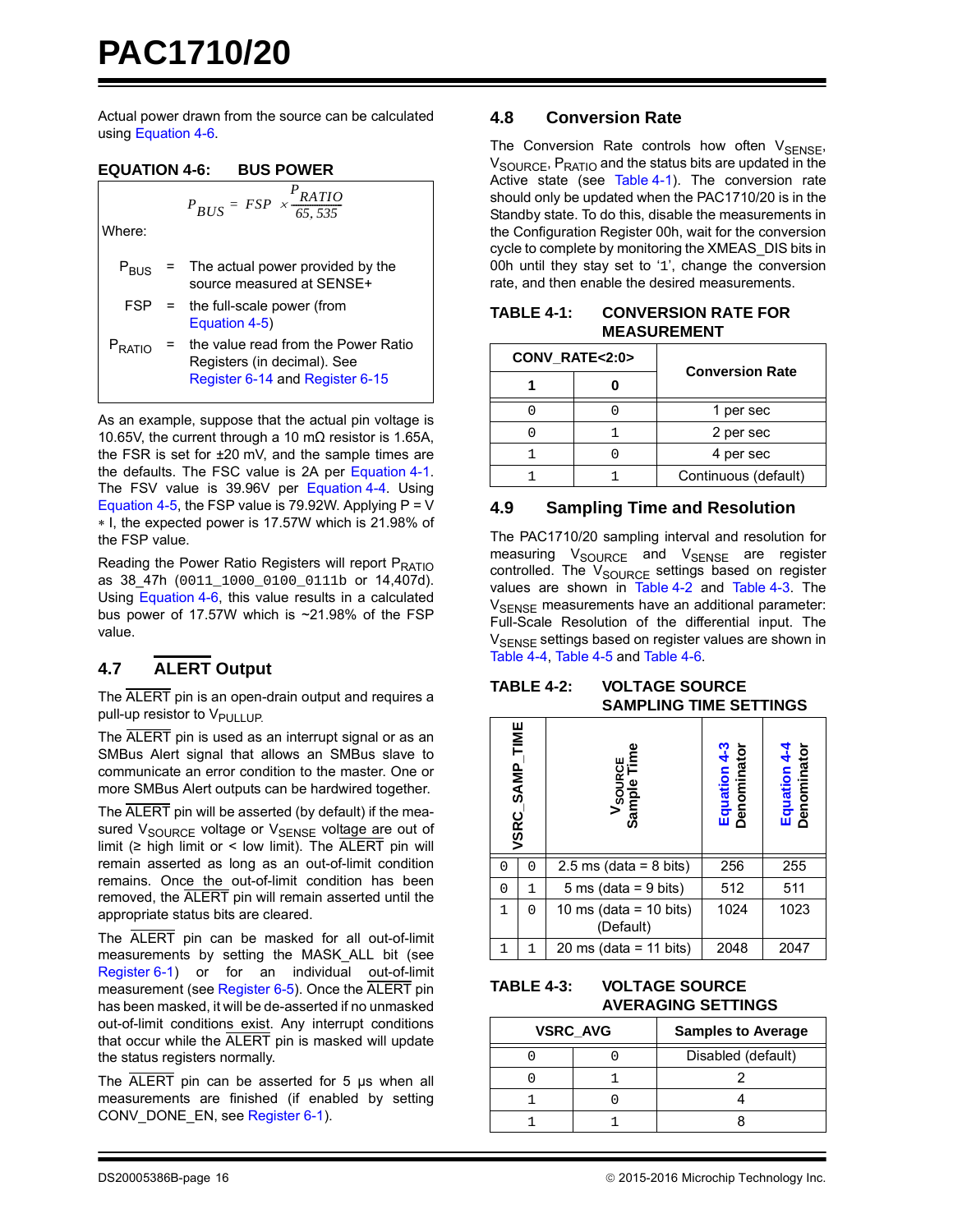#### <span id="page-16-2"></span>**TABLE 4-4: CURRENT-SENSING AVERAGING SETTINGS**

| CS_SAMP_AVG<1:0> |  | <b>Samples to Average</b> |  |
|------------------|--|---------------------------|--|
|                  |  | Disabled (default)        |  |
|                  |  |                           |  |
|                  |  |                           |  |
|                  |  |                           |  |

<span id="page-16-0"></span>**TABLE 4-5: CURRENT-SENSING SAMPLING TIME SETTINGS**

|              | CS_SAMP_TIME<2:0> |              | Current Sensor<br>Sample Time  | Equation 4-2<br>Denominator |
|--------------|-------------------|--------------|--------------------------------|-----------------------------|
| 0            | 0                 | 0            | 2.5 ms (Data = sign + 6 bits)  | 63                          |
| 0            | 0                 | 1            | 5 ms (Data = sign + 7 bits)    | 127                         |
| 0            | 1                 | 0            | 10 ms (Data = sign + 8 bits)   | 255                         |
| 0            | 1                 | $\mathbf{1}$ | 20 ms (Data = sign + 9 bits)   | 511                         |
| $\mathbf{1}$ | 0                 | 0            | 40 ms (Data = sign + 10 bits)  | 1023                        |
| 1            | 0                 | $\mathbf{1}$ | 80 ms (Data = sign + 11 bits)  | 2047                        |
|              |                   |              | (default)                      |                             |
| 1            | 1                 | 0            | 160 ms (Data = sign + 11 bits) | 2047                        |
| 1            | 1                 | 1            | 320 ms (Data = sign + 11 bits) | 2047                        |

- **Note 1:** 160 ms sampling time has built-in 2X analog oversampling using ADC at 12-bit resolution.
	- **2:** 320 mx sampling time has built-in 4X analog oversampling using ADC at 13-bit resolution.

<span id="page-16-1"></span>**TABLE 4-6: CURRENT-SENSING RANGE SETTINGS**

| <b>CS RNG&lt;1:0&gt;</b> |                   | <b>Full Scale Range</b>   |
|--------------------------|-------------------|---------------------------|
|                          |                   | $-10$ mV to 10 mV         |
|                          | $-20$ mV to 20 mV |                           |
|                          | $-40$ mV to 40 mV |                           |
|                          |                   | -80 mV to 80 mV (default) |

#### **4.10 Sense Voltage measurement Resolution**

The Sense Voltage Registers store the measured V<sub>SENSE</sub> value (see **[Section 4.4 "Current](#page-13-0) [Measurement"](#page-13-0)**). Note that the bit weighting values are for representation of the voltage relative to full scale. There is no internal scaling of data and all normal binary bit weightings still apply.

The Sense Voltage Registers data format is standard two's complement format with the positive full-scale value (7F\_Fh) and negative full-scale value (80\_0h) equal to the programmed FSR.

The Sign bit indicates the direction of current flow. If the Sign bit is '0', the current is flowing through  $R_{\text{SENSE}}$ from the SENSE+ pin to the SENSE- pin. If the Sign bit is '1', the current is flowing through  $R_{\text{SENSE}}$  from the SENSE- pin to the SENSE+ pin.

Data resolution is dependent upon sampling time as shown in [Table 4-8](#page-16-3). The data format (assuming 11-bit resolution) is shown in [Table 4-7](#page-16-4)**.** This data will scale directly with the sampling time.

<span id="page-16-4"></span>TABLE 4-7: V<sub>SENSE</sub> DATA FORMAT

| V <sub>SENSE</sub>      | <b>Binary</b>  | <b>Hex</b><br>(as read by<br>registers) |
|-------------------------|----------------|-----------------------------------------|
| - Full-Scale            | 1000 0000 0000 | 80 Oh                                   |
| $-2$ LSB                | 1111 1111 1110 | FF Eh                                   |
| $-1$ LSB                | 1111 1111 1111 | FF Fh                                   |
|                         | 0000 0000 0000 | 00 Oh                                   |
| $+1$ LSB                | 0000 0000 0001 | 00 1h                                   |
| $+2$ LSB                | 0000 0000 0010 | 00 2h                                   |
| +Full-Scale<br>$-1$ LSB | 0111 1111 1111 | 7F Fh                                   |

<span id="page-16-3"></span>TABLE 4-8: V<sub>SENSE</sub> DATA RESOLUTION

| Sampling          | Resolution $(\pm)$ |              |          |               |  |  |  |  |  |  |
|-------------------|--------------------|--------------|----------|---------------|--|--|--|--|--|--|
| <b>Time</b>       | $±10$ mV           | $±20$ mV     | $±40$ mV | $±80$ mV      |  |  |  |  |  |  |
| 2.5 <sub>ms</sub> | 156.3 µV           | 312.5 µV     | 625.0 µV | 1.250 mV      |  |  |  |  |  |  |
| 5 <sub>ms</sub>   | 78.13 µV           | 156.3 µV     | 312.5 µV | 625.0 µV      |  |  |  |  |  |  |
| $10 \text{ ms}$   | 39.06 µV           | 78.13 µV     | 156.3 µV | 312.5 µV      |  |  |  |  |  |  |
| 20 <sub>ms</sub>  | 19.53 µV           | 39.06 µV     | 78.13 µV | 156.3 $\mu$ V |  |  |  |  |  |  |
| 40 ms             | $9.76 \mu V$       | 19.53 µV     | 39.06 µV | 78.13 µV      |  |  |  |  |  |  |
| $\geq 80$ ms      | $4.88 \mu V$       | $9.76 \mu V$ | 19.53 µV | 39.06 µV      |  |  |  |  |  |  |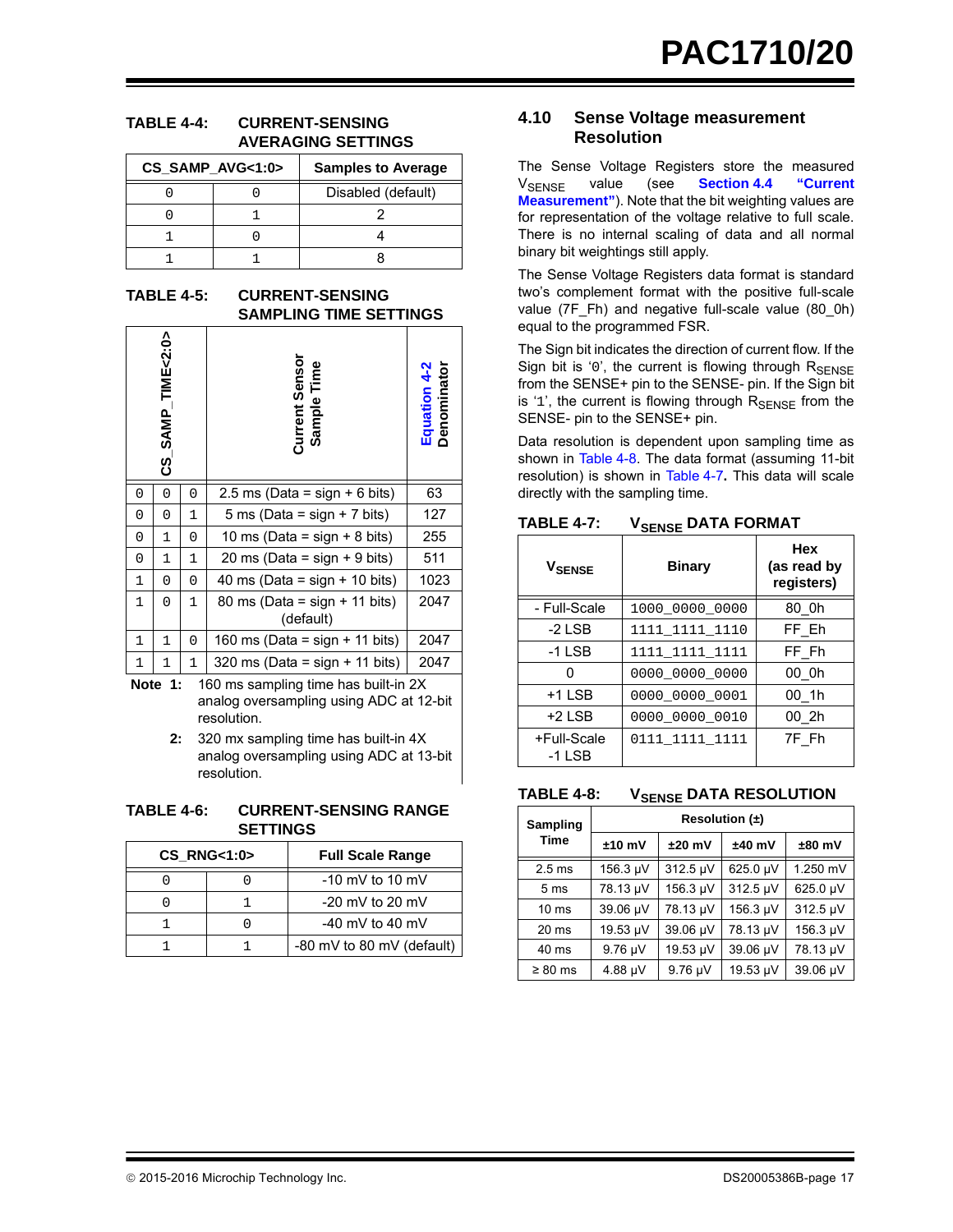#### <span id="page-17-0"></span>**4.11 VSOURCE Data representation**

The  $V_{\text{SOLRCE}}$  Voltage Registers store the measured<br> $V_{\text{SOLIBCE}}$  value (see **Section 4.5** "Voltage V<sub>SOURCE</sub> value (see **[Section 4.5 "Voltage](#page-14-2) [Measurement"](#page-14-2)**). The measured voltage is determined by summing the bit weights of each bit set. For example, if  $V_{\text{SOLRCE}}$  was 7.4V, the  $V_{\text{SOLRCE}}$  Voltage Registers would read 0010\_1111 for the high byte and 0100\_0000b for the low byte corresponding to 5V + 1.25V + 0.625V + 0.3125V + 0.1563V + 0.0390V = 7.3828V.

The bit weightings are assigned for human interpretation. They should be disregarded when translating the information via a computing system, as shown in **[Section 4.5 "Voltage Measurement"](#page-14-2)**.

The V<sub>SOURCE</sub> Voltage Registers cannot support negative values, so all values less than 0V will be recorded as 0V.

#### **4.12 Power Ratio Data Representation**

The Power Ratio Registers store a power factor value, P<sub>RATIO</sub>, that is used to determine the final average power delivered to the system (see **[Section 4.6](#page-14-4)** ["Power Calculation"](#page-14-4)). P<sub>RATIO</sub> is the result of the multiplication of the  $V_{\text{SENSE}}$  reading and the  $V_{\text{SOLIRCF}}$ reading values shifted to a 16-bit number. It represents the ratio of delivered power with respect to maximum power.

#### **4.13 Limit Registers**

These registers are used in concordance with the ALERT pin to indicate when high or low limits have been exceeded.

#### 4.13.1 VSENSE LIMITS

The V<sub>SENSE</sub> Limit Registers store a high and low limit for  $V_{\text{SENSE}}$ .  $V_{\text{SENSE}}$  is compared against both limits after each conversion cycle.

The data format for the limit is a raw binary form that is relative to the maximum  $V_{\text{SENSE}}$  that has been programmed.

If the measured sense voltage meets or exceeds the high limit or drops below the low limit, the ALERT pin is asserted (by default, see **[Section 4.7 "ALERT](#page-15-1) [Output"](#page-15-1)**) and the VSENSE\_HIGH or VSENSE\_LOW status bits are set in the High Limit Status or Low Limit Status registers (see [Register 6-16](#page-32-1) and [Register 6-18\)](#page-33-0).

#### 4.13.2 V<sub>SOURCE</sub> LIMITS

The V<sub>SOURCE</sub> Voltage Limit registers store the high and low limits for V<sub>SOURCE</sub>. V<sub>SOURCE</sub> is compared against both limits after each conversion cycle.

If  $V_{\text{SOURCE}}$  meets or exceeds the corresponding high limit or drops below the low limit, the ALERT pin is asserted (by default, see **[Section 4.7 "ALERT](#page-15-1) [Output"](#page-15-1)**) and the VSRC\_HIGH or VSRC\_LOW status bits are set in the High Limit Status or Low Limit Status registers (see [Register 6-20](#page-34-0) and [Register 6-22\)](#page-35-0).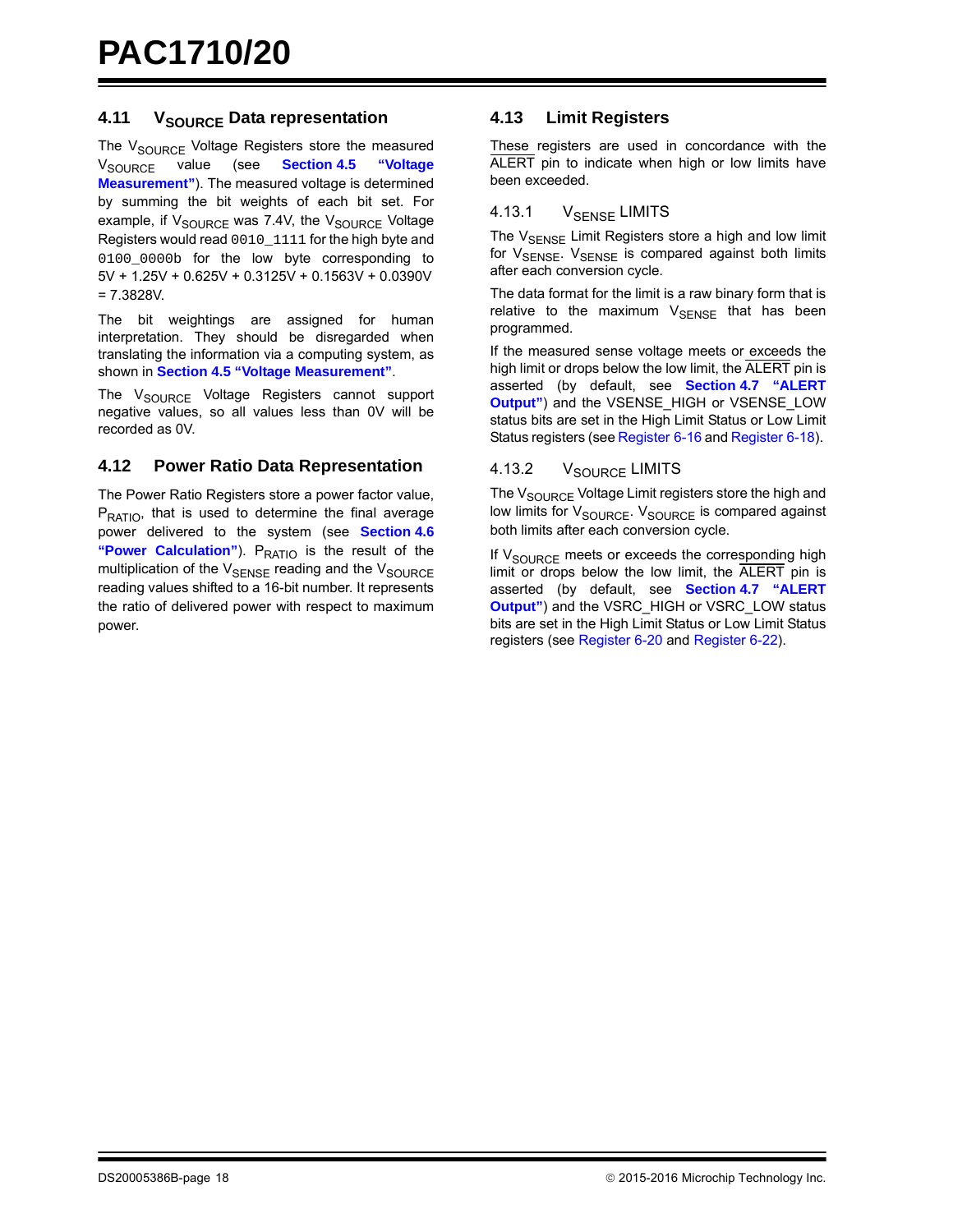## **5.0 SMBUS COMMUNICATION**

#### 5.0.1 SMBus START BIT

The SMBus Start bit is defined as a transition of the SMBus Data line from a logic '1' state to a logic '0' state while the SMBus Clock line is in a logic '1' state.

#### 5.0.2 SMBus ADDRESS AND RD/WR BIT

The SMBus Address Byte consists of the 7-bit client address followed by a 1-bit RD/WR indicator. If this RD/WR bit is a logic '0', the SMBus host is writing data to the client device. If this RD/WR bit is a logic '1', the SMBus host is reading data from the client device.

The PAC1710/20 SMBus address is determined by a single resistor connected between ground and the ADDR\_SEL pin as shown in [Table 5-1](#page-18-0).

#### <span id="page-18-0"></span>**TABLE 5-1: ADDR\_SEL RESISTOR SETTING**

| <b>RES</b><br>(5%) | <b>SMBus Address</b> | <b>RES</b><br>(5%) | <b>SMBus Address</b> |
|--------------------|----------------------|--------------------|----------------------|
| 0                  | 1001 100(r/w)        | 1600               | 0101 000(r/w)        |
| 100                | $1001\_101(r/w)$     | 2000               | 0101 001(r/w)        |
| 180                | $1001\_110(r/w)$     | 2700               | 0101 010(r/w)        |
| 300                | 1001 111(r/w)        | 3600               | 0101 011(r/w)        |
| 430                | $1001\_{000(r/w)}$   | 5600               | 0101 100(r/w)        |
| 560                | 1001 001(r/w)        | 9100               | $0101\_101(r/w)$     |
| 750                | 1001 010(r/w)        | 20000              | $0101_10(r/w)$       |
| 1270               | 1001 011(r/w)        | Open               | 0011 000(r/w)        |

All SMBus Data bytes are sent most significant bit first and composed of 8 bits of information.

#### 5.0.3 SMBus ACK AND NACK BITS

The SMBus client will acknowledge all data bytes that it receives (as well as the client address if it matches and the ARA address if the ALERT pin is asserted). This is done by the client device pulling the SMBus Data line low after the eigth bit of each byte that is transmitted.

The host will not acknowledge (NACK) the data received from the client by holding the SMBus data line high after the eigth data bit has been sent.

#### 5.0.4 SMBus STOP BIT

The SMBus Stop bit is defined as a transition of the SMBus Data line from a logic '0' state to a logic '1' state while the SMBus clock line is in a logic '1' state. When the PAC1710/20 detects an SMBus Stop bit, and it has been communicating with the SMBus protocol, it will reset its client interface and prepare to receive further communications.

#### <span id="page-18-1"></span>5.0.5 SMBus TIMEOUT

The PAC1710/20 includes an SMBus timeout feature. Following a 30 ms period of inactivity on the SMBus, the device will time out and reset the SMBus interface.

The time-out functionality defaults to disabled and can be enabled by writing to the TIMEOUT bit (see [Register 6-1\)](#page-24-0).

## **5.1 SMBus and I2C Compliance**

The major differences between SMBus and I<sup>2</sup>C devices are highlighted below. For more information, refer to the SMBus 2.0 and  $I^2C$  specifications.

- PAC1710/20 supports  $1^2C$  fast mode at 400 kHz. This covers the SMBus maximum time of 100 kHz.
- Minimum frequency for SMBus communications is 10 kHz.
- The SMBus client protocol will reset if the clock is held at a logic '0' for longer than 30 ms. This timeout functionality is disabled by default in the PAC1710/20 and can be enabled by writing to the TIMEOUT bit.  $I^2C$  does not have a timeout.
- The SMBus client protocol will reset if both the clock and data lines are held at a logic '1' for longer than 200 μs (idle condition). This function is disabled by default in the PAC1710/20 and can be enabled by setting the TIMEOUT bit.  $I^2C$  does not have an idle condition.
- $\cdot$  I<sup>2</sup>C devices do not support the Alert Response Address functionality (which is optional for SMBus).
- $\cdot$  I<sup>2</sup>C devices support Block Read and Block Write differently.  $I^2C$  protocol allows for unlimited number of bytes to be sent in either direction. The SMBus protocol requires that an additional data byte indicating number of bytes to read/write is transmitted. The PAC1710/20 supports  $I^2C$ formatting only.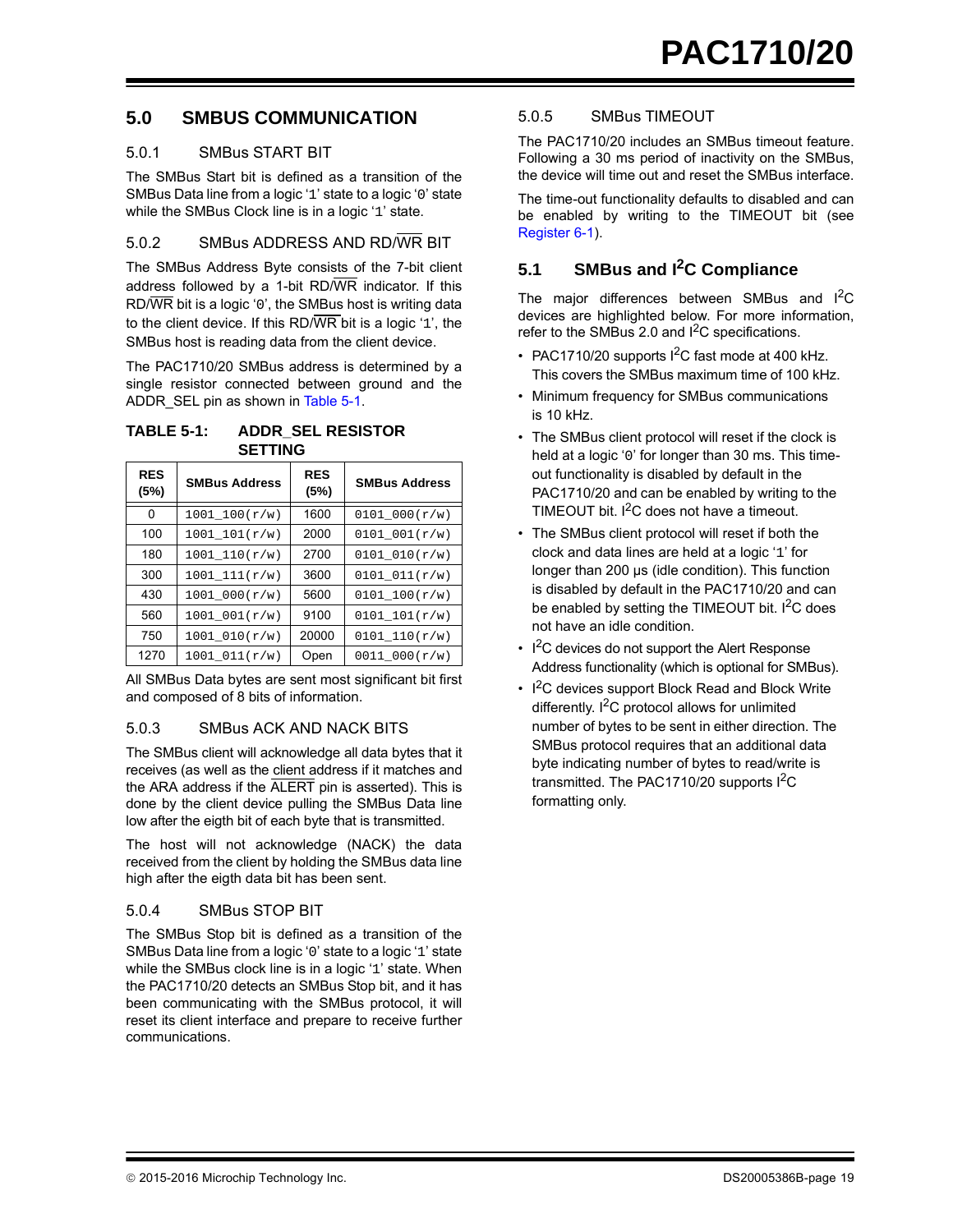## **5.2 SMBUS PROTOCOLS**

The PAC1710/20 communicates with a host controller through the SMBus. The SMBus is a two-wire serial communication protocol between a computer host and its peripheral devices. A detailed timing diagram is shown in [Figure 1-1.](#page-6-0) Stretching of the SMCLK signal is supported; however, the PAC1710/20 will not stretch the clock signal.

All of the below protocols use the convention in [Table 5-2.](#page-19-0)

#### <span id="page-19-0"></span>**TABLE 5-2: PROTOCOL FORMAT**

| Data Sent to Device | Data Sent to the Host |
|---------------------|-----------------------|
| # of bits sent      | # of bits sent        |

#### 5.2.1 WRITE BYTE

The Write Byte is used to write one byte of data to the registers, as shown in [Table 5-3](#page-19-1).

#### <span id="page-19-1"></span>**TABLE 5-3: WRITE BYTE PROTOCOL**

| <b>START</b>    | <b>Slave Address</b> | <b>WR</b> | <b>ACK</b> | <b>Register Address</b> | <b>ACK</b> | <b>Register Data</b> | <b>ACK</b> | <b>STOP</b> |
|-----------------|----------------------|-----------|------------|-------------------------|------------|----------------------|------------|-------------|
| $\rightarrow 0$ | ww<br>vvvv .         |           |            | XXh                     |            | XXh                  |            |             |

#### 5.2.2 READ BYTE

The Read Byte protocol is used to read one byte of data from the registers as shown in [Table 5-4](#page-19-2).

#### <span id="page-19-2"></span>**TABLE 5-4: READ BYTE PROTOCOL**

| <b>START</b>  | Slave<br>Address          | <b>WR</b> | <b>ACK</b> | <b>Register</b><br><b>Address</b> | <b>ACK</b> | <b>START</b> | Slave<br><b>Address</b>     | <b>RD</b> | <b>ACK</b> | Register<br>Data | <b>NACK</b> | <b>STOP</b> |
|---------------|---------------------------|-----------|------------|-----------------------------------|------------|--------------|-----------------------------|-----------|------------|------------------|-------------|-------------|
|               |                           |           |            |                                   |            |              |                             |           |            |                  |             |             |
| $\rightarrow$ | <b>VVV</b><br><b>VVVV</b> |           |            | XXh                               |            |              | $\sqrt{2}$<br><b>VA/A/V</b> |           |            | XXh              |             |             |

#### 5.2.3 SEND BYTE

The Send Byte protocol is used to set the internal address register pointer to the correct address location. No data is transferred during the Send Byte protocol as shown in [Table 5-5.](#page-19-3)

#### <span id="page-19-3"></span>**TABLE 5-5: SEND BYTE PROTOCOL**

| <b>START</b> | <b>Slave Address</b>   | WR | ACK | <b>Register Address</b> | ACK | <b>STOP</b> |
|--------------|------------------------|----|-----|-------------------------|-----|-------------|
| ັບ<br>—      | $\mathcal{N}$<br>vvvvv |    |     | XXh                     |     |             |

#### 5.2.4 RECEIVE BYTE

The Receive Byte protocol is used to read data from a register when the internal register address pointer is known to be at the right location (e.g. set via Send Byte). This is used for consecutive reads of the same register as shown in [Table 5-6](#page-19-4).

#### <span id="page-19-4"></span>**TABLE 5-6: RECEIVE BYTE PROTOCOL**

| <b>START</b> | <b>ACK</b><br>RD<br><b>Slave Address</b> |  | <b>Register Address</b> | <b>NACK</b> | <b>STOP</b> |  |
|--------------|------------------------------------------|--|-------------------------|-------------|-------------|--|
| _<br>ν       | いい<br>いハハハ<br>-                          |  |                         | XXh         |             |  |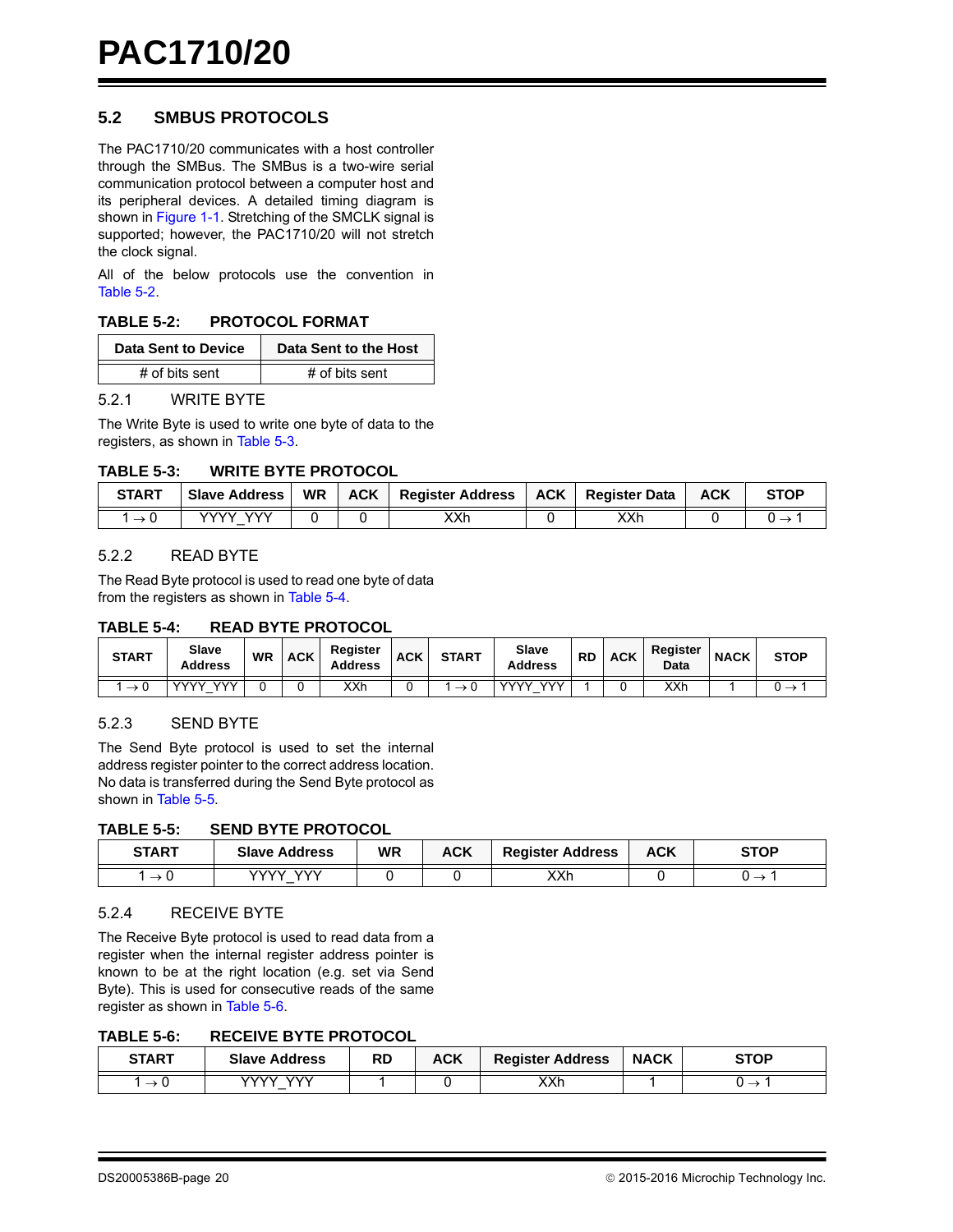#### 5.2.5 ALERT RESPONSE ADDRESS

The ALERT output can be used as a processor interrupt or as an SMBus Alert when configured to operate as an interrupt.

When it detects that the ALERT pin is asserted, the host will send the Alert Response Address (ARA) to the general address of 0001\_100xb. All devices with active interrupts will respond with their client address, as shown in [Table 5-7.](#page-20-0)

#### <span id="page-20-0"></span>**TABLE 5-7: ALERT RESPONSE ADDRESS PROTOCOL**

| START | <b>Alert Response Address</b> | RD | ACK | <b>Device Address</b> | <b>NACK</b> | STOP                     |
|-------|-------------------------------|----|-----|-----------------------|-------------|--------------------------|
| U     | 100<br>0001                   |    |     | ww<br>vvvv<br>-       |             | $\overline{\phantom{0}}$ |

The PAC1710/20 will respond to the ARA in the following way if the ALERT pin is asserted:

- Send Slave Address and verify that full slave address was sent (i.e. the SMBus communication from the device was not prematurely stopped due to a bus contention event).
- Set the MASK bit to clear the ALERT pin.

## **5.3 I2C Protocols**

The PAC1710/20 supports I<sup>2</sup>C Block Read and Block Write.

The protocols listed below use the convention in [Table 5-1.](#page-18-0)

#### 5.3.1 BLOCK WRITE

The Block Write is used to write multiple data bytes to a group of contiguous registers, as shown in [Table 5-8](#page-20-1).

#### <span id="page-20-1"></span>**TABLE 5-8: BLOCK WRITE PROTOCOL**

| <b>START</b>            | <b>Slave</b><br><b>Address</b> | <b>WR</b>               | <b>ACK</b> | Register<br><b>Address</b>        | <b>ACK</b>              | <b>Register Data</b> | <b>ACK</b>        |
|-------------------------|--------------------------------|-------------------------|------------|-----------------------------------|-------------------------|----------------------|-------------------|
| $1 \rightarrow 0$       | YYYY YYY                       |                         |            | XXh                               |                         | XXh                  |                   |
| <b>Register</b><br>Data | <b>ACK</b>                     | Register<br><b>Data</b> | <b>ACK</b> | <b>Register</b><br><b>Address</b> | <b>Register</b><br>Data | <b>ACK</b>           | <b>STOP</b>       |
| <b>XXh</b>              |                                | XXh                     |            |                                   | <b>XXh</b>              |                      | $0 \rightarrow 1$ |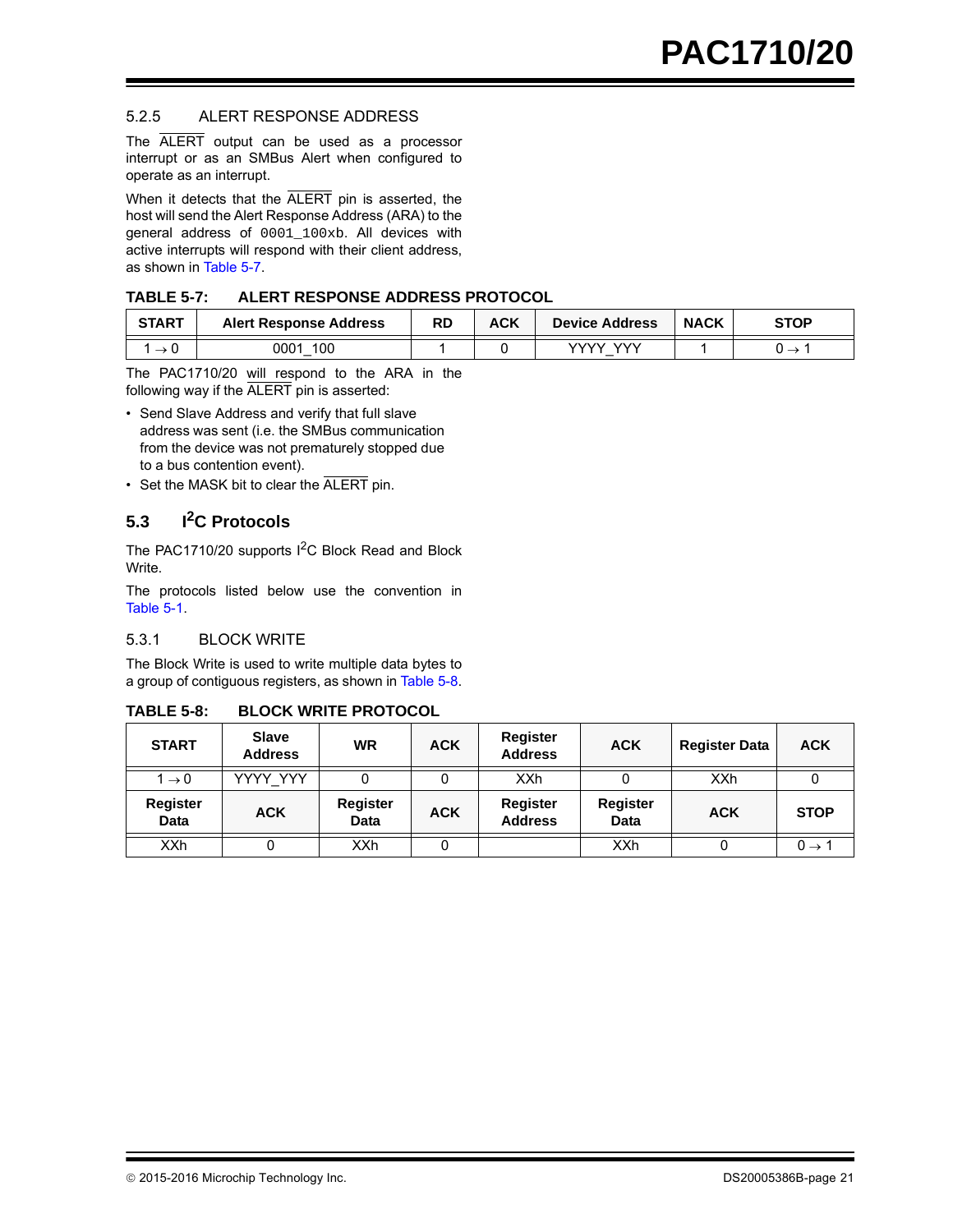#### 5.3.2 BLOCK READ

The Block Read is used to read multiple data bytes from a group of contiguous registers, as shown in [Table 5-9.](#page-21-0)

| <b>START</b>      | <b>Slave</b><br><b>Address</b> | WR         | <b>ACK</b>       | Register<br><b>Address</b> | <b>ACK</b>              | <b>START</b>    | <b>Slave</b><br><b>Address</b> | <b>RD</b>               | <b>ACK</b>  | Register<br>Data  |
|-------------------|--------------------------------|------------|------------------|----------------------------|-------------------------|-----------------|--------------------------------|-------------------------|-------------|-------------------|
| $1 \rightarrow 0$ | YYYY YYY                       | 0          |                  | <b>XXh</b>                 |                         | $\rightarrow 0$ | YYYY YYY                       |                         |             | <b>XXh</b>        |
| <b>ACK</b>        | Register<br>Data               | <b>ACK</b> | Register<br>Data | <b>ACK</b>                 | Register<br><b>Data</b> | <b>ACK</b>      | $\cdots$                       | Register<br><b>Data</b> | <b>NACK</b> | <b>STOP</b>       |
| 0                 | <b>XXh</b>                     | 0          | <b>XXh</b>       | 0                          | XXh                     | 0               | $\cdots$                       | XXh                     |             | $0 \rightarrow 1$ |

#### <span id="page-21-0"></span>**TABLE 5-9: BLOCK READ PROTOCOL**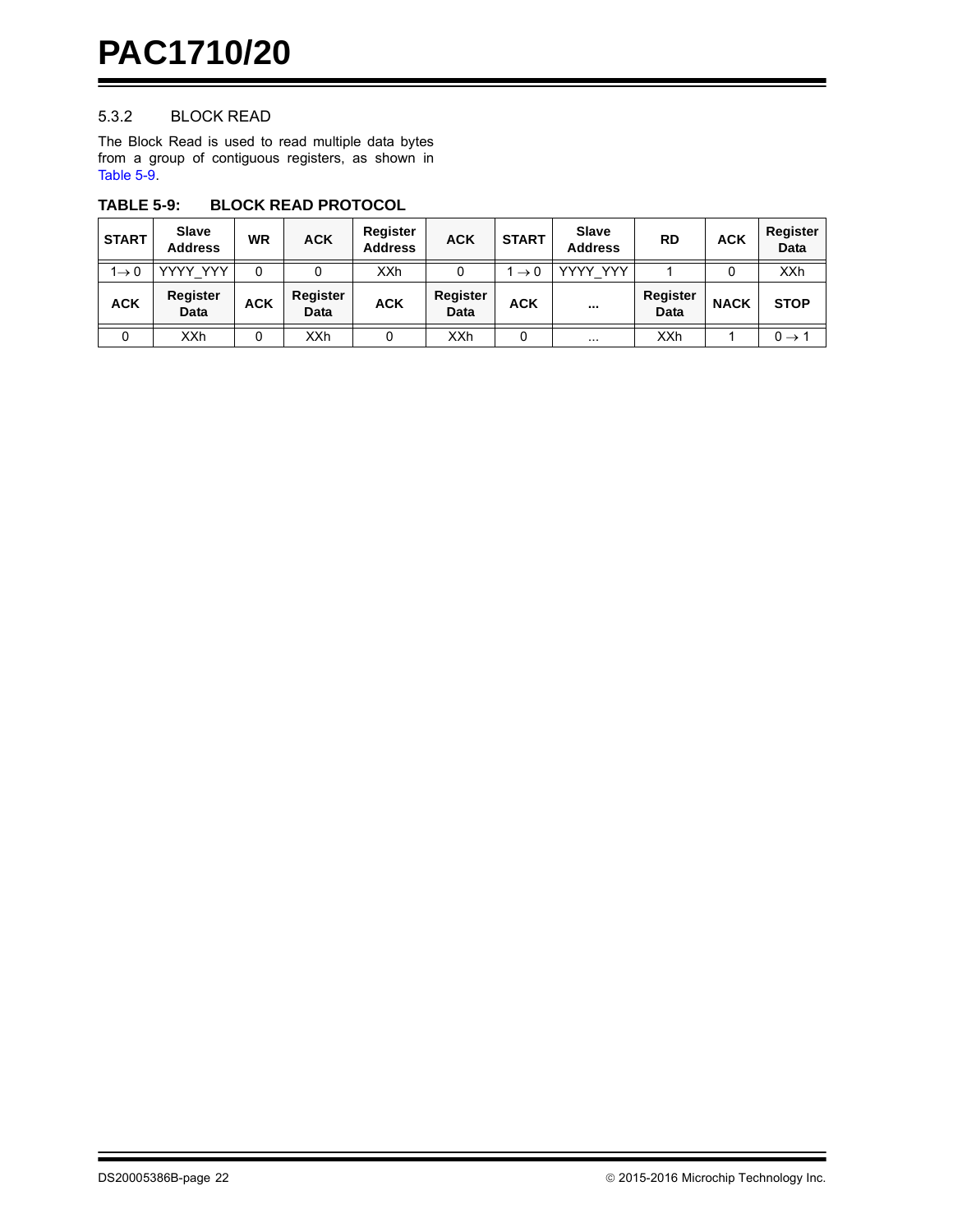## **6.0 REGISTERS IN HEXADECIMAL ORDER**

The registers shown in [Table](#page-22-0) 6-1 are accessible through the SMBus. In the individual register tables that follow, an entry of ' —' indicates that the bit is not used and will always read '0'.

## <span id="page-22-0"></span>**TABLE 6-1: REGISTER SET IN HEXADECIMAL ORDER**

| <b>Register</b><br><b>Address</b> | <b>Register</b><br><b>Name</b>                   | Bit7                           | Bit <sub>6</sub>               | Bit <sub>5</sub>                | Bit4                           | Bit <sub>3</sub>               | Bit <sub>2</sub>               | Bit1                           | Bit <sub>0</sub>               | <b>Default</b><br>Value |
|-----------------------------------|--------------------------------------------------|--------------------------------|--------------------------------|---------------------------------|--------------------------------|--------------------------------|--------------------------------|--------------------------------|--------------------------------|-------------------------|
| 00h                               | Configuration                                    |                                | <b>CDEN</b>                    | <b>MSKAL</b>                    | C2IDS                          | C <sub>2</sub> V <sub>DS</sub> | <b>TOUT</b>                    | C1IDS                          | C1VDS                          | 00h                     |
| 01h                               | <b>Conversion Rate</b>                           |                                |                                |                                 |                                |                                |                                | CONV1                          | CONV <sub>0</sub>              | 03h                     |
| 02 <sub>h</sub>                   | One-Shot                                         | OS <sub>7</sub>                | OS <sub>6</sub>                | OS <sub>5</sub>                 | OS <sub>4</sub>                | OS <sub>3</sub>                | OS <sub>2</sub>                | OS <sub>1</sub>                | OS <sub>0</sub>                | 00 <sub>h</sub>         |
| 03h                               | <b>Channel Mask Register</b>                     |                                |                                |                                 | $\hspace{0.05cm}$              | C <sub>2</sub> V <sub>S</sub>  | C <sub>2</sub> V <sub>SR</sub> | C <sub>1</sub> V <sub>S</sub>  | C1VSR                          | 00 <sub>h</sub>         |
| 04h                               | <b>High-Limit Status</b>                         | <b>CVDN</b>                    | $\overline{\phantom{0}}$       |                                 |                                | C2VSH                          | C2VRH                          | C1VSH                          | C1VRH                          | 00h                     |
| 05h                               | Low-Limit Status                                 |                                | $\overline{\phantom{0}}$       | $\qquad \qquad$                 |                                | C <sub>2</sub> V <sub>SL</sub> | C <sub>2</sub> V <sub>RL</sub> | C1VSL                          | C1VRL                          | 00 <sub>h</sub>         |
| 0Ah                               | V <sub>SOURCE</sub> Sampling<br>Configuration    | C <sub>2</sub> RS <sub>1</sub> | C <sub>2</sub> R <sub>S0</sub> | C <sub>2</sub> RA <sub>1</sub>  | C2RA0                          | C <sub>1</sub> R <sub>S1</sub> | C <sub>1</sub> R <sub>S0</sub> | C1RA1                          | C1RA0                          | 88h                     |
| 0Bh                               | CH1 V <sub>SENSE</sub> Sampling<br>Configuration |                                | C <sub>1</sub> S <sub>S2</sub> | C <sub>1</sub> SS <sub>1</sub>  | C <sub>1</sub> S <sub>S0</sub> | C <sub>1</sub> SA <sub>1</sub> | C1SA0                          | C <sub>1</sub> SR <sub>1</sub> | C1SR0                          | 53h                     |
| 0Ch                               | CH2 V <sub>SENSE</sub> Sampling<br>Configuration |                                | C2SS2                          | C2SS1                           | C2SS0                          | C2SA1                          | C2SA0                          | C <sub>2</sub> SR <sub>1</sub> | C2SR0                          | 53h                     |
| 0Dh                               | CH1 Sense Voltage<br>High Byte                   | C1SR11                         | C1SR10                         | C1SR9                           | C1SR8                          | C1SR7                          | C1SR6                          | C <sub>1</sub> SR <sub>5</sub> | C <sub>1</sub> SR <sub>4</sub> | 00h                     |
| 0Eh                               | CH1 Sense Voltage<br>Low Byte                    | C <sub>1</sub> SR <sub>3</sub> | C1SR2                          | C <sub>1</sub> SR <sub>1</sub>  | C1SR0                          | $\overline{\phantom{0}}$       |                                | $\hspace{0.05cm}$              | $\hspace{0.05cm}$              | 00h                     |
| 0Fh                               | CH2 Sense Voltage<br>High Byte                   | C2SR11                         | C2SR10                         | C2SR9                           | C2SR8                          | C <sub>2</sub> SR <sub>7</sub> | C <sub>2</sub> SR <sub>6</sub> | C <sub>2</sub> SR <sub>5</sub> | C <sub>2</sub> SR <sub>4</sub> | 00h                     |
| 10 <sub>h</sub>                   | CH2 Sense Voltage<br>Low Byte                    | C <sub>2</sub> SR <sub>3</sub> | C <sub>2</sub> SR <sub>2</sub> | C <sub>2</sub> SR <sub>1</sub>  | C2SR0                          |                                |                                |                                |                                | 00h                     |
| 11                                | CH1 V <sub>SOURCE</sub> Voltage<br>High Byte     | C1VR10                         | C1VR9                          | C1VR8                           | C1VR7                          | C1VR6                          | C1VR5                          | C1VR4                          | C1VR3                          | 00h                     |
| 12                                | CH1 V <sub>SOURCE</sub> Voltage<br>Low Byte      | C1VR2                          | C1VR1                          | C1VR0                           | $\qquad \qquad -$              |                                |                                | —                              | $\overline{\phantom{0}}$       | 00h                     |
| 13h                               | CH2 V <sub>SOURCE</sub> Voltage<br>High Byte     | <b>C2VR10</b>                  | C1VR9                          | C <sub>2</sub> V <sub>R</sub> 8 | C <sub>2</sub> VR <sub>7</sub> | C <sub>2</sub> V <sub>R6</sub> | C <sub>2</sub> V <sub>R5</sub> | C <sub>2</sub> VR <sub>4</sub> | C <sub>2</sub> VR <sub>3</sub> | 00h                     |
| 14h                               | CH2 V <sub>SOURCE</sub> Voltage<br>Low Byte      | C <sub>2</sub> V <sub>R2</sub> | C <sub>2</sub> VR <sub>1</sub> | C <sub>2</sub> V <sub>R0</sub>  |                                |                                |                                |                                |                                | 00h                     |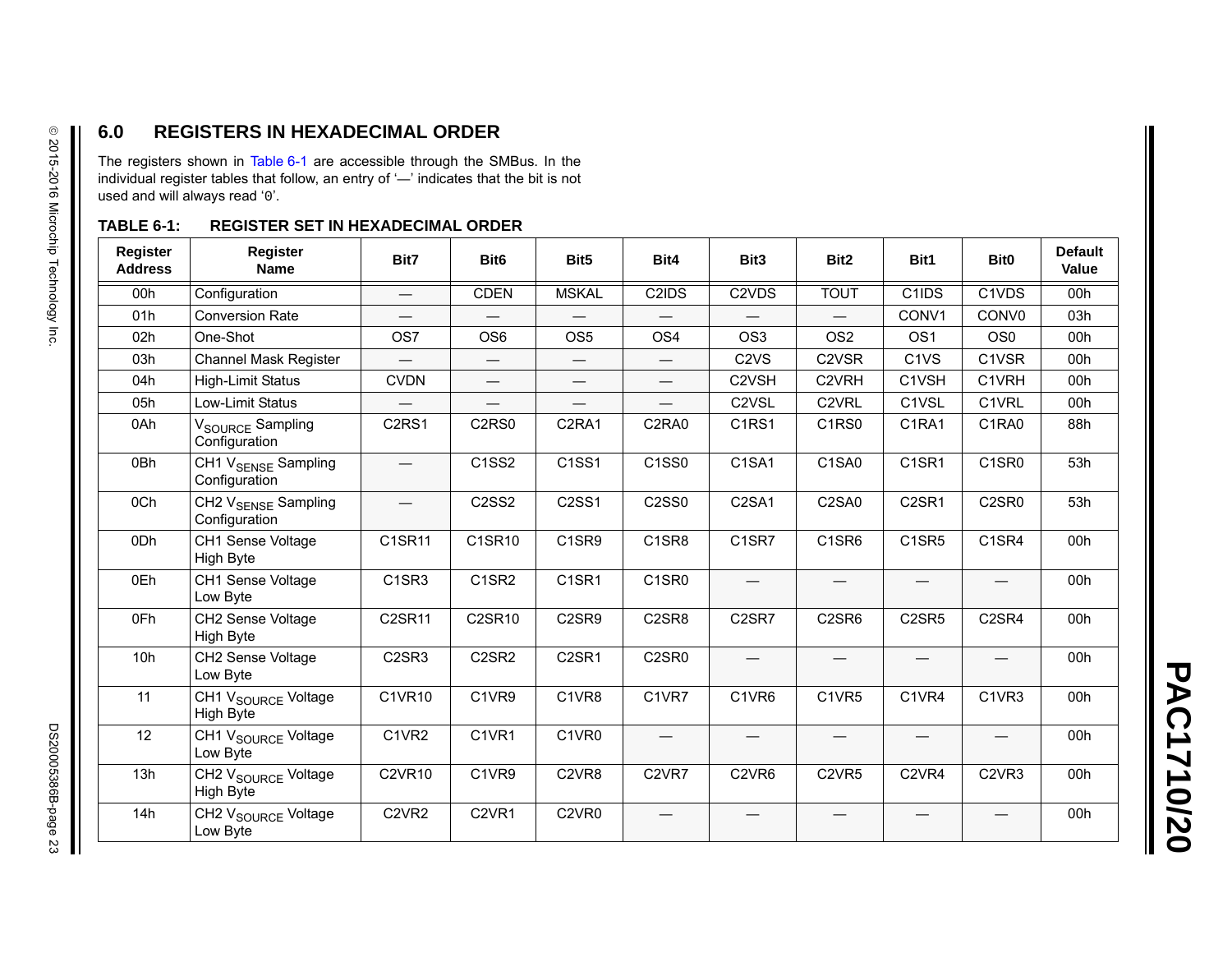**PAC1710/20 PAC1710/20**

## **TABLE 6-1: REGISTER SET IN HEXADECIMAL ORDER (CONTINUED)**

| Register<br><b>Address</b> | Register<br><b>Name</b>                              | Bit7                           | Bit <sub>6</sub>               | Bit <sub>5</sub>               | Bit4                           | Bit <sub>3</sub>               | Bit <sub>2</sub>               | Bit1                           | Bit <sub>0</sub>               | <b>Default</b><br>Value |
|----------------------------|------------------------------------------------------|--------------------------------|--------------------------------|--------------------------------|--------------------------------|--------------------------------|--------------------------------|--------------------------------|--------------------------------|-------------------------|
| 15h                        | CH1 Power Ratio<br>High Byte                         | C1P15                          | C1P14                          | C1P13                          | C1P12                          | C1P11                          | C1P10                          | C <sub>1P8</sub>               | C <sub>1</sub> P <sub>7</sub>  | 00h                     |
| 16h                        | <b>CH1 Power Ratio</b><br>Low Byte                   | C <sub>1</sub> P <sub>7</sub>  | C <sub>1</sub> P <sub>6</sub>  | C <sub>1</sub> P <sub>5</sub>  | C <sub>1</sub> P <sub>4</sub>  | C <sub>1</sub> P <sub>3</sub>  | C <sub>1</sub> P <sub>2</sub>  | C <sub>1</sub> P <sub>1</sub>  | C <sub>1</sub> P <sub>0</sub>  | 00h                     |
| 17h                        | CH2 Power Ratio<br>High Byte                         | C2P15                          | C2P14                          | C2P13                          | C2P12                          | C2P11                          | C2P10                          | C <sub>2</sub> P <sub>8</sub>  | C <sub>2</sub> P <sub>7</sub>  | 00h                     |
| 18h                        | CH2 Power Ratio<br>Low Byte                          | C <sub>2</sub> P <sub>7</sub>  | C <sub>2</sub> P <sub>6</sub>  | C <sub>2</sub> P <sub>5</sub>  | C <sub>2</sub> P <sub>4</sub>  | C <sub>2</sub> P <sub>3</sub>  | C <sub>2</sub> P <sub>2</sub>  | C <sub>2</sub> P <sub>1</sub>  | C <sub>2</sub> P <sub>0</sub>  | 00h                     |
| 19h                        | CH1 Sense Voltage<br>High Limit                      | C <sub>1</sub> SH <sub>7</sub> | C <sub>1</sub> SH <sub>6</sub> | C <sub>1</sub> SH <sub>5</sub> | C <sub>1</sub> SH <sub>4</sub> | C <sub>1</sub> SH <sub>3</sub> | C <sub>1</sub> SH <sub>2</sub> | C <sub>1</sub> SH <sub>1</sub> | C <sub>1</sub> SH <sub>0</sub> | 7Fh                     |
| 1Ah                        | CH2 Sense Voltage<br><b>High Limit</b>               | C <sub>2</sub> SH <sub>7</sub> | C <sub>2</sub> SH <sub>6</sub> | C <sub>2</sub> SH <sub>5</sub> | C <sub>2</sub> SH <sub>4</sub> | C <sub>2</sub> SH <sub>3</sub> | C <sub>2</sub> SH <sub>2</sub> | C <sub>2</sub> SH <sub>1</sub> | C <sub>2</sub> SH <sub>0</sub> | 7Fh                     |
| 1Bh                        | CH1 Sense Voltage<br>Low Limit                       | C <sub>1</sub> SL <sub>7</sub> | C <sub>1</sub> SL <sub>6</sub> | C <sub>1</sub> SL <sub>5</sub> | C <sub>1</sub> SL <sub>4</sub> | C <sub>1</sub> SL <sub>3</sub> | C <sub>1</sub> SL <sub>2</sub> | C <sub>1</sub> SL <sub>1</sub> | C <sub>1</sub> SL <sub>0</sub> | 80h                     |
| 1Ch                        | CH2 Sense Voltage<br>Low Limit                       | C <sub>2</sub> SL <sub>7</sub> | C <sub>2</sub> SL <sub>6</sub> | C <sub>2</sub> SL <sub>5</sub> | C <sub>2</sub> SL <sub>4</sub> | C <sub>2</sub> SL <sub>3</sub> | C <sub>2</sub> SL <sub>2</sub> | C <sub>2</sub> SL <sub>1</sub> | C <sub>2</sub> SL <sub>0</sub> | 80h                     |
| 1Dh                        | CH1 V <sub>SOURCE</sub> Voltage<br><b>High Limit</b> | C1VH7                          | C1VH <sub>6</sub>              | C1VH5                          | C1VH4                          | C1VH3                          | C1VH <sub>2</sub>              | C1VH1                          | C1VH <sub>0</sub>              | FFh                     |
| 1Eh                        | CH2 V <sub>SOURCE</sub> Voltage<br><b>High Limit</b> | C <sub>2</sub> VH <sub>7</sub> | C <sub>2VH6</sub>              | C <sub>2VH5</sub>              | C <sub>2VH4</sub>              | C <sub>2VH3</sub>              | C <sub>2</sub> VH <sub>2</sub> | C <sub>2VH1</sub>              | C <sub>2</sub> VH <sub>0</sub> | FFh                     |
| 1Fh                        | CH1 V <sub>SOURCE</sub> Voltage<br>Low Limit         | C <sub>1</sub> VL <sub>7</sub> | C1VL6                          | C <sub>1</sub> VL <sub>5</sub> | C1VL4                          | C <sub>1</sub> VL <sub>3</sub> | C1VL2                          | C <sub>1</sub> VL <sub>1</sub> | C <sub>1</sub> VL <sub>0</sub> | 00h                     |
| 20h                        | CH2 V <sub>SOURCE</sub> Voltage<br>Low Limit         | C <sub>2</sub> VL <sub>7</sub> | C <sub>2</sub> VL <sub>6</sub> | C <sub>2</sub> VL <sub>5</sub> | C <sub>2</sub> VL <sub>4</sub> | C <sub>2</sub> VL <sub>3</sub> | C <sub>2</sub> VL <sub>2</sub> | C <sub>2</sub> VL <sub>1</sub> | C <sub>2</sub> VL <sub>0</sub> | 00h                     |
| <b>FDh</b>                 | Product ID                                           | PID7                           | PID <sub>6</sub>               | PID <sub>5</sub>               | PID <sub>4</sub>               | PID <sub>3</sub>               | PID <sub>2</sub>               | PID <sub>1</sub>               | PID <sub>0</sub>               | 57h/58h                 |
| <b>FEh</b>                 | Manufacturer ID                                      | MID7                           | MID <sub>6</sub>               | MID <sub>5</sub>               | MID4                           | MID <sub>3</sub>               | MID <sub>2</sub>               | MID <sub>1</sub>               | MID <sub>0</sub>               | 5Dh                     |
| <b>FFh</b>                 | Revision                                             | REV7                           | REV <sub>6</sub>               | REV <sub>5</sub>               | REV4                           | REV3                           | REV <sub>2</sub>               | REV1                           | REV <sub>0</sub>               | 81h                     |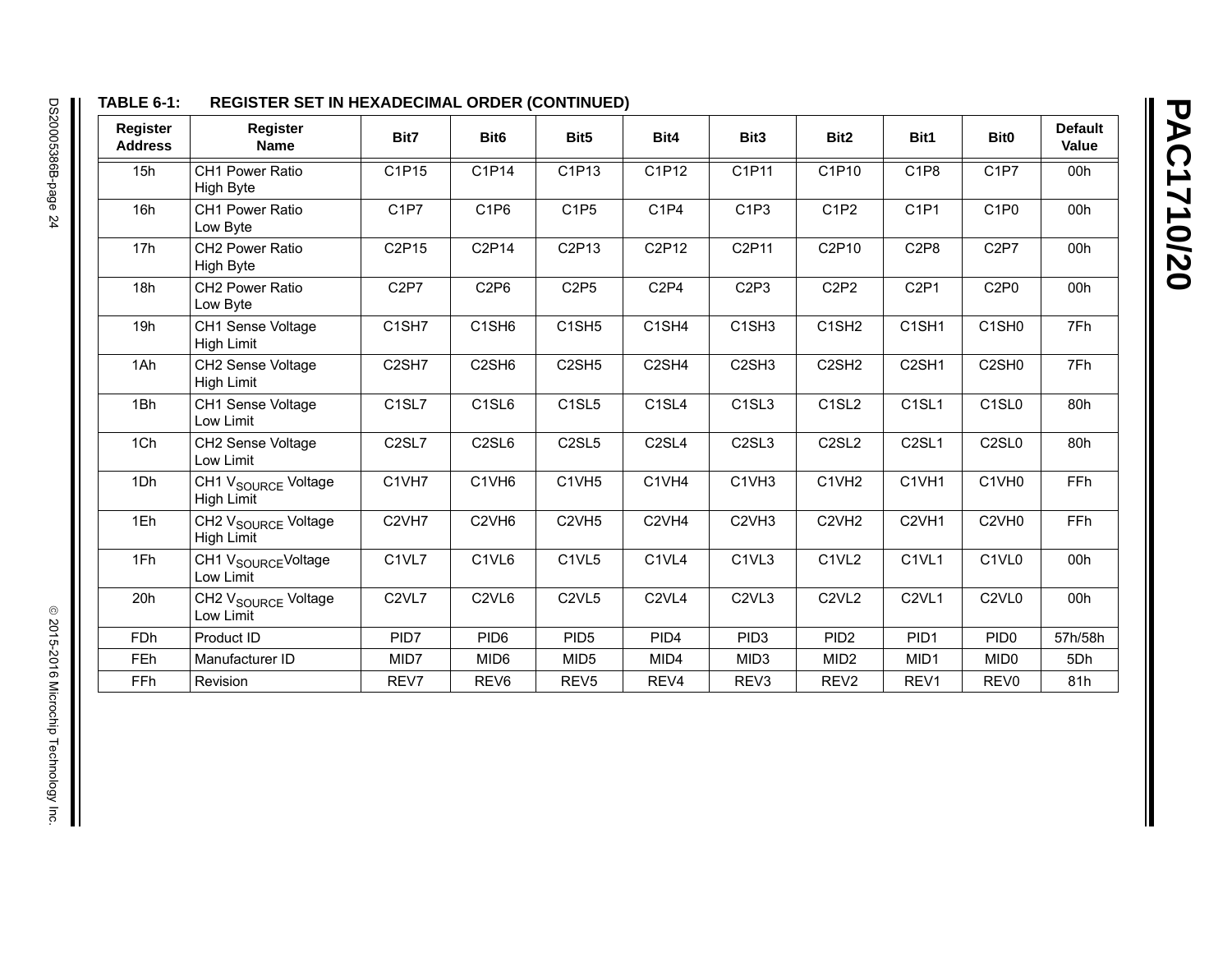#### **6.1 Read Multiple Data Bytes**

When any measurement high-byte register is read ( $V_{\text{SOURCE}}$  or  $V_{\text{SENSE}}$ ), the corresponding low byte is copied into an internal "shadow" register. The user is free to read the low byte at any time and be guaranteed that it will correspond to the previously read high byte. Regardless if the low byte is read or not, reading from the same high byte register again will automatically refresh this stored low byte data.

#### **6.2 Detailed Register Description**

#### <span id="page-24-0"></span>**REGISTER 6-1: CONFIGURATION REGISTER (ADDRESS 00H)**

| $R/W-0$ | R/W-0 | $R/W-0$ | $R/W-0$ | $R/W-0$                         | $R/W-0$ | R/W-0 | $R/W-0$                         |
|---------|-------|---------|---------|---------------------------------|---------|-------|---------------------------------|
|         | CDEN  | MSKAL   | C2IDS   | C <sub>2</sub> V <sub>D</sub> S | TOUT    | C1IDS | C <sub>1</sub> V <sub>D</sub> S |
| bit 7   |       |         |         |                                 |         |       | bit 0                           |

| Legend:             |                                                   |                                                                                                                                                                                                                  |                                                                                                                                                                                                                                                                                                   |                             |
|---------------------|---------------------------------------------------|------------------------------------------------------------------------------------------------------------------------------------------------------------------------------------------------------------------|---------------------------------------------------------------------------------------------------------------------------------------------------------------------------------------------------------------------------------------------------------------------------------------------------|-----------------------------|
| $R = Read bit$      |                                                   | $W =$ Writable bit                                                                                                                                                                                               | $U =$ Unimplemented bit, read as '0'                                                                                                                                                                                                                                                              |                             |
| $-n =$ Value at POR |                                                   | $'1'$ = bit is set                                                                                                                                                                                               | $'0'$ = Bit is cleared                                                                                                                                                                                                                                                                            | $x = \text{Bit in unknown}$ |
|                     |                                                   |                                                                                                                                                                                                                  |                                                                                                                                                                                                                                                                                                   |                             |
| bit 7               |                                                   | Unimplemented: Read as '0'                                                                                                                                                                                       |                                                                                                                                                                                                                                                                                                   |                             |
| bit 6               |                                                   |                                                                                                                                                                                                                  | CDEN: Enables the ALERT pin to be asserted when the conversion cycle is finished.<br>$1 =$ ALERT pin will be asserted for 5 $\mu$ s when the conversion cycle is finished.<br>0 = ALERT pin is not masked. If any of the appropriate status bits are set, the ALERT pin will be asserted.         |                             |
| bit 5               | be updated normally.                              | Register 6-4. The Status Registers will be updated normally.                                                                                                                                                     | MSKAL: Masks the ALERT pin from asserting due to out-of-limit conditions.<br>$1 = \overline{ALERT}$ pin is masked. It will not be asserted for any interrupt condition. The Status Registers will<br>$0 =$ ALERT pin is not masked. It will be asserted for any interrupt condition not masked by |                             |
| bit 4               |                                                   | <b>C2IDS:</b> Disables the $V_{\text{SFNSF}}$ measurement for channel 2 (PAC1720)<br>a One-Shot command is given.<br>$0 =$ The device is measuring sense voltage for CH2<br>Unimplemented: Read as '0' (PAC1710) | 1 = The device is not measuring the sense voltage. It will update CH2 Sense Voltage Registers when                                                                                                                                                                                                |                             |
| bit 3               |                                                   | when a One-Shot command is given.<br>0 = The device is measuring Source voltage for CH2<br>Unimplemented: Read as '0' (PAC1710)                                                                                  | C2VDS: Disables the $V_{\text{SOLRCE}}$ measurement for channel 2 (PAC1720)<br>1 = The device is not measuring the Source voltage. It will update CH2 Source Voltage Registers                                                                                                                    |                             |
| bit 2               | $1 =$ Time out enabled<br>$0 =$ Time out disabled | Section 5.0.5 "SMBus Timeout").                                                                                                                                                                                  | TOUT: Enables the time-out and idle reset functionality of the communications protocol (see                                                                                                                                                                                                       |                             |
| bit 1               |                                                   | C1IDS: Disables the V <sub>SENSE</sub> measurement for channel 1<br>a One-Shot command is given.<br>0 = The device is measuring sense voltage for CH1                                                            | 1 = The device is not measuring the sense voltage. It will update CH1 Sense Voltage Registers when                                                                                                                                                                                                |                             |
| bit 0               |                                                   | C1VDS: Disables the V <sub>SOURCE</sub> measurement for channel 1<br>when a One-Shot command is given.<br>0 = The device is measuring source voltage for CH1                                                     | 1 = The device is not measuring the Source voltage. It will update CH1 Source Voltage Registers                                                                                                                                                                                                   |                             |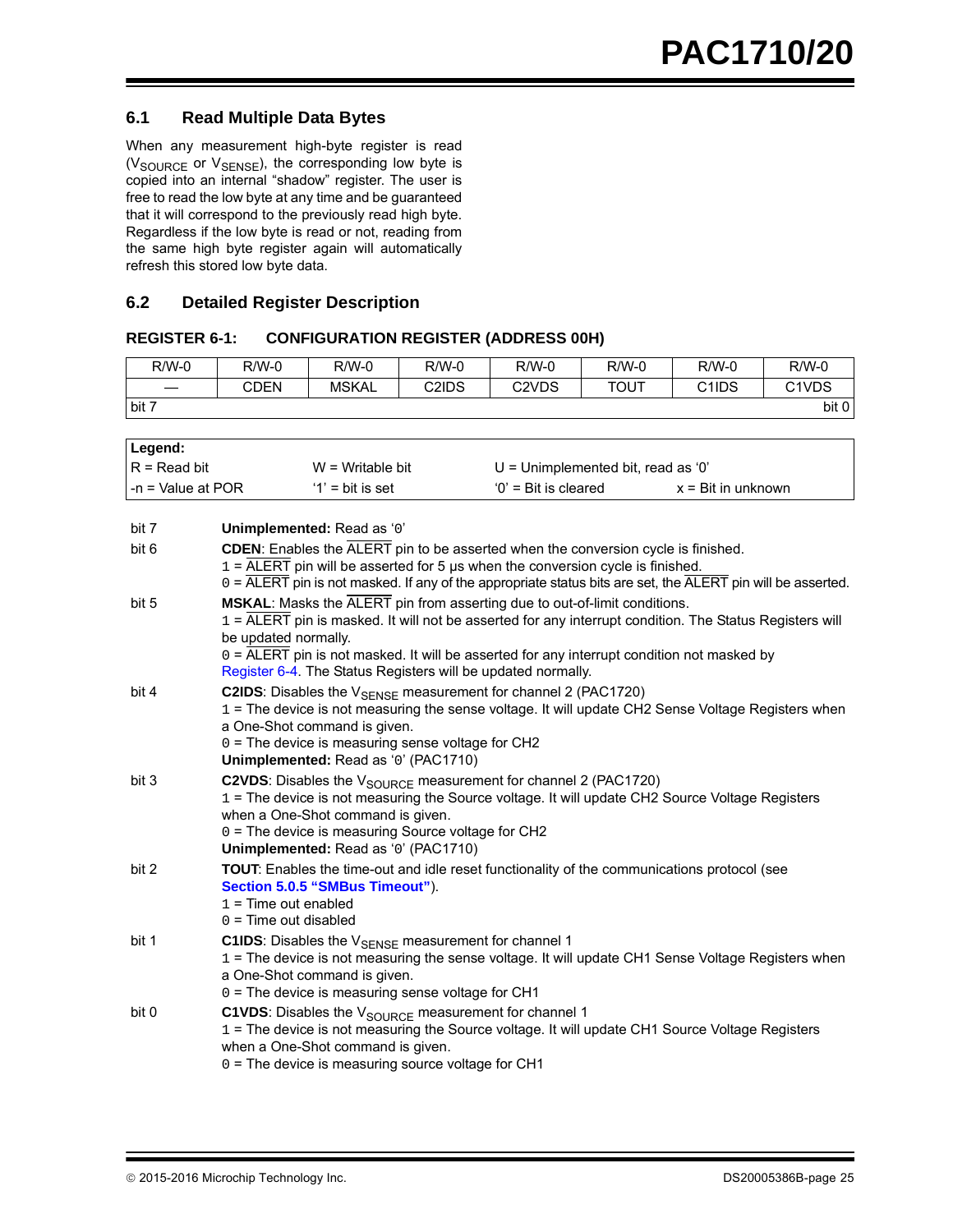#### <span id="page-25-1"></span>**REGISTER 6-2: CONVERSION RATE REGISTER (ADDRESS 01H)**

| $U-0$               | $U - 0$ | $U - 0$                    | U-0 | U-0                    | $U-0$                                | $R/W-1$                     | $R/W-1$   |
|---------------------|---------|----------------------------|-----|------------------------|--------------------------------------|-----------------------------|-----------|
|                     |         |                            |     |                        |                                      |                             | CONV<1:0> |
| bit 7               |         |                            |     |                        |                                      |                             | bit 0     |
|                     |         |                            |     |                        |                                      |                             |           |
| Legend:             |         |                            |     |                        |                                      |                             |           |
| $R = Read bit$      |         | $W = Writeable bit$        |     |                        | $U =$ Unimplemented bit, read as '0' |                             |           |
| $-n = Value$ at POR |         | $'1'$ = bit is set         |     | $'0'$ = Bit is cleared |                                      | $x = \text{Bit in unknown}$ |           |
|                     |         |                            |     |                        |                                      |                             |           |
| bit 7-2             |         | Unimplemented: Read as '0' |     |                        |                                      |                             |           |

bit 1-0 **CONV<1:0>**: Determines the conversion rate as shown in [Table 4-1](#page-15-0). 00b = 1 Sample/Second 01b = 2 Samples/Second 01b = 4 Samples/Second 11b = Continuous

#### <span id="page-25-0"></span>**REGISTER 6-3: ONE-SHOT REGISTER (ADDRESS 02H)**

| $R/W-0$ | $R/W-0$ | $R/W-0$ | $R/W-0$ | $R/W-0$  | $R/W-0$ | $R/W-0$ | $R/W-0$ |
|---------|---------|---------|---------|----------|---------|---------|---------|
|         |         |         |         | OS < 7:0 |         |         |         |
| bit 7   |         |         |         |          |         |         | bit 0   |
|         |         |         |         |          |         |         |         |

| Legend:            |                     |                                    |                             |
|--------------------|---------------------|------------------------------------|-----------------------------|
| $R = Read bit$     | $W = Writeable bit$ | U = Unimplemented bit, read as '0' |                             |
| I-n = Value at POR | $'1'$ = bit is set  | $'0'$ = Bit is cleared             | $x = \text{Bit in unknown}$ |

bit 7-0 **OS<7:0>**: When the device is in the Standby state, writing to the One-Shot Register will initiate a conversion cycle and update all measurements.

#### <span id="page-25-2"></span>**REGISTER 6-4: CHANNEL MASK REGISTER (ADDRESS 03H)**

| U-0                              | U-0                            | U-0 | U-0                              | $R/W-0$                       | R/W-0                          | $R/W-0$                       | $R/W-0$                        |
|----------------------------------|--------------------------------|-----|----------------------------------|-------------------------------|--------------------------------|-------------------------------|--------------------------------|
| $\overbrace{\phantom{12322111}}$ | $\qquad \qquad \longleftarrow$ |     | $\overbrace{\phantom{12322111}}$ | C <sub>2</sub> V <sub>S</sub> | C <sub>2</sub> V <sub>SR</sub> | C <sub>1</sub> V <sub>S</sub> | C <sub>1</sub> V <sub>SR</sub> |
| bit 7                            |                                |     |                                  |                               |                                |                               | bit 0                          |

| Legend:            |                     |                                    |                             |
|--------------------|---------------------|------------------------------------|-----------------------------|
| $IR = Read bit$    | $W = Writeable bit$ | U = Unimplemented bit, read as '0' |                             |
| l-n = Value at POR | $'1'$ = bit is set  | $'0'$ = Bit is cleared             | $x = \text{Bit in unknown}$ |

bit 7-4 **Unimplemented**: Read as '0'

bit 3 **C2VS**: Masks the ALERT pin from asserting when the channel 2 V<sub>SENSE</sub> value meets or exceeds the high limit or drops below the low limit (PAC1720).

 $1$  = The channel 2  $V_{\text{SENSE}}$  voltage measurement cannot cause the  $\overline{\text{ALEFT}}$  pin to be asserted (if enabled).  $0 =$  The channel 2  $V_{\text{SENSE}}$  voltage measurement can cause the  $\overline{\text{ALERT}}$  pin to be asserted (if enabled). **Unimplemented:** Read as '0' (PAC1710)

bit 2 **C2VSR**: Masks the  $\overline{ALERT}$  pin from asserting when the channel 2  $V_{SOLIRCF}$  value meets or exceeds the high limit or drops below the low limit (PAC1720).

> 1 = The channel 2  $V_{\text{SOLRCE}}$  voltage measurement cannot cause the  $\overline{\text{ALERT}}$  pin to be asserted (if enabled).

 $0 =$  The channel 2  $V_{\text{SOURCE}}$  voltage measurement can cause the  $\overline{\text{ALERT}}$  pin to be asserted (if enabled). **Unimplemented:** Read as '0' (PAC1710)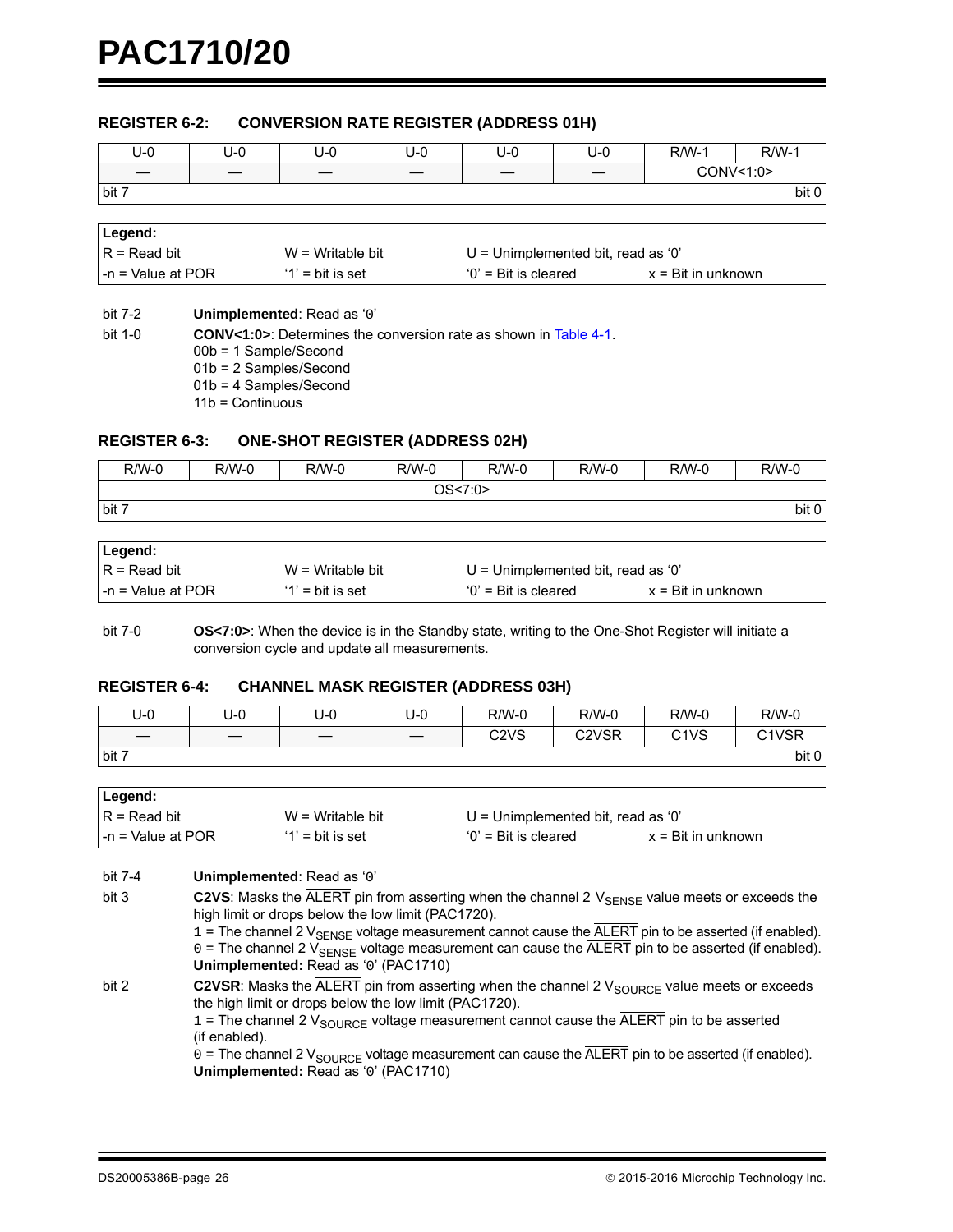#### **REGISTER 6-4: CHANNEL MASK REGISTER (ADDRESS 03H) (CONTINUED)**

| bit 1 | C1VS: Masks the $\overline{ALERT}$ pin from asserting when the channel 1 $V_{\text{SENSE}}$ value meets or exceeds the<br>high limit or drops below the low limit.<br>$1 =$ The channel 1 $V_{\text{SENSE}}$ voltage measurement cannot cause the ALERT pin to be asserted<br>(if enabled).                                                                                                              |
|-------|----------------------------------------------------------------------------------------------------------------------------------------------------------------------------------------------------------------------------------------------------------------------------------------------------------------------------------------------------------------------------------------------------------|
|       | $0 =$ The channel 1 $V_{\text{SENSE}}$ voltage measurement can cause the ALERT pin to be asserted<br>(if enabled).                                                                                                                                                                                                                                                                                       |
| bit 0 | C1VSR: Masks the ALERT pin from asserting when the channel 1 $V_{\text{SOLRCE}}$ value meets or exceeds<br>the high limit or drops below the low limit.<br>$1 =$ The channel 1 $V_{\text{SOLRCE}}$ voltage measurement cannot cause the ALERT pin to be asserted<br>(if enabled).<br>$0 =$ The channel 1 $V_{\text{SOLRCE}}$ voltage measurement can cause the ALERT pin to be asserted<br>(if enabled). |

#### <span id="page-26-0"></span>**REGISTER 6-5: HIGH-LIMIT STATUS REGISTER (ADDRESS 04H)**

| $RC-0$      | U-0 | U-0 | U-0 | $RC-0$                         | $RC-0$                         | $RC-0$                         | $RC-0$ |
|-------------|-----|-----|-----|--------------------------------|--------------------------------|--------------------------------|--------|
| <b>CVDN</b> |     |     |     | C <sub>2</sub> V <sub>SH</sub> | C <sub>2</sub> V <sub>RH</sub> | C <sub>1</sub> V <sub>SH</sub> | C1VRH  |
| bit 7       |     |     |     |                                |                                |                                | bit 0  |

| Legend:             |                                                        |                                      |                                                                                                  |                                                                                                                                                                                                                                                         |  |  |
|---------------------|--------------------------------------------------------|--------------------------------------|--------------------------------------------------------------------------------------------------|---------------------------------------------------------------------------------------------------------------------------------------------------------------------------------------------------------------------------------------------------------|--|--|
| $R = Read bit$      |                                                        | $W =$ Writable bit                   | $U =$ Unimplemented bit, read as '0'                                                             |                                                                                                                                                                                                                                                         |  |  |
| $-n =$ Value at POR |                                                        | $'1'$ = bit is set                   | $'0'$ = Bit is cleared                                                                           | $x = \text{Bit in unknown}$                                                                                                                                                                                                                             |  |  |
|                     |                                                        |                                      |                                                                                                  |                                                                                                                                                                                                                                                         |  |  |
| bit 7               | bit is cleared when read.<br>$1 =$ Conversion complete | $0 =$ Conversion not complete        | CVDN: Indicates that the conversion cycle (see Section 4.2 "Conversion Cycle") is complete. This |                                                                                                                                                                                                                                                         |  |  |
| bit 6-4             |                                                        | Unimplemented: Read as '0'           |                                                                                                  |                                                                                                                                                                                                                                                         |  |  |
| bit 3               | (PAC1720).<br>$0 =$ Normal operation                   | Unimplemented: Read as '0' (PAC1710) |                                                                                                  | C2VSH: This bit is set when the channel 2 $V_{\text{SENSE}}$ value meets or exceeds its programmed high limit<br>1 = The channel 2 $V_{\text{SOLRCE}}$ voltage measurement caused the ALERT pin to be asserted (if enabled).                            |  |  |
| bit 2               | (PAC1720).<br>$0 = Normal Operation$                   | Unimplemented: Read as '0' (PAC1710) |                                                                                                  | <b>C2VRH</b> : This bit is set when the channel 2 $V_{\text{SOLRCE}}$ value meets or exceeds its programmed high limit<br>1 = The channel 2 $V_{\text{SOWC}}$ voltage measurement caused the $\overline{\text{ALERT}}$ pin to be asserted (if enabled). |  |  |
| bit 1               |                                                        |                                      |                                                                                                  | C1VSH: This bit is set when the channel 1 VSENSE value meets or exceeds its programmed high limit.                                                                                                                                                      |  |  |

- $1$  = The channel 1  $V_{\text{SENSE}}$  voltage measurement caused the ALERT pin to be asserted (if enabled). 0 = Normal Operation bit 0 **C1VRH**: This bit is set when the channel 1 V<sub>SOURCE</sub> value meets or exceeds its programmed high limit.
	- $1$  = The channel 1  $V_{\text{SOLRCE}}$  voltage measurement caused the ALERT pin to be asserted (if enabled).  $0 =$  Normal Operation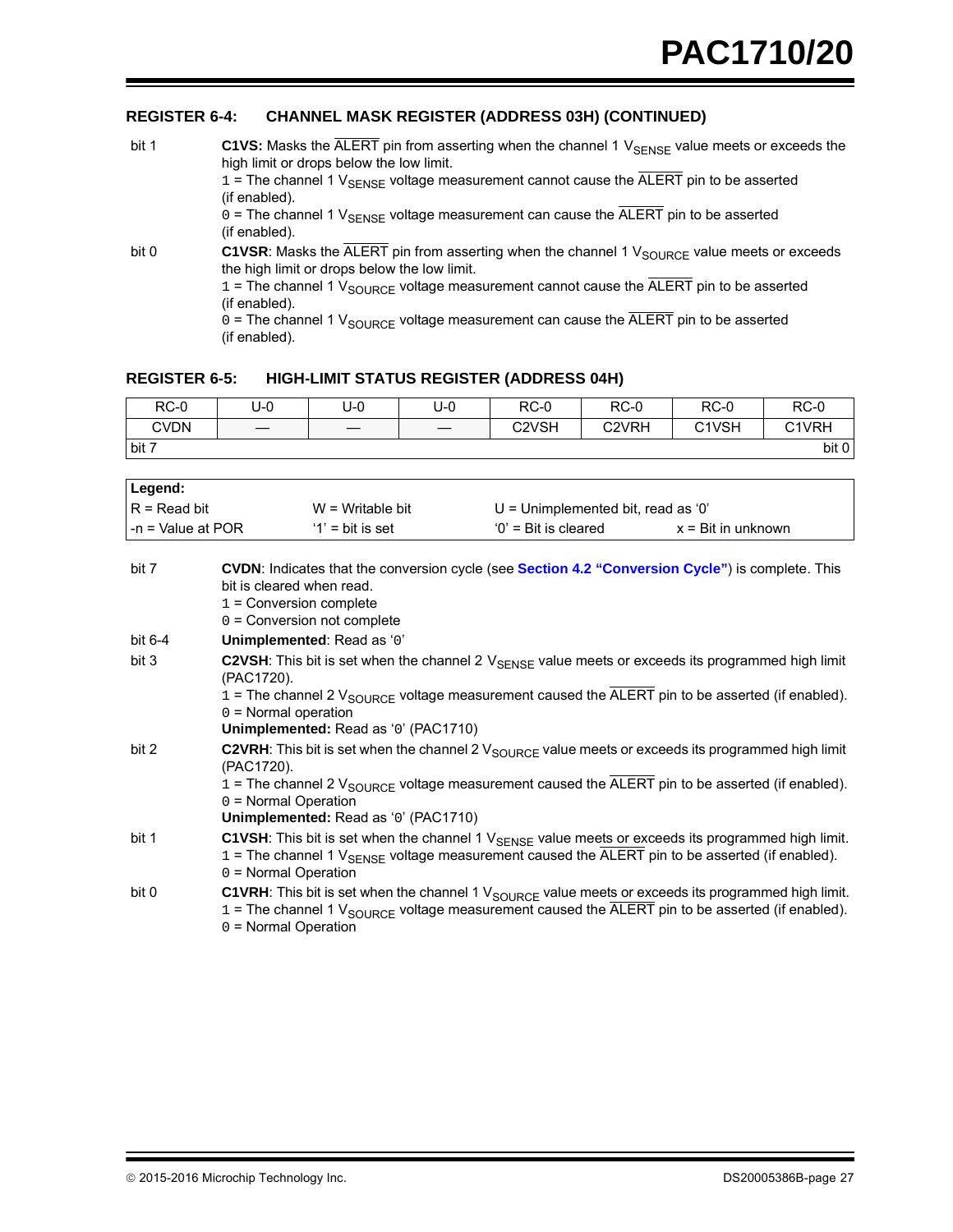#### **REGISTER 6-6: LOW-LIMIT STATUS REGISTER (ADDRESS 05H)**

| $U - 0$             | U-0                                                                                                                                     | U-0                                                                                                                                                                                                                      | $U-0$ | $RC-0$                         | $RC-0$                               | $RC-0$                         | $RC-0$                         |  |  |  |  |
|---------------------|-----------------------------------------------------------------------------------------------------------------------------------------|--------------------------------------------------------------------------------------------------------------------------------------------------------------------------------------------------------------------------|-------|--------------------------------|--------------------------------------|--------------------------------|--------------------------------|--|--|--|--|
|                     |                                                                                                                                         |                                                                                                                                                                                                                          |       | C <sub>2</sub> V <sub>SL</sub> | C <sub>2</sub> V <sub>RL</sub>       | C <sub>1</sub> V <sub>SL</sub> | C <sub>1</sub> V <sub>RL</sub> |  |  |  |  |
| bit 7               | bit 0                                                                                                                                   |                                                                                                                                                                                                                          |       |                                |                                      |                                |                                |  |  |  |  |
|                     |                                                                                                                                         |                                                                                                                                                                                                                          |       |                                |                                      |                                |                                |  |  |  |  |
| Legend:             |                                                                                                                                         |                                                                                                                                                                                                                          |       |                                |                                      |                                |                                |  |  |  |  |
| $R = Read bit$      |                                                                                                                                         | $W = Writeble bit$                                                                                                                                                                                                       |       |                                | $U =$ Unimplemented bit, read as '0' |                                |                                |  |  |  |  |
| $-n =$ Value at POR |                                                                                                                                         | $'1'$ = bit is set                                                                                                                                                                                                       |       | $'0'$ = Bit is cleared         |                                      | $x = \text{Bit in unknown}$    |                                |  |  |  |  |
|                     |                                                                                                                                         |                                                                                                                                                                                                                          |       |                                |                                      |                                |                                |  |  |  |  |
| bit 7-4             |                                                                                                                                         | Unimplemented: Read as '0'                                                                                                                                                                                               |       |                                |                                      |                                |                                |  |  |  |  |
| bit 3               |                                                                                                                                         | C2VSL: This bit is set when the channel 2 $V_{\text{SENSE}}$ falls below its programmed low limit (PAC1720)                                                                                                              |       |                                |                                      |                                |                                |  |  |  |  |
|                     |                                                                                                                                         | $1$ = The channel 2 $V_{SENSE}$ voltage measurement caused the ALERT pin to be asserted (if enabled).                                                                                                                    |       |                                |                                      |                                |                                |  |  |  |  |
|                     | $0 =$ Normal operation                                                                                                                  |                                                                                                                                                                                                                          |       |                                |                                      |                                |                                |  |  |  |  |
|                     |                                                                                                                                         | Unimplemented: Read as '0' (PAC1710)                                                                                                                                                                                     |       |                                |                                      |                                |                                |  |  |  |  |
| bit 2               |                                                                                                                                         | C2VRL: This bit is set when the channel 2 $V_{\text{SOLRCE}}$ value falls below its programmed low limit.                                                                                                                |       |                                |                                      |                                |                                |  |  |  |  |
|                     |                                                                                                                                         | $1$ = The channel 2 $V_{\text{SOLRCE}}$ voltage measurement caused the ALERT pin to be asserted (if enabled).                                                                                                            |       |                                |                                      |                                |                                |  |  |  |  |
|                     | $0 = Normal Operation$                                                                                                                  | Unimplemented: Read as '0' (PAC1710)                                                                                                                                                                                     |       |                                |                                      |                                |                                |  |  |  |  |
| bit 1               |                                                                                                                                         |                                                                                                                                                                                                                          |       |                                |                                      |                                |                                |  |  |  |  |
|                     |                                                                                                                                         | C1VSL: This bit is set when the channel 1 $V_{\text{SENSE}}$ value falls below its programmed low limit.<br>$1$ = The channel 1 $V_{\text{SENSE}}$ voltage measurement caused the ALERT pin to be asserted (if enabled). |       |                                |                                      |                                |                                |  |  |  |  |
|                     | $0 = Normal Operation$                                                                                                                  |                                                                                                                                                                                                                          |       |                                |                                      |                                |                                |  |  |  |  |
| bit 0               |                                                                                                                                         | C1VRL: This bit is set when the channel 1 $V_{\text{SOLRCE}}$ value falls below its programmed low limit.                                                                                                                |       |                                |                                      |                                |                                |  |  |  |  |
|                     |                                                                                                                                         |                                                                                                                                                                                                                          |       |                                |                                      |                                |                                |  |  |  |  |
|                     | $1$ = The channel 1 $V_{\text{SOLRCE}}$ voltage measurement caused the ALERT pin to be asserted (if enabled).<br>$0 = Normal Operation$ |                                                                                                                                                                                                                          |       |                                |                                      |                                |                                |  |  |  |  |

#### <span id="page-27-0"></span>**REGISTER 6-7: VSOURCE SAMPLING CONFIGURATION REGISTER (ADDRESS 0AH)**

| $R/W-0$ | $R/W-0$     | $R/W-0$ | $R/W-0$   | $R/W-0$    | $R/W-0$ | $R/W-0$     | $R/W-0$ |
|---------|-------------|---------|-----------|------------|---------|-------------|---------|
|         | C2RS < 1:0> |         | C2RA<1:0> | C1RS < 1:0 |         | C1RA < 1:0> |         |
| bit 7   |             |         |           |            |         |             | bit 0   |
|         |             |         |           |            |         |             |         |

| ∣ Legend:                                                                      |                    |                        |                             |  |
|--------------------------------------------------------------------------------|--------------------|------------------------|-----------------------------|--|
| $IR = Read bit$<br>$W = W$ ritable bit<br>$U =$ Unimplemented bit, read as '0' |                    |                        |                             |  |
| $l - n = Value$ at POR                                                         | $'1'$ = bit is set | $'0'$ = Bit is cleared | $x = \text{Bit in unknown}$ |  |

| bit 7-6 | <b>C2RS&lt;1:0&gt;:</b> Determines the channel 2 $V_{\text{SOLRCE}}$ measurement sample time, as shown in Table 4-2 |
|---------|---------------------------------------------------------------------------------------------------------------------|
|         | (PAC1720). This will affect the resolution of the data presented in the V <sub>SOURCE</sub> Voltage Registers.      |
|         | <b>Unimplemented:</b> Read as '0' (PAC1710)                                                                         |

bit 5-4 **C2RA<1:0>**: Controls the digital averaging that is applied to the channel 2 V<sub>SOURCE</sub> measurement, as shown in [Table 4-3](#page-15-4) (PAC1720). This determines the number of consecutive samples that are averaged.

**Unimplemented:** Read as '0' (PAC1710)

- bit 3-2 **C1RS<1:0>**: Determines the channel 1 V<sub>SOURCE</sub> measurement sample time, as shown in [Table 4-2.](#page-15-2) This will affect the resolution of the data presented in the  $V_{\text{SOLRCE}}$  Voltage Registers.
- bit 1-0 **C1RA<1:0>**: Controls the digital averaging that is applied to the channel 1 V<sub>SOURCE</sub> measurement, as shown in [Table 4-3](#page-15-4). This determines the number of consecutive samples that are averaged.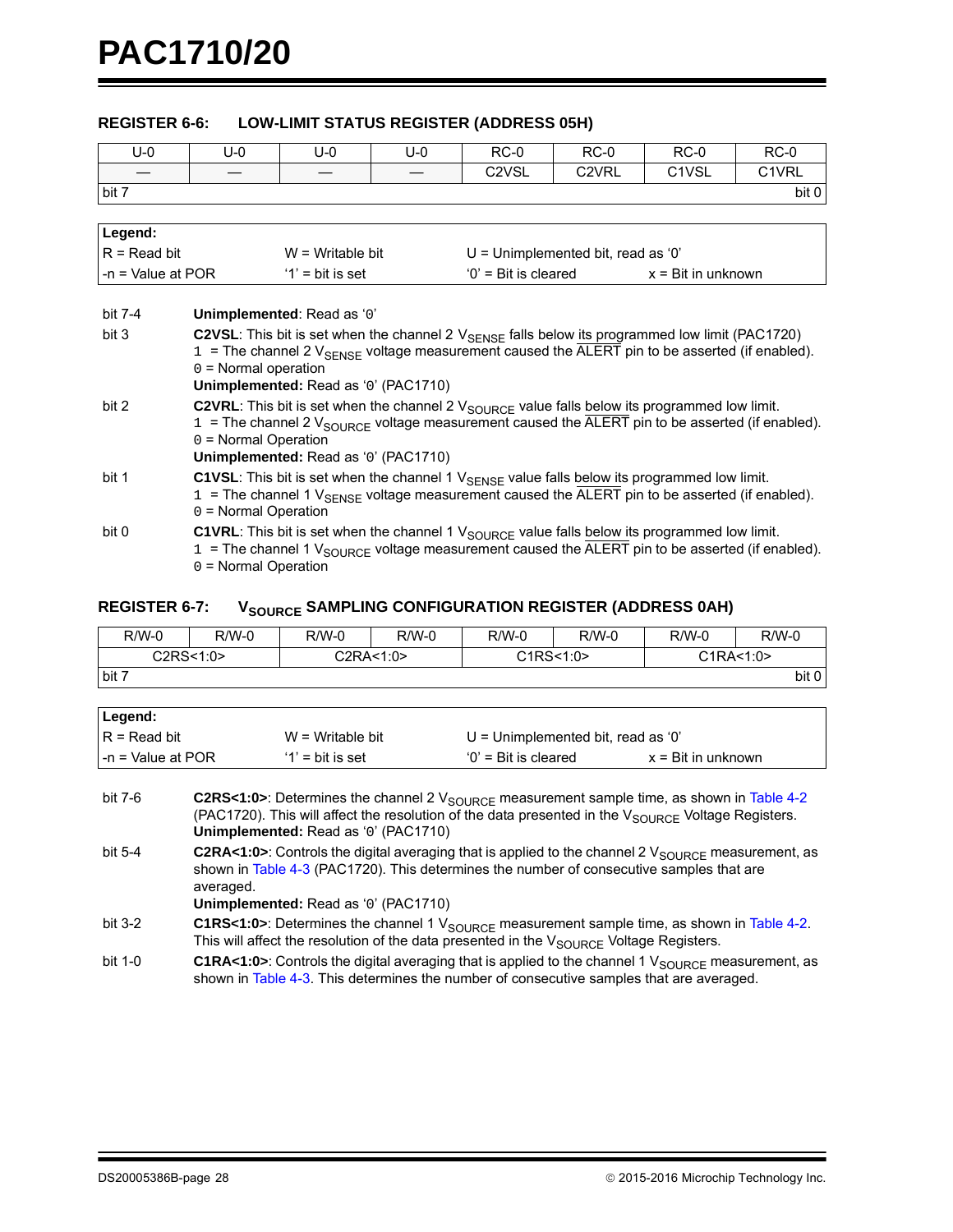<span id="page-28-0"></span>

| $R/W-0$           | $R/W-1$    | $R/W-0$ | $R/W-1$ | $R/W-0$    | $R/W-0$ | $R/W-1$   | $R/W-1$ |
|-------------------|------------|---------|---------|------------|---------|-----------|---------|
| $\hspace{0.05cm}$ | C1CSS<2:0> |         |         | C1SA < 1:0 |         | C1SR<1:0> |         |
| bit 7             |            |         |         |            |         |           | bit 0   |
|                   |            |         |         |            |         |           |         |

| Legend:                   |                     |                                    |                             |
|---------------------------|---------------------|------------------------------------|-----------------------------|
| $R = Read bit$            | $W = Writeable bit$ | U = Unimplemented bit, read as '0' |                             |
| $\vert$ -n = Value at POR | $'1'$ = bit is set  | $'0'$ = Bit is cleared             | $x = \text{Bit in unknown}$ |

| bit 7     | Unimplemented: Read as '0'                                                                                                                                                                                |
|-----------|-----------------------------------------------------------------------------------------------------------------------------------------------------------------------------------------------------------|
| bit $6-4$ | C1CSS<2:0>: Determines the Channel 1 V <sub>SENSE</sub> voltage measurement sample time, as shown in<br>Table 4-5. This will affect the resolution of the data in the CH1 Sense Voltage Registers.        |
| bit $3-2$ | C1SA<1:0>: Controls the digital averaging that is applied to the channel 1 $V_{\text{SENSF}}$ measurement, as<br>shown in Table 4-4. This determines the number of consecutive samples that are averaged. |
| bit 1-0   | <b>C1SR&lt;1:0&gt;:</b> Determines the Current Sense full scale range for channel 1 $V_{\text{SENSE}}$ measurement as<br>shown in Table 4-6.                                                              |

## **REGISTER 6-9: CHANNEL 2 VSENSE SAMPLING CONFIGURATION REGISTER (ADDRESS 0CH)**

| $R/W-0$           | R/W-1      | $R/W-0$ | $R/W-1$ | $R/W-0$   | $R/W-0$ | R/W-1     | $R/W-1$ |
|-------------------|------------|---------|---------|-----------|---------|-----------|---------|
| $\hspace{0.05cm}$ | C2CSS<2:0> |         |         | C2SA<1:0> |         | C2SR<1:0> |         |
| bit 7             |            |         |         |           |         |           | bit 0   |
|                   |            |         |         |           |         |           |         |

| Legend:                                                                     |                    |                        |                             |  |
|-----------------------------------------------------------------------------|--------------------|------------------------|-----------------------------|--|
| $R = Read bit$<br>$W = Writeable bit$<br>U = Unimplemented bit, read as '0' |                    |                        |                             |  |
| I-n = Value at POR                                                          | $'1'$ = bit is set | $'0'$ = Bit is cleared | $x = \text{Bit in unknown}$ |  |

| bit 7 | Unimplemented: Read as '0' |
|-------|----------------------------|
|-------|----------------------------|

bit 6-4 **C2CSS<2:0>**: Determines the Channel 2 V<sub>SENSE</sub> voltage measurement sample time, as shown in [Table 4-5](#page-16-0) (PAC1720). This will affect the resolution of the data in the CH2 Sense Voltage Registers. **Unimplemented:** Read as '0'(PAC1710).

- bit 3-2 **C2SA<1:0>**: Controls the digital averaging that is applied to the Channel 2 V<sub>SENSE</sub> measurement, as shown in [Table 4-4](#page-16-2) (PAC1720). This determines the number of consecutive samples that are averaged. **Unimplemented:** Read as '0' (PAC1710)
- bit 1-0 **C2SR<1:0>**: Determines the Channel 2 Current Sense full scale range channel 2 V<sub>SENSE</sub> measurement as shown in [Table 4-6](#page-16-1) (PAC1720). **Unimplemented:** Read as '0' (PAC1710)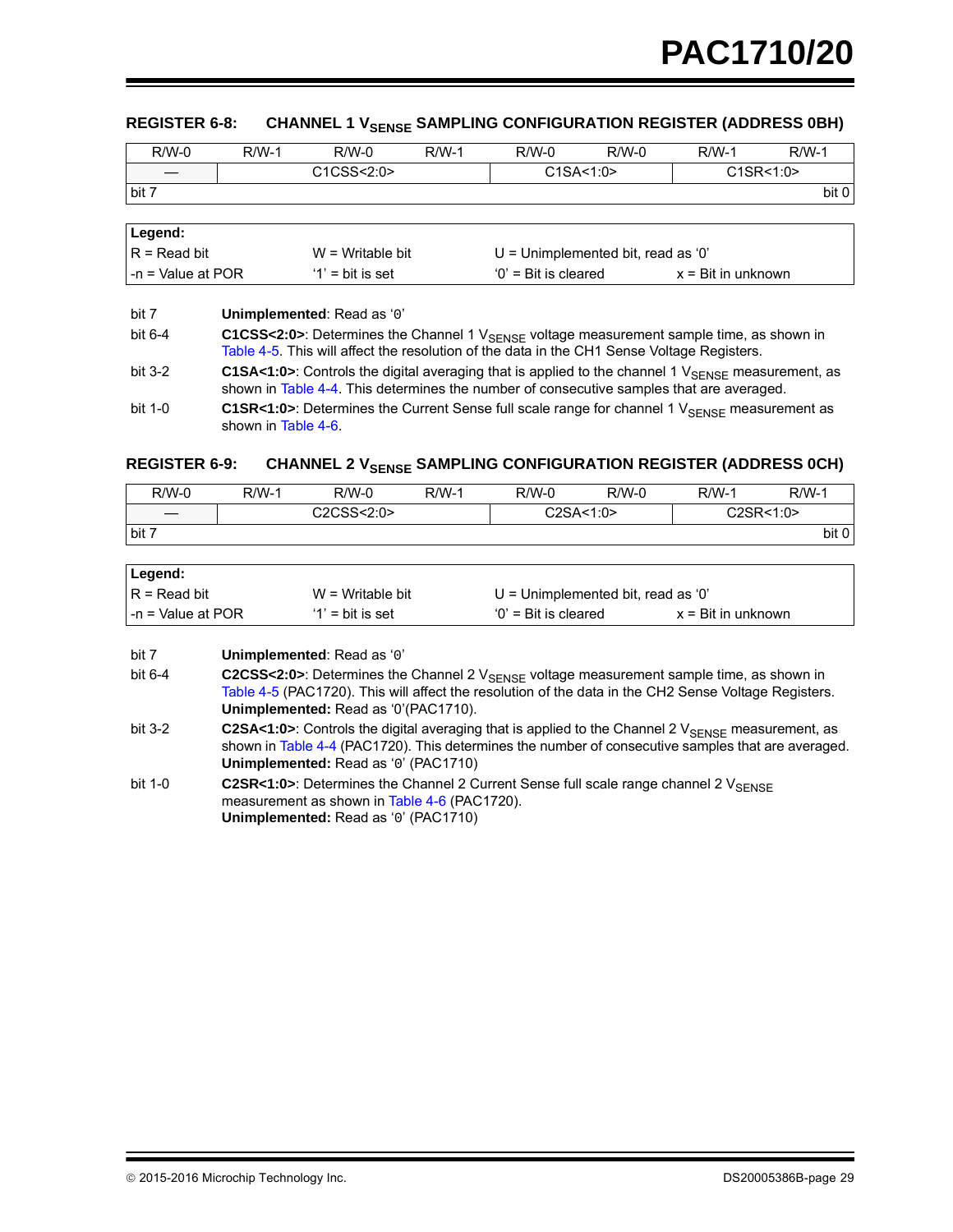## <span id="page-29-0"></span>**REGISTER 6-10: CHANNEL 1 VSENSE RESULT REGISTER (ADDRESSES 0DH AND 0EH)**

| $R - 0$                              | $R-0$ | $R - 0$            | $R - 0$                              | $R-0$                 | $R-0$ | $R - 0$                     | $R-0$   |
|--------------------------------------|-------|--------------------|--------------------------------------|-----------------------|-------|-----------------------------|---------|
|                                      |       |                    |                                      | C1SR<15:8>            |       |                             |         |
| bit 15                               |       |                    |                                      |                       |       |                             | bit 8   |
|                                      |       |                    |                                      |                       |       |                             |         |
| $R-0$                                | $R-0$ | $R-0$              | $R-0$                                | $U-0$                 | $U-0$ | $U-0$                       | $U - 0$ |
|                                      |       | C1SR<7:4>          |                                      |                       |       |                             |         |
| bit 7                                |       |                    |                                      |                       |       |                             | bit 0   |
|                                      |       |                    |                                      |                       |       |                             |         |
| Legend:                              |       |                    |                                      |                       |       |                             |         |
| $R = Read bit$<br>$W =$ Writable bit |       |                    | $U =$ Unimplemented bit, read as '0' |                       |       |                             |         |
| $-$ n = Value at POR                 |       | $'1'$ = bit is set |                                      | $0'$ = Bit is cleared |       | $x = \text{Bit in unknown}$ |         |

bit 15-4 **C1SR<15:4>:** These registers contain the most recent digitized value Channel 1 V<sub>SENSE</sub> samples. bit 3-0 **Unimplemented**: Read as '0'

#### <span id="page-29-1"></span>**REGISTER 6-11: CHANNEL 2 VSENSE RESULT REGISTER (ADDRESSES OFH AND 10H)**

| $R-0$  | $R-0$ | $R - 0$ | $R-0$ | $R - 0$    | $R-0$ | $R-0$ | $R-0$ |
|--------|-------|---------|-------|------------|-------|-------|-------|
|        |       |         |       | C2SR<15:8> |       |       |       |
| bit 15 |       |         |       |            |       |       | bit 8 |
|        |       |         |       |            |       |       |       |
| $R-0$  | $R-0$ | $R - 0$ | $R-0$ | U-0        | U-0   | U-0   | U-0   |

| ĸ-v   | א-∪               | <b>K-U</b> | <b>__</b><br>ר-ט | ∪−∪ | ∪−∪ | U-U | u-u   |
|-------|-------------------|------------|------------------|-----|-----|-----|-------|
|       | C2SR<7:4><br>∪∠ง๙ |            |                  |     |     |     |       |
| bit 7 |                   |            |                  |     |     |     | bit 0 |

| Legend:            |                     |                                    |                             |
|--------------------|---------------------|------------------------------------|-----------------------------|
| $R = Read bit$     | $W = W$ ritable bit | $U =$ Unimplemented bit, read as 0 |                             |
| I-n = Value at POR | $'1'$ = bit is set  | $'0'$ = Bit is cleared             | $x = \text{Bit in unknown}$ |

bit 15-4 **C2SR<15:4>**: These registers contain the most recent digitized value channel 2 V<sub>SENSE</sub> samples (PAC1720).

**Unimplemented:** Read as '0' (PAC1710)

bit 3-0 **Unimplemented**: Read as '0'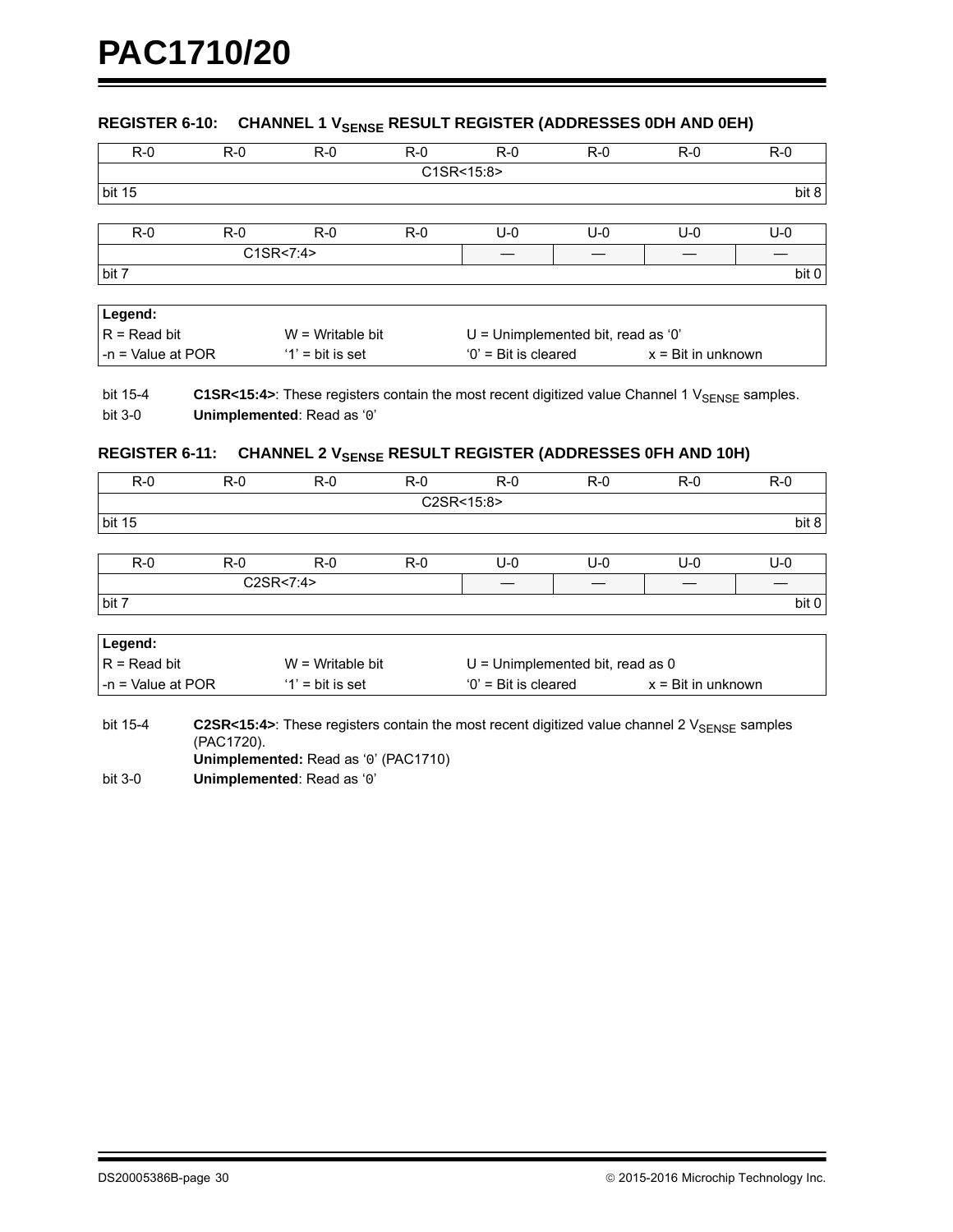## <span id="page-30-0"></span>**REGISTER 6-12: CHANNEL 1 VSOURCE RESULT REGISTER (ADDRESSES 11H AND 12H)**

| $R-0$               | $R-0$               | $R-0$               | $R - 0$ | $R-0$                                                                                                      | $R - 0$ | $R - 0$                     | $R - 0$ |  |
|---------------------|---------------------|---------------------|---------|------------------------------------------------------------------------------------------------------------|---------|-----------------------------|---------|--|
|                     |                     |                     |         | C1VR<15:8>                                                                                                 |         |                             |         |  |
| bit 15              |                     |                     |         |                                                                                                            |         |                             | bit 8   |  |
|                     |                     |                     |         |                                                                                                            |         |                             |         |  |
| $R-0$               | $R-0$               | $R-0$               | U       | $U-0$                                                                                                      | $U-0$   | $U-0$                       | U-0     |  |
|                     | C1VR<7:5>           |                     | —       |                                                                                                            |         |                             |         |  |
| bit 7               |                     |                     |         |                                                                                                            |         |                             | bit 0   |  |
|                     |                     |                     |         |                                                                                                            |         |                             |         |  |
| Legend:             |                     |                     |         |                                                                                                            |         |                             |         |  |
| $R = Read bit$      |                     | $W = W$ ritable bit |         | $U =$ Unimplemented bit, read as '0'                                                                       |         |                             |         |  |
| $-n =$ Value at POR |                     | $'1'$ = bit is set  |         | $'0'$ = Bit is cleared                                                                                     |         | $x = \text{Bit in unknown}$ |         |  |
|                     |                     |                     |         |                                                                                                            |         |                             |         |  |
| bit 15-5            |                     |                     |         | C1VR<15:5>: These registers contain the most recent digitized value Channel 1 $V_{\text{SOLRCE}}$ samples. |         |                             |         |  |
|                     | $400h = 20V$        |                     |         |                                                                                                            |         |                             |         |  |
|                     | $200h = 10V$        |                     |         |                                                                                                            |         |                             |         |  |
|                     | $100h = 5V$         |                     |         |                                                                                                            |         |                             |         |  |
|                     | $080h = 2.5V$       |                     |         |                                                                                                            |         |                             |         |  |
|                     | $040h = 1.25V$      |                     |         |                                                                                                            |         |                             |         |  |
|                     | $020h = 625 mV$     |                     |         |                                                                                                            |         |                             |         |  |
|                     | $010h = 312.5 mV$   |                     |         |                                                                                                            |         |                             |         |  |
|                     | $008h = 156.25 mV$  |                     |         |                                                                                                            |         |                             |         |  |
|                     | $0.046 - 70.495$ mV |                     |         |                                                                                                            |         |                             |         |  |

004h = 78.125 mV  $002h = 39.063$  mV

001h = 19.531 mV

bit 4-0 **Unimplemented**: Read as '0'

© 2015-2016 Microchip Technology Inc. COMEXANDED SAME CONTROLLER DUE OF DS20005386B-page 31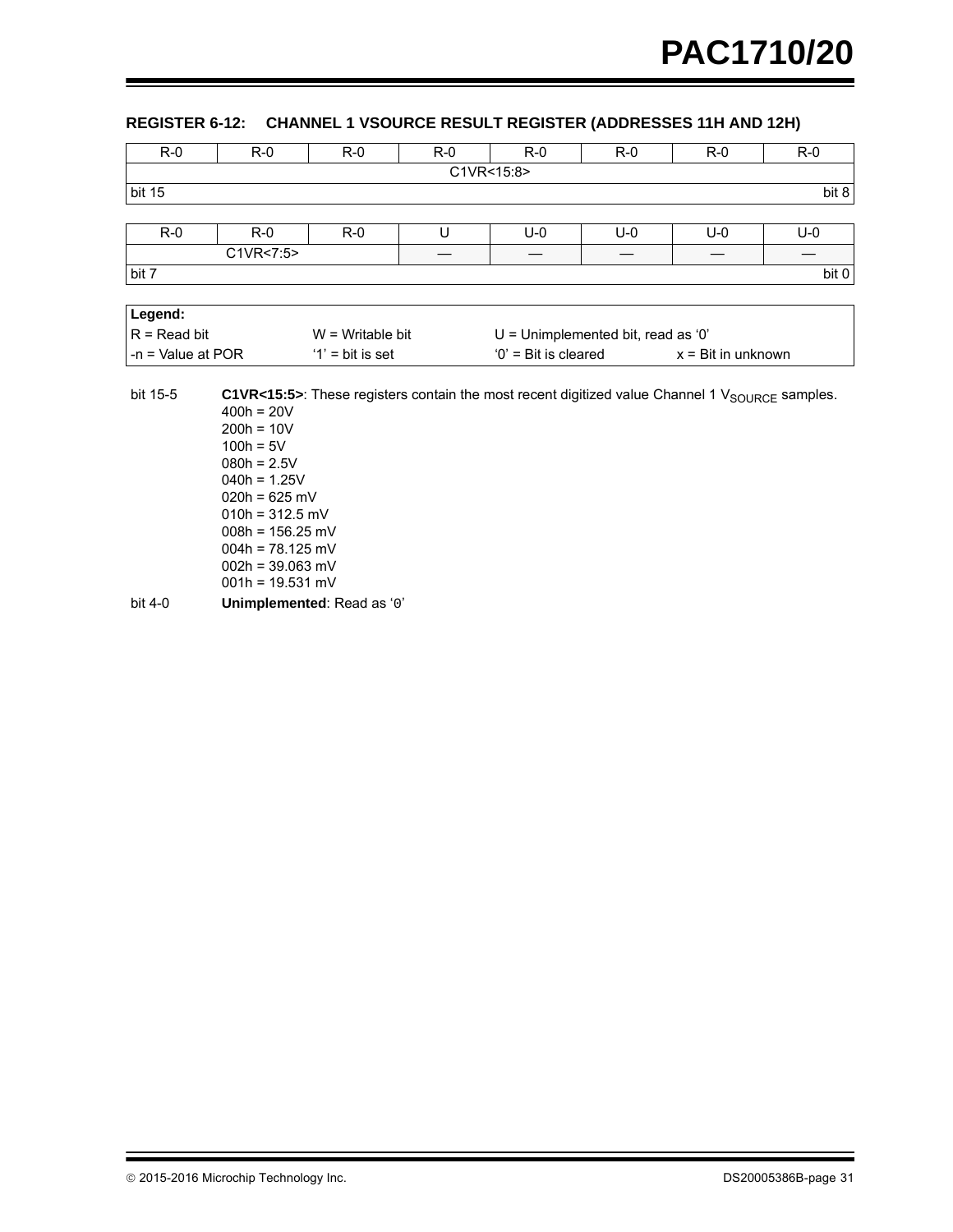#### **REGISTER 6-13: CHANNEL 2 VSOURCE RESULT REGISTER (ADDRESSES 13H AND 14H)**

| $R - 0$             | $R-0$                                                                                        | $R - 0$            | $R-0$ | $R-0$                                                                                                     | $R-0$ | $R-0$                       | $R-0$ |  |
|---------------------|----------------------------------------------------------------------------------------------|--------------------|-------|-----------------------------------------------------------------------------------------------------------|-------|-----------------------------|-------|--|
|                     |                                                                                              |                    |       | C2VR<15:8>                                                                                                |       |                             |       |  |
| bit 15              |                                                                                              |                    |       |                                                                                                           |       |                             | bit 8 |  |
|                     |                                                                                              |                    |       |                                                                                                           |       |                             |       |  |
| $R - 0$             | $R - 0$                                                                                      | $R - 0$            | $U-0$ | $U-0$                                                                                                     | $U-0$ | $U-0$                       | $U-0$ |  |
|                     | C2VR<7:5>                                                                                    |                    |       |                                                                                                           |       |                             |       |  |
| bit 7               |                                                                                              |                    |       |                                                                                                           |       |                             | bit 0 |  |
|                     |                                                                                              |                    |       |                                                                                                           |       |                             |       |  |
| Legend:             |                                                                                              |                    |       |                                                                                                           |       |                             |       |  |
| $R = Read bit$      |                                                                                              | $W =$ Writable bit |       | $U =$ Unimplemented bit, read as '0'                                                                      |       |                             |       |  |
| $-n =$ Value at POR |                                                                                              | $'1'$ = bit is set |       | $'0'$ = Bit is cleared                                                                                    |       | $x = \text{Bit in unknown}$ |       |  |
| bit 15-5            | (PAC1720).<br>$400h = 20V$<br>$200h = 10V$<br>$100h = 5V$<br>$080h = 2.5V$<br>$040h = 1.25V$ |                    |       | C2VR<10:0>: These registers contain the most recent digitized value Channel 2 $V_{\text{SOLRCE}}$ samples |       |                             |       |  |
|                     | $020h = 625 mV$<br>$010h = 312.5$ mV                                                         |                    |       |                                                                                                           |       |                             |       |  |

| bit 4-0 | Unimplemented: Read as '0'           |
|---------|--------------------------------------|
|         | Unimplemented: Read as '0' (PAC1710) |
|         | $001h = 19.531 mV$                   |
|         | $002h = 39.063$ mV                   |
|         | $004h = 78.125$ mV                   |
|         | $008h = 156.25 \text{ mV}$           |
|         | $010h = 312.5$ mV                    |
|         |                                      |

#### <span id="page-31-0"></span>**REGISTER 6-14: CHANNEL 1 POWER RATIO REGISTER (ADDRESSES 15H AND 16H)**

| $R-0$                                                                                              | $R-0$ | $R - 0$ | $R - 0$ | $R-0$      | $R-0$ | $R-0$ | $R-0$ |
|----------------------------------------------------------------------------------------------------|-------|---------|---------|------------|-------|-------|-------|
|                                                                                                    |       |         |         | C1P < 15:8 |       |       |       |
| <b>bit 15</b>                                                                                      |       |         |         |            |       |       | bit 8 |
|                                                                                                    |       |         |         |            |       |       |       |
| $R-0$                                                                                              | $R-0$ | $R-0$   | $R - 0$ | $R-0$      | $R-0$ | $R-0$ | $R-0$ |
|                                                                                                    |       |         |         | C1P < 7:0  |       |       |       |
| bit 7                                                                                              |       |         |         |            |       |       | bit 0 |
|                                                                                                    |       |         |         |            |       |       |       |
| Legend:                                                                                            |       |         |         |            |       |       |       |
| $R = Read bit$<br>$U =$ Unimplemented bit, read as '0'<br>$W =$ Writable bit                       |       |         |         |            |       |       |       |
| $'0'$ = Bit is cleared<br>$-n =$ Value at POR<br>$'1'$ = bit is set<br>$x = \text{Bit in unknown}$ |       |         |         |            |       |       |       |

bit 15-0 **C1P<15:0>**: These registers contain the most recent channel 1 Power ratio calculations. This is a 16-bit binary number representing a ratio based on Power FSR.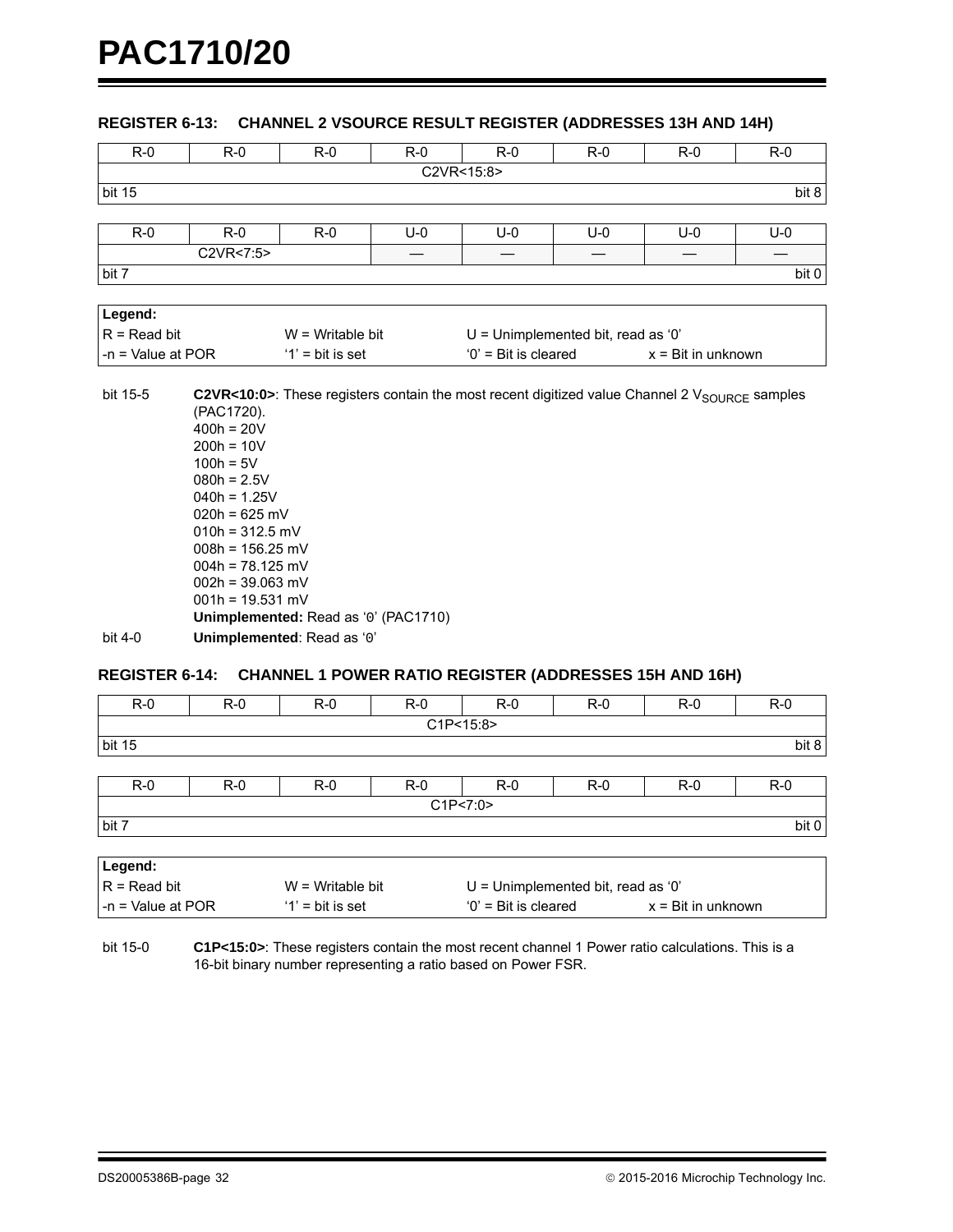#### <span id="page-32-0"></span>**REGISTER 6-15: CHANNEL 2 POWER RATIO REGISTER (ADDRESS 17H AND 18H)**

| $R-0$                                                                                              | $R-0$ | $R-0$ | $R-0$ | $R-0$      | $R-0$ | $R-0$ | $R-0$ |
|----------------------------------------------------------------------------------------------------|-------|-------|-------|------------|-------|-------|-------|
|                                                                                                    |       |       |       | C2P<15:8>  |       |       |       |
| <b>bit 15</b>                                                                                      |       |       |       |            |       |       | bit 8 |
|                                                                                                    |       |       |       |            |       |       |       |
| $R-0$                                                                                              | $R-0$ | $R-0$ | $R-0$ | $R-0$      | $R-0$ | $R-0$ | $R-0$ |
|                                                                                                    |       |       |       | C2P < 7:0> |       |       |       |
| bit 7                                                                                              |       |       |       |            |       |       | bit 0 |
|                                                                                                    |       |       |       |            |       |       |       |
| Legend:                                                                                            |       |       |       |            |       |       |       |
| $R = Read bit$<br>$U =$ Unimplemented bit, read as '0'<br>$W = W$ ritable bit                      |       |       |       |            |       |       |       |
| $'0'$ = Bit is cleared<br>$-n =$ Value at POR<br>$'1'$ = bit is set<br>$x = \text{Bit in unknown}$ |       |       |       |            |       |       |       |

bit 15-0 **C2P<15:0>**: These registers contain the most recent channel 2 power ratio calculations (PAC1720). This is a 16-bit binary number representing a ratio based on Power FSR **Unimplemented:** Read as '0' (PAC1710)

## <span id="page-32-1"></span>REGISTER 6-16: CHANNEL 1 V<sub>SENSE</sub> HIGH LIMIT REGISTER (ADDRESS 19H)

| $R/W-0$ | $R/W-1$ | $R/W-1$ | $R/W-1$   | $R/W-1$ | $R/W-1$ | $R/W-1$ | $R/W-1$ |
|---------|---------|---------|-----------|---------|---------|---------|---------|
|         |         |         | C1SH<7:0> |         |         |         |         |
| bit 7   |         |         |           |         |         |         | bit 0   |
|         |         |         |           |         |         |         |         |
| Legend: |         |         |           |         |         |         |         |

| Legend:            |                     |                                    |                             |
|--------------------|---------------------|------------------------------------|-----------------------------|
| $R = Read bit$     | $W = Writeable bit$ | U = Unimplemented bit, read as '0' |                             |
| I-n = Value at POR | $'1'$ = bit is set  | $'0'$ = Bit is cleared             | $x = \text{Bit in unknown}$ |

bit 7-0 **C1SH<7:0>**: Two's complement high-limit channel 1 V<sub>SENSE</sub>

|  |                  |  |  | $0100000 = 1024$  |  |
|--|------------------|--|--|-------------------|--|
|  |                  |  |  | $0010000 = 512$   |  |
|  |                  |  |  | $00010000 = 256$  |  |
|  |                  |  |  | $00001000 = 128$  |  |
|  | $000000100 = 64$ |  |  |                   |  |
|  | $00000010 = 32$  |  |  |                   |  |
|  | $00000001 = 16$  |  |  |                   |  |
|  | 1111 1111 =-1    |  |  |                   |  |
|  |                  |  |  | $1000000 = -1024$ |  |
|  |                  |  |  |                   |  |

2015-2016 Microchip Technology Inc. DS20005386B-page 33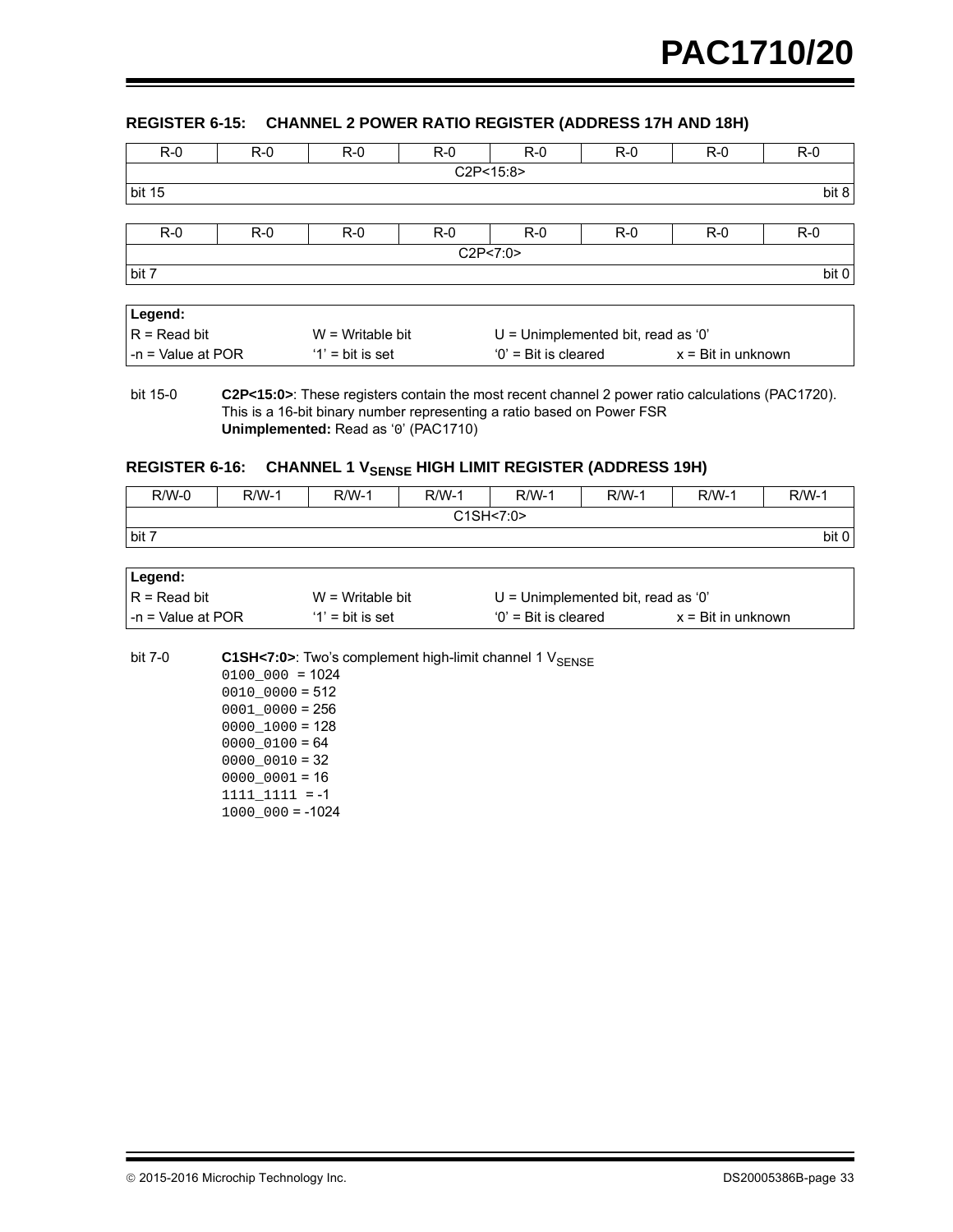#### REGISTER 6-17: CHANNEL 2 V<sub>SENSE</sub> HIGH-LIMIT REGISTER (ADDRESS 1AH)

| $R/W-0$                               | $R/W-1$             | $R/W-1$                                                                      | $R/W-1$                              | $R/W-1$                | $R/W-1$ | $R/W-1$ | $R/W-1$                     |  |
|---------------------------------------|---------------------|------------------------------------------------------------------------------|--------------------------------------|------------------------|---------|---------|-----------------------------|--|
|                                       |                     |                                                                              |                                      | C2SH<7:0>              |         |         |                             |  |
| bit 7                                 |                     |                                                                              |                                      |                        |         |         | bit 0                       |  |
|                                       |                     |                                                                              |                                      |                        |         |         |                             |  |
| Legend:                               |                     |                                                                              |                                      |                        |         |         |                             |  |
| $R = Read bit$<br>$W = Writeable bit$ |                     |                                                                              | $U =$ Unimplemented bit, read as '0' |                        |         |         |                             |  |
| $-n =$ Value at POR                   |                     | $'1'$ = bit is set                                                           |                                      | $'0'$ = Bit is cleared |         |         | $x = \text{Bit in unknown}$ |  |
|                                       |                     |                                                                              |                                      |                        |         |         |                             |  |
| bit 7-0                               |                     | C2SH<7:0>: Two's complement high-limit channel $2V_{\text{SPNSF}}$ (PAC1720) |                                      |                        |         |         |                             |  |
|                                       | $0100000 = 1024$    |                                                                              |                                      |                        |         |         |                             |  |
| $0010 0000 = 512$                     |                     |                                                                              |                                      |                        |         |         |                             |  |
|                                       | $0001$ $0000 = 256$ |                                                                              |                                      |                        |         |         |                             |  |
|                                       | $0000 1000 = 128$   |                                                                              |                                      |                        |         |         |                             |  |
|                                       | $000000100 = 64$    |                                                                              |                                      |                        |         |         |                             |  |

 $0000_0010 = 32$  $0000_00001 = 16$ 

1111\_1111 = -1

 $1000_000 = -1024$ 

**Unimplemented:** Read as '0' (PAC1710)

#### <span id="page-33-0"></span>REGISTER 6-18: CHANNEL 1 V<sub>SENSE</sub> LOW-LIMIT REGISTER (ADDRESS 1BH)

| $R/W-1$ | R/W-0 | $R/W-0$ | $R/W-0$ | $R/W-0$   | $R/W-0$ | $R/W-0$ | $R/W-0$ |
|---------|-------|---------|---------|-----------|---------|---------|---------|
|         |       |         |         | C1SL<7:0> |         |         |         |
| bit 7   |       |         |         |           |         |         | bit 0   |

| Legend:            |                     |                                      |                             |
|--------------------|---------------------|--------------------------------------|-----------------------------|
| $IR = Read bit$    | $W = Writeable bit$ | $U =$ Unimplemented bit, read as '0' |                             |
| I-n = Value at POR | $'1'$ = bit is set  | $0'$ = Bit is cleared                | $x = \text{Bit in unknown}$ |

bit 7-0 **C1SL<7:0>**: Two's complement low-limit channel 1 V<sub>SENSE</sub>  $0100_000 = 1024$  $0010_00000 = 512$  $0001\_{0000} = 256$  $0000_1000 = 128$  $0000_0100 = 64$  $0000_0010 = 32$  $0000_00001 = 16$ 1111\_1111 = -1  $1000\_{000} = -1024$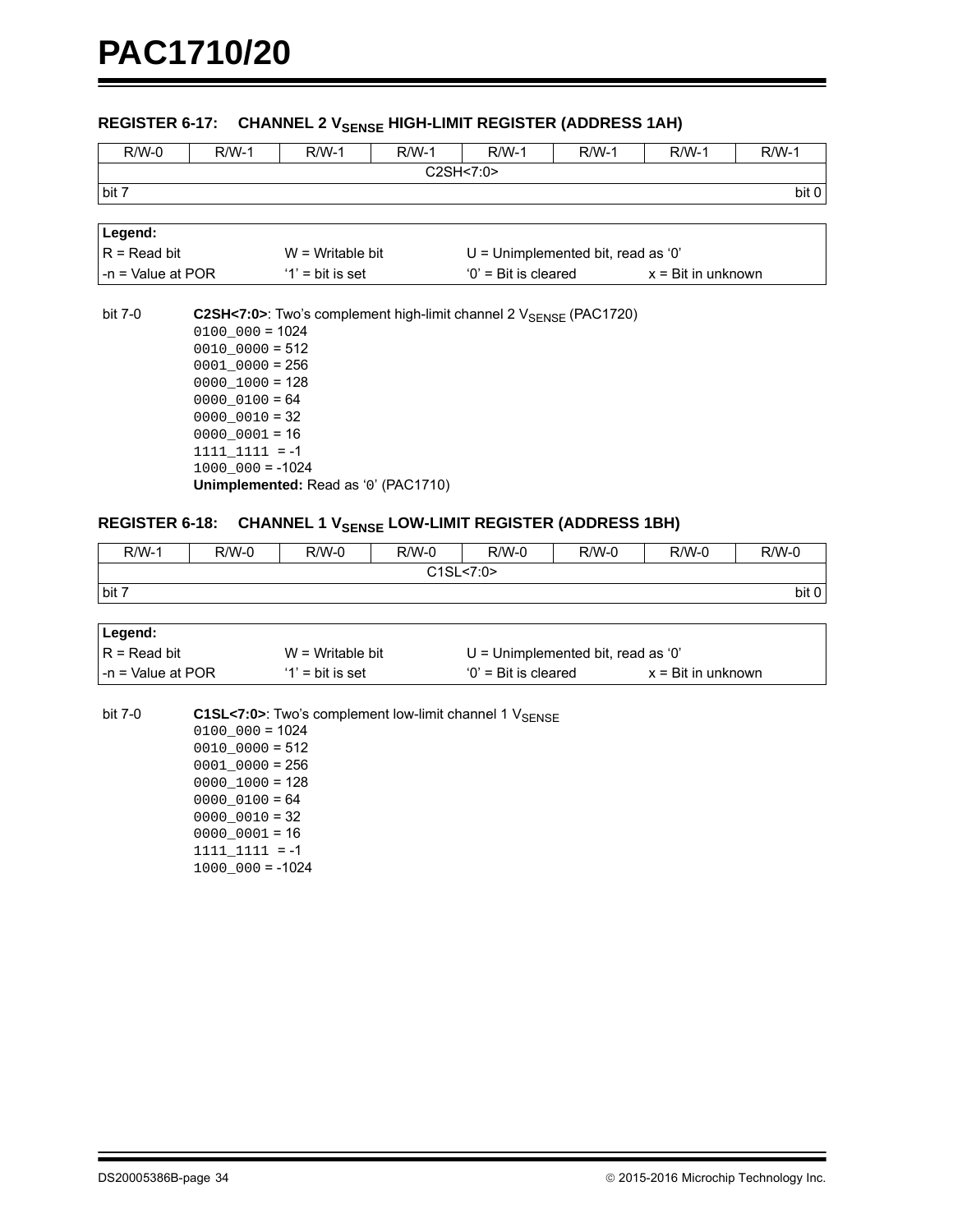## REGISTER 6-19: CHANNEL 2 V<sub>SENSE</sub> LOW-LIMIT REGISTER (ADDRESS 1CH)

| $R/W-1$                                                             | $R/W-0$             | $R/W-0$                                                                      | $R/W-0$ | $R/W-0$   | $R/W-0$                              | $R/W-0$ | $R/W-0$ |
|---------------------------------------------------------------------|---------------------|------------------------------------------------------------------------------|---------|-----------|--------------------------------------|---------|---------|
|                                                                     |                     |                                                                              |         | C2SL<7:0> |                                      |         |         |
| bit 7                                                               |                     |                                                                              |         |           |                                      |         | bit 0   |
|                                                                     |                     |                                                                              |         |           |                                      |         |         |
| Legend:                                                             |                     |                                                                              |         |           |                                      |         |         |
| $R = Read bit$                                                      |                     | $W = Writeable bit$                                                          |         |           | $U =$ Unimplemented bit, read as '0' |         |         |
| $-n =$ Value at POR<br>$'0'$ = Bit is cleared<br>$'1'$ = bit is set |                     |                                                                              |         |           | $x = \text{Bit in unknown}$          |         |         |
|                                                                     |                     |                                                                              |         |           |                                      |         |         |
| bit 7-0                                                             |                     | C2SL<7:0>: Two's complement low-limit channel 2 V <sub>SENSE</sub> (PAC1720) |         |           |                                      |         |         |
|                                                                     | $0100000 = 1024$    |                                                                              |         |           |                                      |         |         |
|                                                                     | $0010 0000 = 512$   |                                                                              |         |           |                                      |         |         |
|                                                                     | $0001$ $0000 = 256$ |                                                                              |         |           |                                      |         |         |
|                                                                     | $0000 1000 = 128$   |                                                                              |         |           |                                      |         |         |
|                                                                     | $000000100 = 64$    |                                                                              |         |           |                                      |         |         |
|                                                                     | $000000010 = 32$    |                                                                              |         |           |                                      |         |         |
|                                                                     | $000000001 = 16$    |                                                                              |         |           |                                      |         |         |
|                                                                     | $1111 1111 = -1$    |                                                                              |         |           |                                      |         |         |
|                                                                     | $1000000 = -1024$   |                                                                              |         |           |                                      |         |         |
|                                                                     |                     | Unimplemented: Read as '0' (PAC1710)                                         |         |           |                                      |         |         |

## <span id="page-34-0"></span>**REGISTER 6-20: CHANNEL 1 VSOURCE HIGH-LIMIT REGISTER (ADDRESS 1DH)**

| $R/W-1$   | R/W-1 | $R/W-1$ | R/W-1 | $R/W-1$ | $R/W-1$ | <b>R/W-1</b> | $R/W-1$ |
|-----------|-------|---------|-------|---------|---------|--------------|---------|
| C1VH<7:0> |       |         |       |         |         |              |         |
| bit 7     |       |         |       |         |         |              | bit 0   |

| Legend:            |                     |                                    |                             |
|--------------------|---------------------|------------------------------------|-----------------------------|
| $IR = Read bit$    | $W = Writeable bit$ | $U =$ Unimplemented bit, read as 0 |                             |
| l-n = Value at POR | $'1'$ = bit is set  | $'0'$ = Bit is cleared             | $x = \text{Bit in unknown}$ |

bit 7-0 **C1VH<7:0>**: Two's complement high-limit channel 1 V<sub>SOURCE</sub> 80h = 20V  $40h = 10V$  $20h = 5V$  $10h = 2.5V$ 08h = 1.25V  $04h = 625$  mV  $02h = 312.5$  mV  $01h = 156.25$  mV

2015-2016 Microchip Technology Inc. DS20005386B-page 35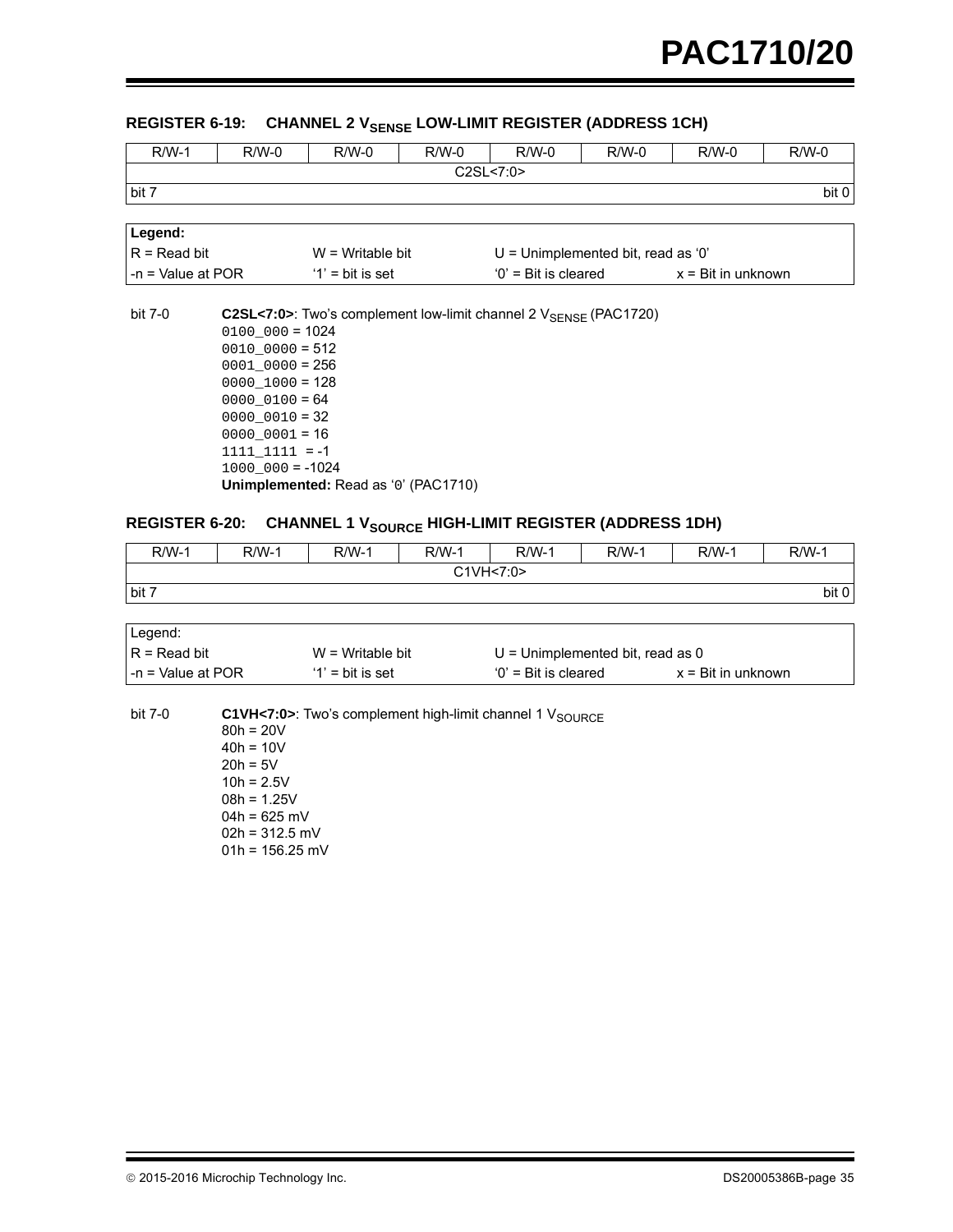## REGISTER 6-21: CHANNEL 2 V<sub>SOURCE</sub> HIGH-LIMIT REGISTER (ADDRESS 1EH)

| $R/W-1$               | $R/W-1$                         | $R/W-1$                              | $R/W-1$ | $R/W-1$                                                                   | $R/W-1$                              | $R/W-1$            | $R/W-1$ |  |  |
|-----------------------|---------------------------------|--------------------------------------|---------|---------------------------------------------------------------------------|--------------------------------------|--------------------|---------|--|--|
| C2VH<7:0>             |                                 |                                      |         |                                                                           |                                      |                    |         |  |  |
| bit 7                 |                                 |                                      |         |                                                                           |                                      |                    | bit 0   |  |  |
|                       |                                 |                                      |         |                                                                           |                                      |                    |         |  |  |
| Legend:               |                                 |                                      |         |                                                                           |                                      |                    |         |  |  |
| $R = Read bit$        |                                 | $W =$ Writable bit                   |         |                                                                           | $U =$ Unimplemented bit, read as '0' |                    |         |  |  |
| $-n =$ Value at POR   |                                 | $'1'$ = bit is set                   |         | $'0'$ = Bit is cleared                                                    |                                      | x = Bit in unknown |         |  |  |
|                       |                                 |                                      |         |                                                                           |                                      |                    |         |  |  |
| bit 7-0               |                                 |                                      |         | C2VH: Two's complement high-limit channel 2 V <sub>SOURCE</sub> (PAC1720) |                                      |                    |         |  |  |
|                       | $0h = 20V$                      |                                      |         |                                                                           |                                      |                    |         |  |  |
|                       | $40h = 10V$                     |                                      |         |                                                                           |                                      |                    |         |  |  |
|                       | $20h = 5V$                      |                                      |         |                                                                           |                                      |                    |         |  |  |
|                       | $10h = 2.5V$                    |                                      |         |                                                                           |                                      |                    |         |  |  |
|                       | $08h = 1.25V$<br>$04h = 625$ mV |                                      |         |                                                                           |                                      |                    |         |  |  |
|                       | $02h = 312.5$ mV                |                                      |         |                                                                           |                                      |                    |         |  |  |
|                       | $01h = 156.25$ mV               |                                      |         |                                                                           |                                      |                    |         |  |  |
|                       |                                 | Unimplemented: Read as '0' (PAC1710) |         |                                                                           |                                      |                    |         |  |  |
|                       |                                 |                                      |         |                                                                           |                                      |                    |         |  |  |
| <b>REGISTER 6-22:</b> |                                 |                                      |         | <b>CHANNEL 1 VSOURCE LOW-LIMIT REGISTER (ADDRESS 1FH)</b>                 |                                      |                    |         |  |  |
| $R/W-0$               | $R/W-0$                         | $R/W-0$                              | $R/W-0$ | $R/W-0$                                                                   | $R/W-0$                              | $R/W-0$            | $R/W-0$ |  |  |

<span id="page-35-0"></span>

| . <u>.</u> | . <u>.</u> | . <u>.</u> | . <u>.</u> | . <u>.</u> | . <u>.</u> | . <u>.</u> | .     |
|------------|------------|------------|------------|------------|------------|------------|-------|
|            |            |            |            | C1VL<7:0>  |            |            |       |
| bit 7      |            |            |            |            |            |            | bit 0 |
|            |            |            |            |            |            |            |       |
| Legend:    |            |            |            |            |            |            |       |

| ⊥∟∪y∪nu.            |                     |                                      |                             |
|---------------------|---------------------|--------------------------------------|-----------------------------|
| $R = Read bit$      | $W = Writeable bit$ | $U =$ Unimplemented bit, read as '0' |                             |
| l -n = Value at POR | $'1'$ = bit is set  | $'0'$ = Bit is cleared               | $x = \text{Bit in unknown}$ |

bit 7-0 **C1VL<7:0>**: Two's complement low-limit channel 1 V<sub>SOURCE</sub>

 $0h = 20V$  $40h = 10V$  $20h = 5V$  $10h = 2.5V$ 08h = 1.25V  $04h = 625$  mV  $02h = 312.5$  mV  $01h = 156.25$  mV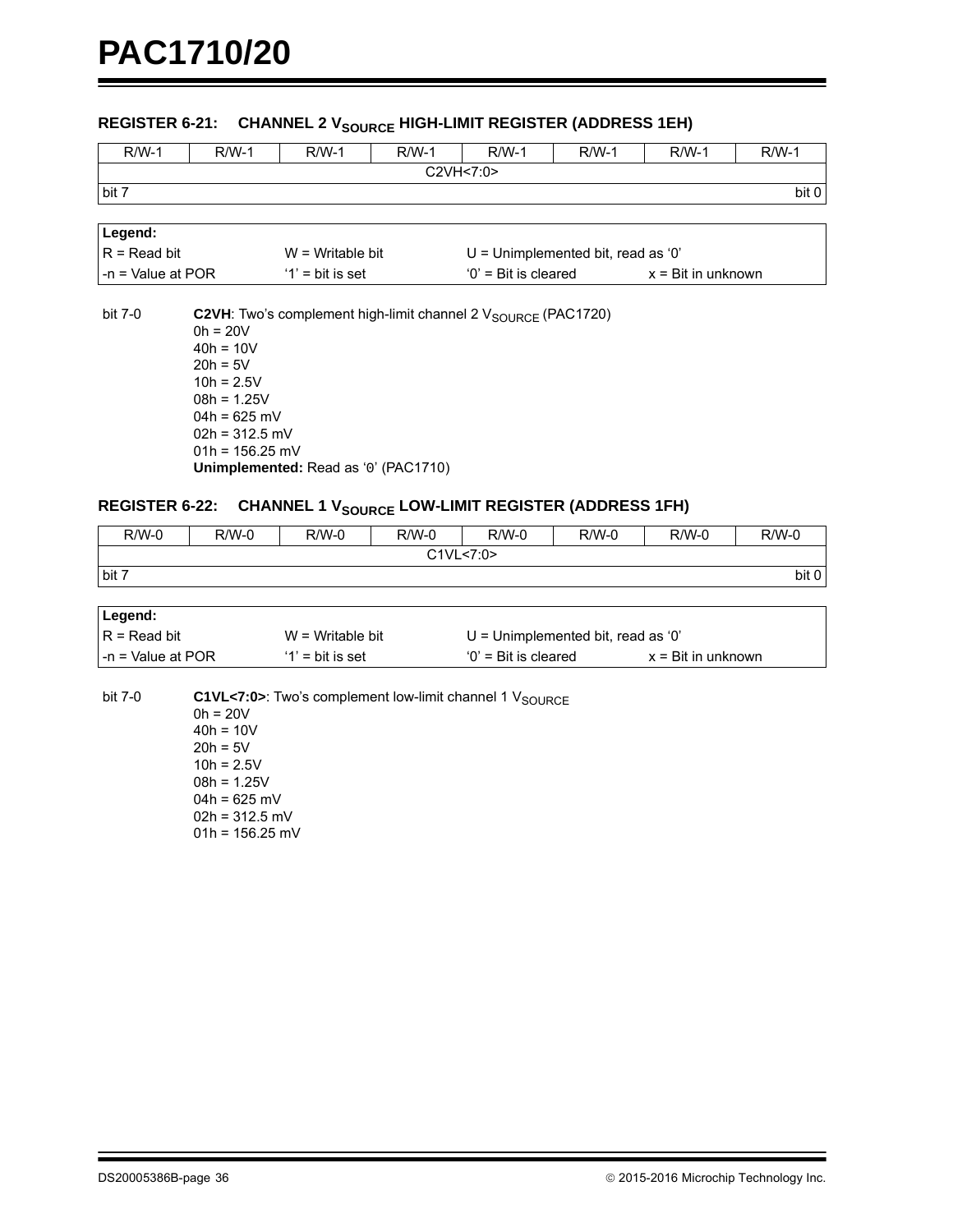### **REGISTER 6-23: CHANNEL 2 Vegupes LOW-LIMIT REGISTER (ADDRESS 20H)**

| $R/W-0$                                   | $R/W-0$                                                                                                                                      | $R/W-0$                                        | $R/W-0$ | $R/W-0$                                                          | $R/W-0$ | $R/W-0$                     | $R/W-0$ |
|-------------------------------------------|----------------------------------------------------------------------------------------------------------------------------------------------|------------------------------------------------|---------|------------------------------------------------------------------|---------|-----------------------------|---------|
|                                           |                                                                                                                                              |                                                |         | C2VL < 7:0>                                                      |         |                             |         |
| bit 7                                     |                                                                                                                                              |                                                |         |                                                                  |         |                             | bit 0   |
|                                           |                                                                                                                                              |                                                |         |                                                                  |         |                             |         |
| Legend:                                   |                                                                                                                                              |                                                |         |                                                                  |         |                             |         |
| $R = Read bit$                            |                                                                                                                                              | $W = Writeable bit$                            |         | $U =$ Unimplemented bit, read as '0'                             |         |                             |         |
| $-n = Value at POR$                       |                                                                                                                                              | $'1'$ = bit is set                             |         | $'0'$ = Bit is cleared                                           |         | $x = \text{Bit in unknown}$ |         |
| bit 7-0<br><b>REGISTER 6-24:</b><br>$R-0$ | $0h = 20V$<br>$40h = 10V$<br>$20h = 5V$<br>$10h = 2.5V$<br>$08h = 1.25V$<br>$04h = 625$ mV<br>$02h = 312.5$ mV<br>$01h = 156.25$ mV<br>$R-1$ | <b>PRODUCT REGISTER (ADDRESS FDH)</b><br>$R-0$ | $R-1$   | C2VL<7:0>: Two's complement low-limit channel 2 VSOURCE<br>$R-0$ | $R-1$   |                             | $R-1$   |
|                                           |                                                                                                                                              |                                                |         | PID<7:0>                                                         |         | $R-1$                       |         |
| bit 7                                     |                                                                                                                                              |                                                |         |                                                                  |         |                             | bit 0   |
|                                           |                                                                                                                                              |                                                |         |                                                                  |         |                             |         |
| Legend:                                   |                                                                                                                                              |                                                |         |                                                                  |         |                             |         |
| $R = Read bit$                            |                                                                                                                                              | $W = Writeable bit$                            |         | $U =$ Unimplemented bit, read as '0'                             |         |                             |         |
| $-n =$ Value at POR                       |                                                                                                                                              | $'1'$ = bit is set                             |         | $0'$ = Bit is cleared                                            |         | $x = \text{Bit}$ in unknown |         |
| bit 7-0                                   | $57h = PAC1720$<br>$58H = PAC1710$                                                                                                           | PID<7:0>: Product ID for PAC1710/20            |         |                                                                  |         |                             |         |
| <b>REGISTER 6-25:</b>                     |                                                                                                                                              | <b>MCHP ID REGISTER (ADDRESS FEH)</b>          |         |                                                                  |         |                             |         |
| $R-0$                                     | $R-1$                                                                                                                                        | $R-0$                                          | $R-1$   | $R-1$                                                            | R1      | $R-0$                       | $R-1$   |
|                                           |                                                                                                                                              |                                                |         | MID<7:0>                                                         |         |                             |         |
| bit 7                                     |                                                                                                                                              |                                                |         |                                                                  |         |                             | bit 0   |

| ∣Legend:               |                     |                                      |                             |
|------------------------|---------------------|--------------------------------------|-----------------------------|
| $IR = Read bit$        | $W = Writeable bit$ | $U =$ Unimplemented bit, read as '0' |                             |
| $l - n =$ Value at POR | $'1'$ = bit is set  | $0'$ = Bit is cleared                | $x = \text{Bit in unknown}$ |

bit 7-0 **MID<7:0>**: Manufacturer ID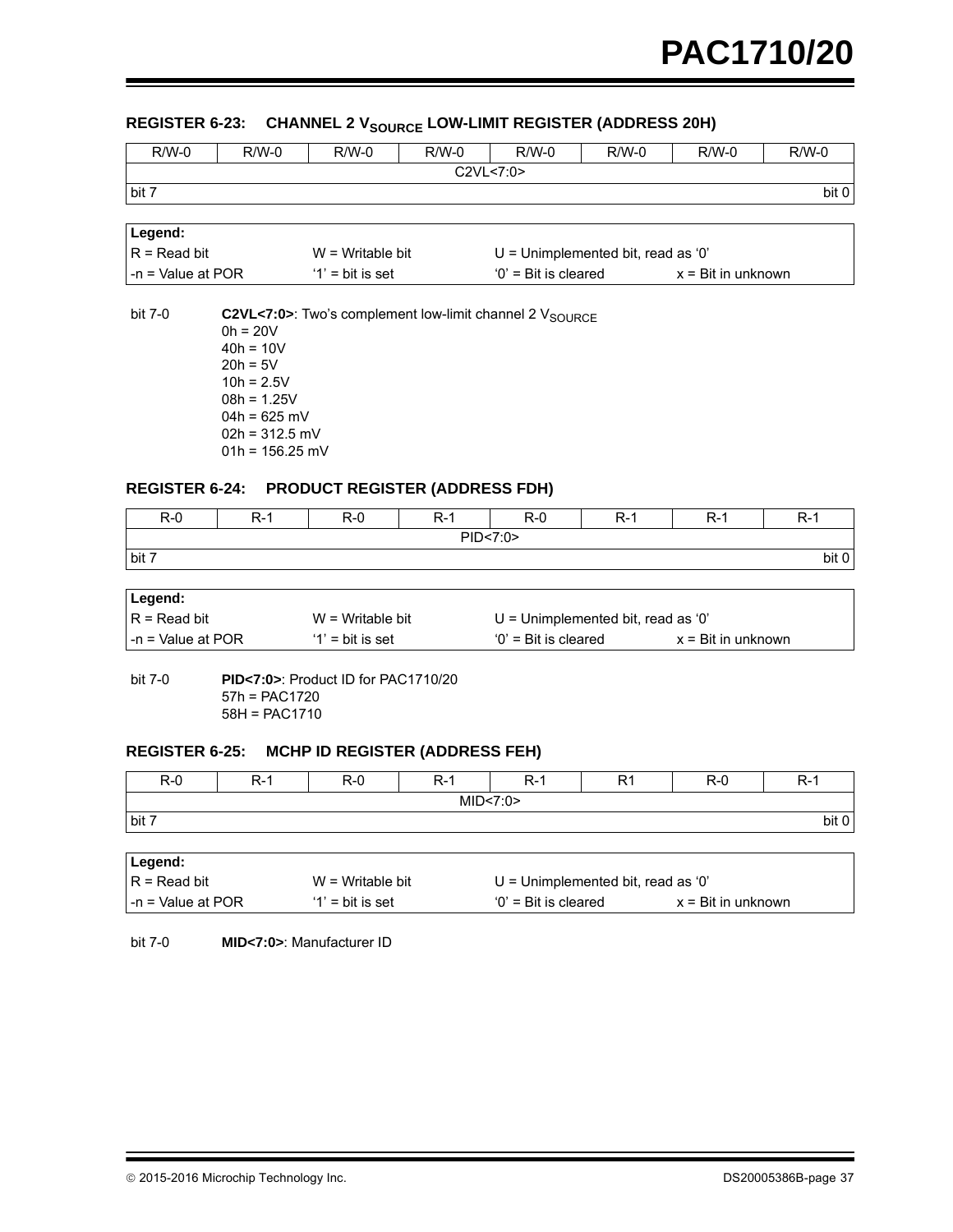## **REGISTER 6-26: REVISION REGISTER (ADDRESS FFH)**

| $R/W-1$                                                                                            | $R/W-0$ | $R/W-0$ | $R/W-0$ | $R/W-0$  | $R/W-0$ | $R/W-0$ | $R/W-1$ |
|----------------------------------------------------------------------------------------------------|---------|---------|---------|----------|---------|---------|---------|
|                                                                                                    |         |         |         | REV<7:0> |         |         |         |
| bit 7                                                                                              |         |         |         |          |         |         | bit 0   |
|                                                                                                    |         |         |         |          |         |         |         |
| Legend:                                                                                            |         |         |         |          |         |         |         |
| $R = Read bit$<br>$U =$ Unimplemented bit, read as '0'<br>$W = Writeable bit$                      |         |         |         |          |         |         |         |
| $-n = Value$ at POR<br>$'1'$ = bit is set<br>$'0'$ = Bit is cleared<br>$x = \text{Bit in unknown}$ |         |         |         |          |         |         |         |
|                                                                                                    |         |         |         |          |         |         |         |

bit 7-0 **REV<7:0>**: Silicon Revision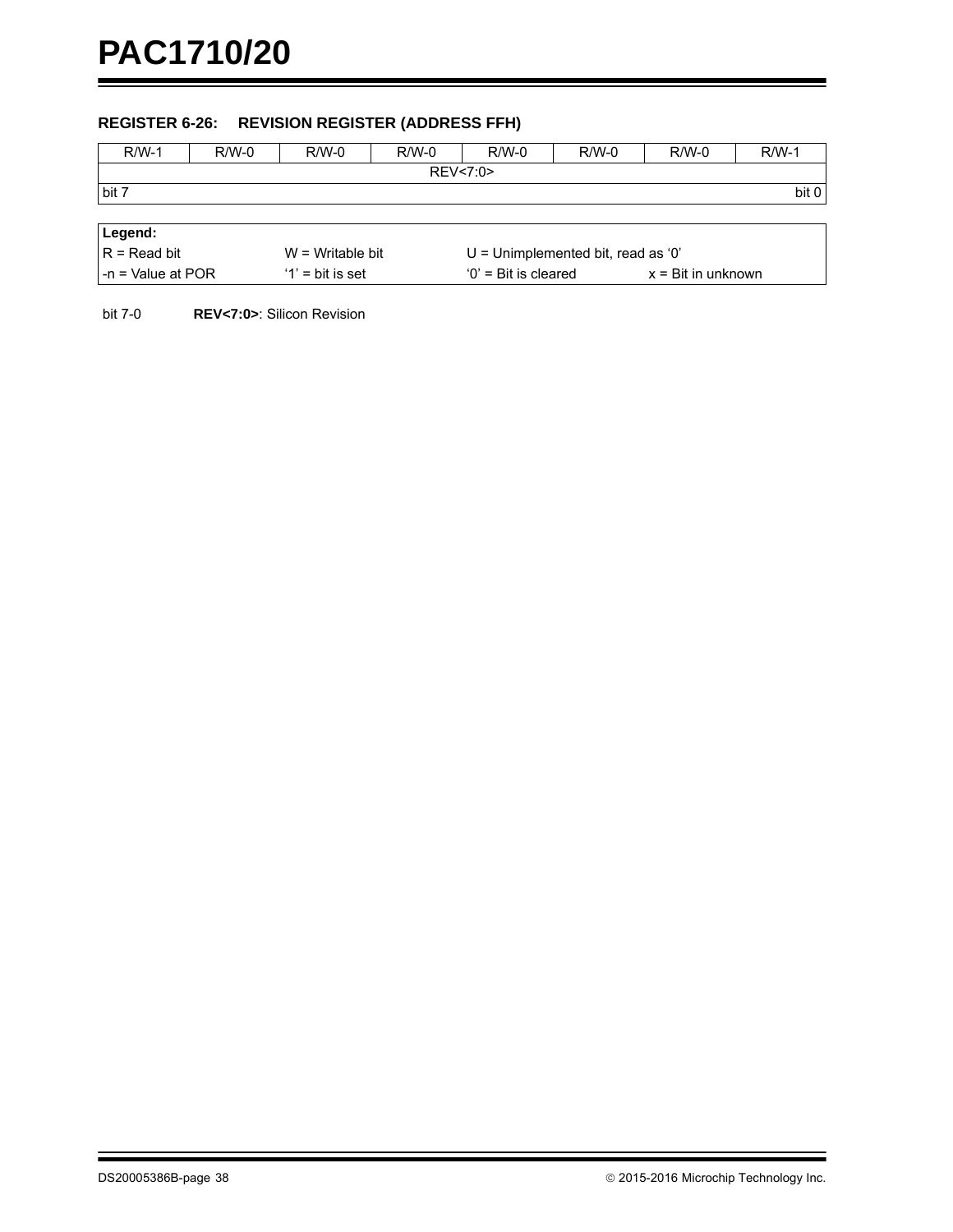e4

## <span id="page-38-0"></span>**7.0 PACKAGE DESCRIPTION**

## **7.1 Package Marking Information**

#### 10-Lead VDFN (3x3x0.9 mm) Example



| Legend: | Y<br><b>WW</b><br><b>NNN</b><br>$<$ R> | Year code (last digit of calendar year)<br>Week code (week of January 1 is week '01')<br>Alphanumeric traceability code<br>Package<br><coo> Country of origin</coo>                                           |
|---------|----------------------------------------|---------------------------------------------------------------------------------------------------------------------------------------------------------------------------------------------------------------|
| Note:   |                                        | In the event the full Microchip part number cannot be marked on one line, it will<br>be carried over to the next line, thus limiting the number of available<br>characters for customer-specific information. |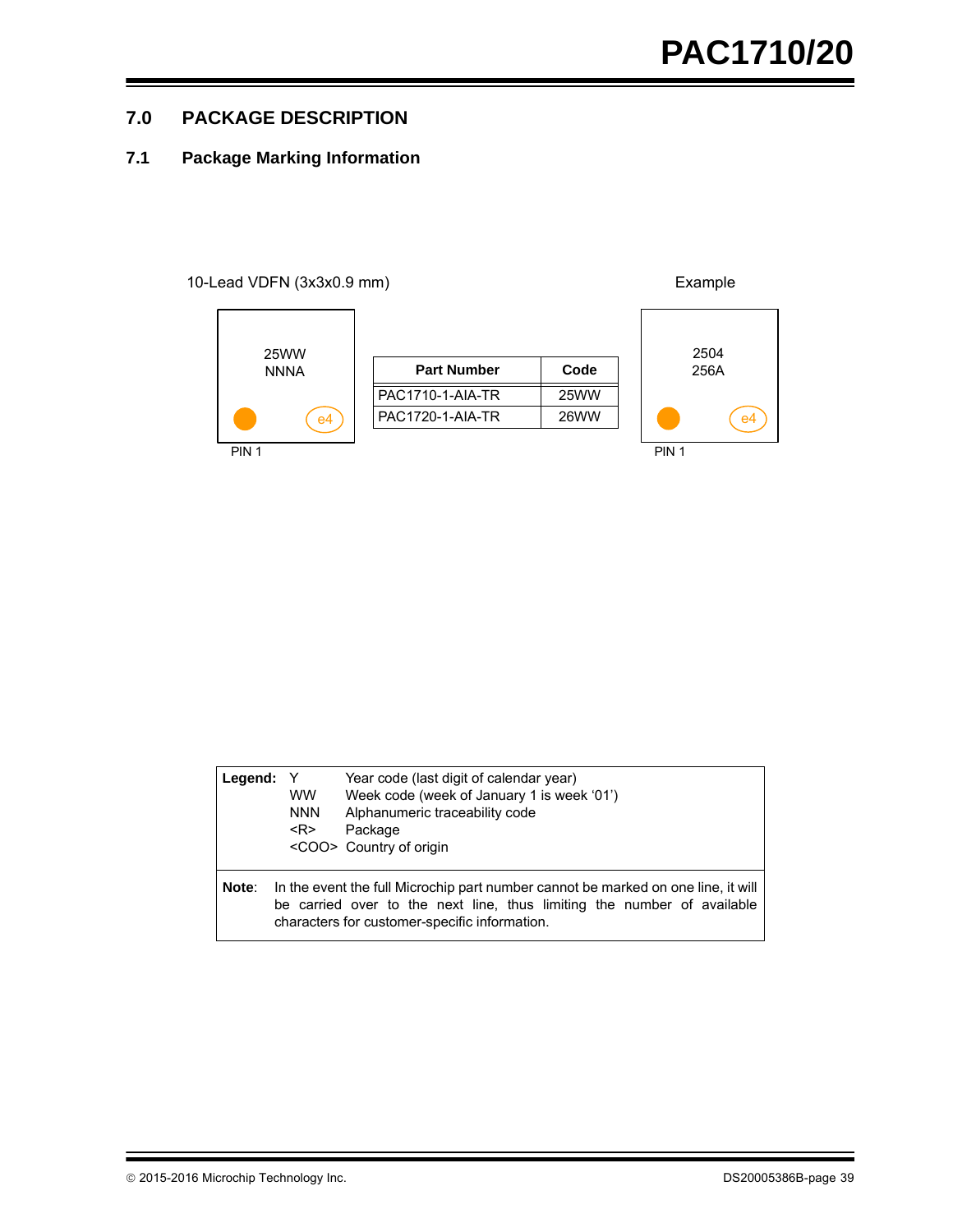## **10-Lead Very Thin Plastic Dual Flat, No Lead Package (9Q) - 3x3 mm Body [VDFN]**

For the most current package drawings, please see the Microchip Packaging Specification located at http://www.microchip.com/packaging **Note:**



Microchip Technology Drawing C04-206B Sheet 1 of 2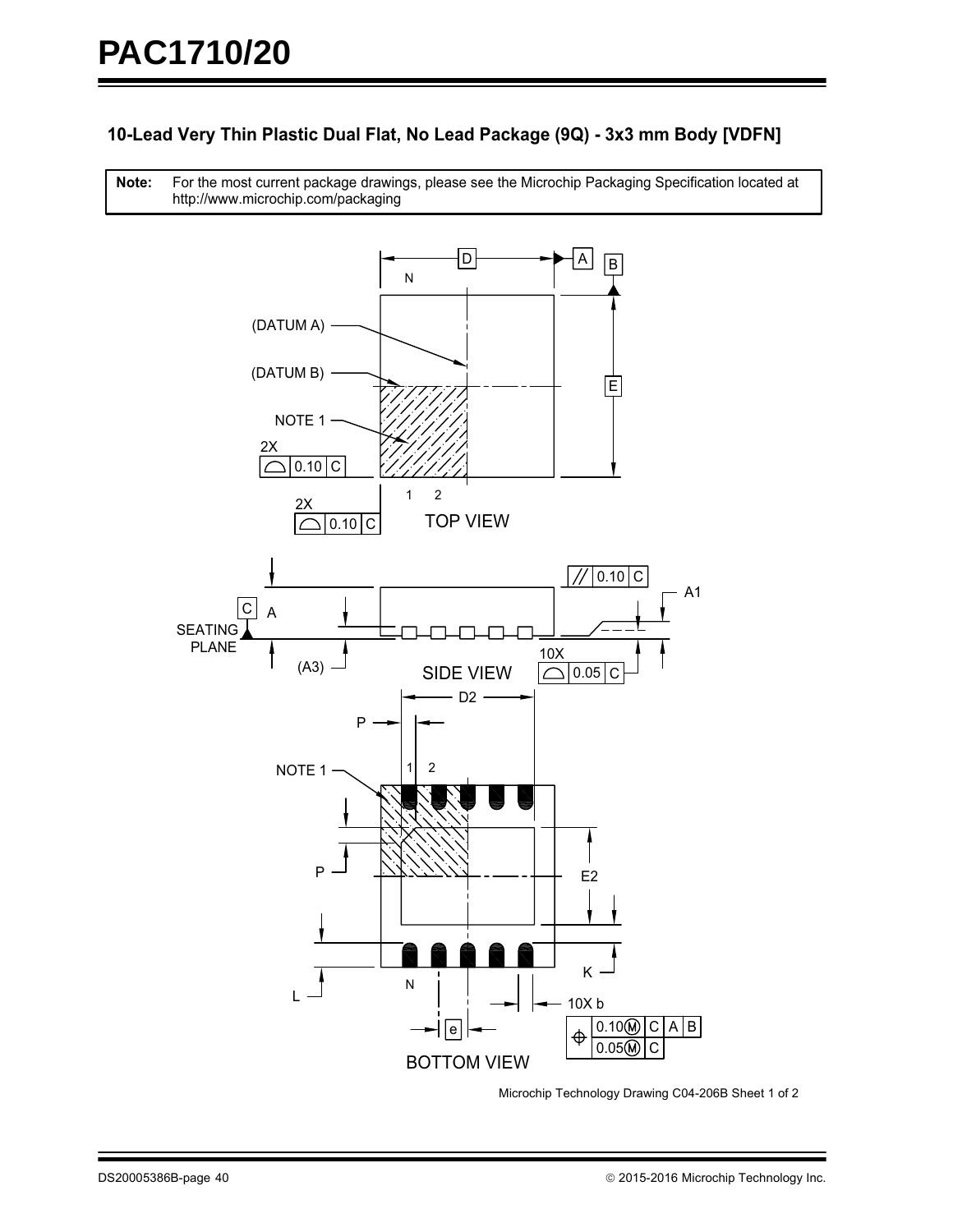## **10-Lead Very Thin Plastic Dual Flat, No Lead Package (9Q) - 3x3 mm Body [VDFN]**

For the most current package drawings, please see the Microchip Packaging Specification located at http://www.microchip.com/packaging **Note:**



|                            | <b>MILLIMETERS</b> |            |            |            |  |
|----------------------------|--------------------|------------|------------|------------|--|
| <b>Dimension Limits</b>    |                    | <b>MIN</b> | <b>NOM</b> | <b>MAX</b> |  |
| <b>Number of Terminals</b> | N                  |            | 10         |            |  |
| Pitch                      | e                  |            | 0.50 BSC   |            |  |
| Overall Height             | A                  | 0.80       | 0.85       | 0.90       |  |
| Standoff                   | A <sub>1</sub>     | 0.00       | 0.02       | 0.05       |  |
| <b>Terminal Thickness</b>  | (A3)               | 0.20 REF   |            |            |  |
| Overall Length             | D                  |            | 3.00 BSC   |            |  |
| <b>Exposed Pad Length</b>  | D <sub>2</sub>     | 2.20       | 2.30       | 2.40       |  |
| <b>Overall Width</b>       | F                  |            | 3.00 BSC   |            |  |
| <b>Exposed Pad Width</b>   | E <sub>2</sub>     | 1.50       | 1.60       | 1.70       |  |
| <b>Exposed Pad Chamfer</b> | P                  |            | 0.25       |            |  |
| <b>Terminal Width</b>      | b                  | 0.18       | 0.25       | 0.30       |  |
| <b>Terminal Length</b>     |                    | 0.35       | 0.40       | 0.45       |  |
| Terminal-to-Exposed-Pad    | κ                  | 0.25       | 0.30       |            |  |

Notes:

1. Pin 1 visual index feature may vary, but must be located within the hatched area.

2. Package is saw singulated

3. Dimensioning and tolerancing per ASME Y14.5M

REF: Reference Dimension, usually without tolerance, for information purposes only. BSC: Basic Dimension. Theoretically exact value shown without tolerances.

Microchip Technology Drawing C04-206B Sheet 2 of 2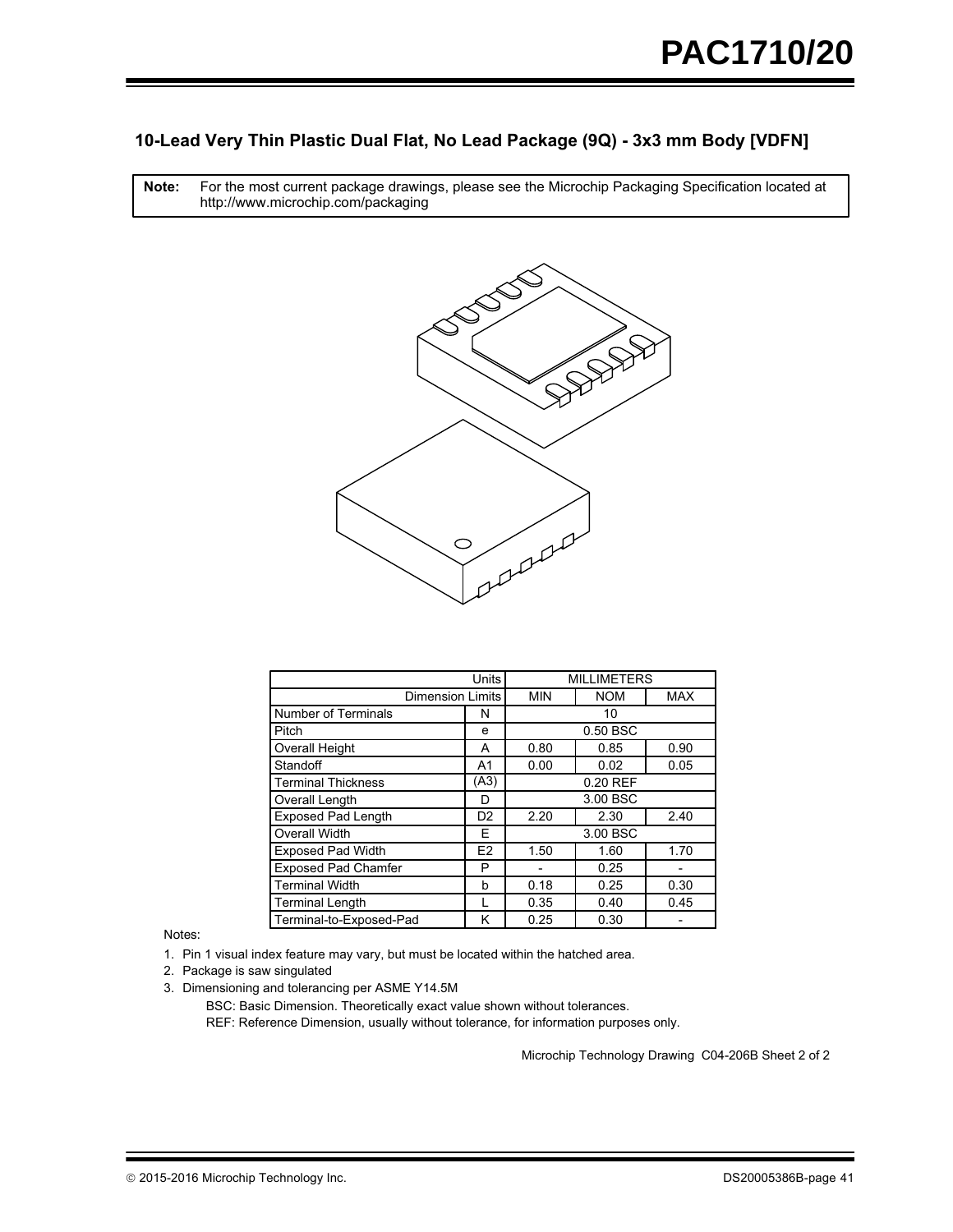## **10-Lead Very Thin Plastic Dual Flat, No Lead Package (9Q) - 3x3 mm Body [VDFN]**

For the most current package drawings, please see the Microchip Packaging Specification located at http://www.microchip.com/packaging **Note:**



## RECOMMENDED LAND PATTERN

|                                 | Units          |            |            | <b>MILLIMETERS</b> |  |  |
|---------------------------------|----------------|------------|------------|--------------------|--|--|
| <b>Dimension Limits</b>         |                | <b>MIN</b> | <b>NOM</b> | <b>MAX</b>         |  |  |
| <b>Contact Pitch</b>            | Е              |            | 0.50 BSC   |                    |  |  |
| Optional Center Pad Width       | Y2             |            |            | 1.70               |  |  |
| Optional Center Pad Length      | X2             |            |            | 2.40               |  |  |
| <b>Contact Pad Spacing</b>      | С              |            | 3.00       |                    |  |  |
| <b>Center Pad Chamfer</b>       | CН             |            | 0.28       |                    |  |  |
| Contact Pad Width (X10)         | X1             |            |            | 0.30               |  |  |
| Contact Pad Length (X10)        | Y1             |            |            | 0.80               |  |  |
| Contact Pad to Contact Pad (X8) | G1             | 0.20       |            |                    |  |  |
| Contact Pad to Center Pad (X10) | G <sub>2</sub> |            | 0.25 REF   |                    |  |  |
| <b>Thermal Via Diameter</b>     |                |            | 0.30       |                    |  |  |
| <b>Thermal Via Pitch</b>        | VX.            |            | 1.00       |                    |  |  |
| <b>Thermal Via Pitch</b>        | VY             |            | 1.00       |                    |  |  |

#### Notes:

1. Dimensioning and tolerancing per ASME Y14.5M

BSC: Basic Dimension. Theoretically exact value shown without tolerances.

REF: Reference Dimension, usually without tolerances, for reference only.

2. For best soldering results, thermal vias, if used, should be filled or tented to avoid solder loss during reflow process

Microchip Technology Drawing C04-2206B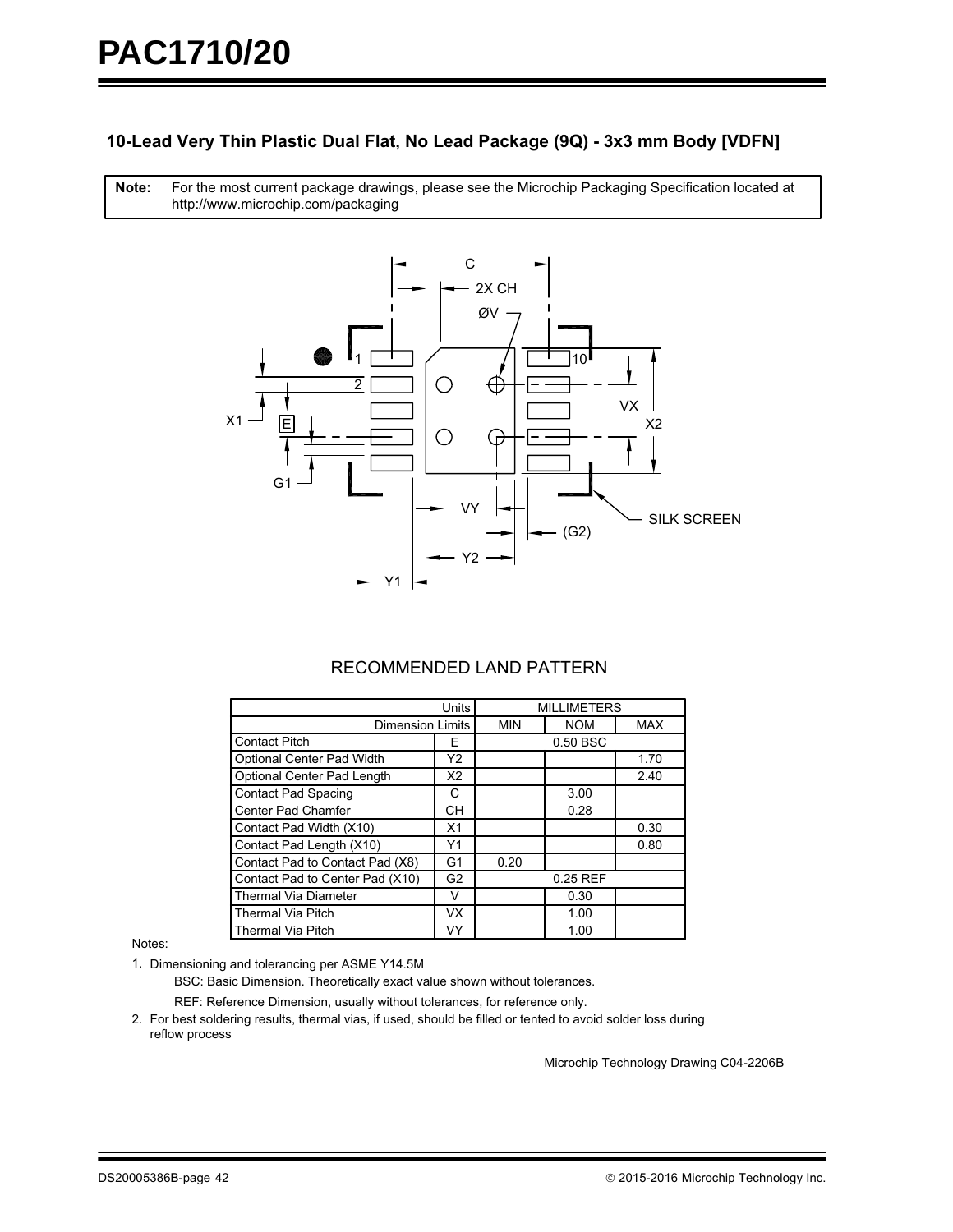## **APPENDIX A: REVISION HISTORY**

## **Revision B (February 2016)**

The following was modified:

1. Updated the package drawings in **[Section 7.0,](#page-38-0) [Package Description](#page-38-0)**

### **Revision A (May 2015)**

- Replaces previous SMSC version 1.1 (12-08-11)
- Updated the Absolute Maximum Ratings in **[Section 1.1, Electrical Specifications](#page-2-1)**
- Added information for the dual high-side current sensor (PAC1720)

## **Revision 1.1 (December 2011)**

• Initial release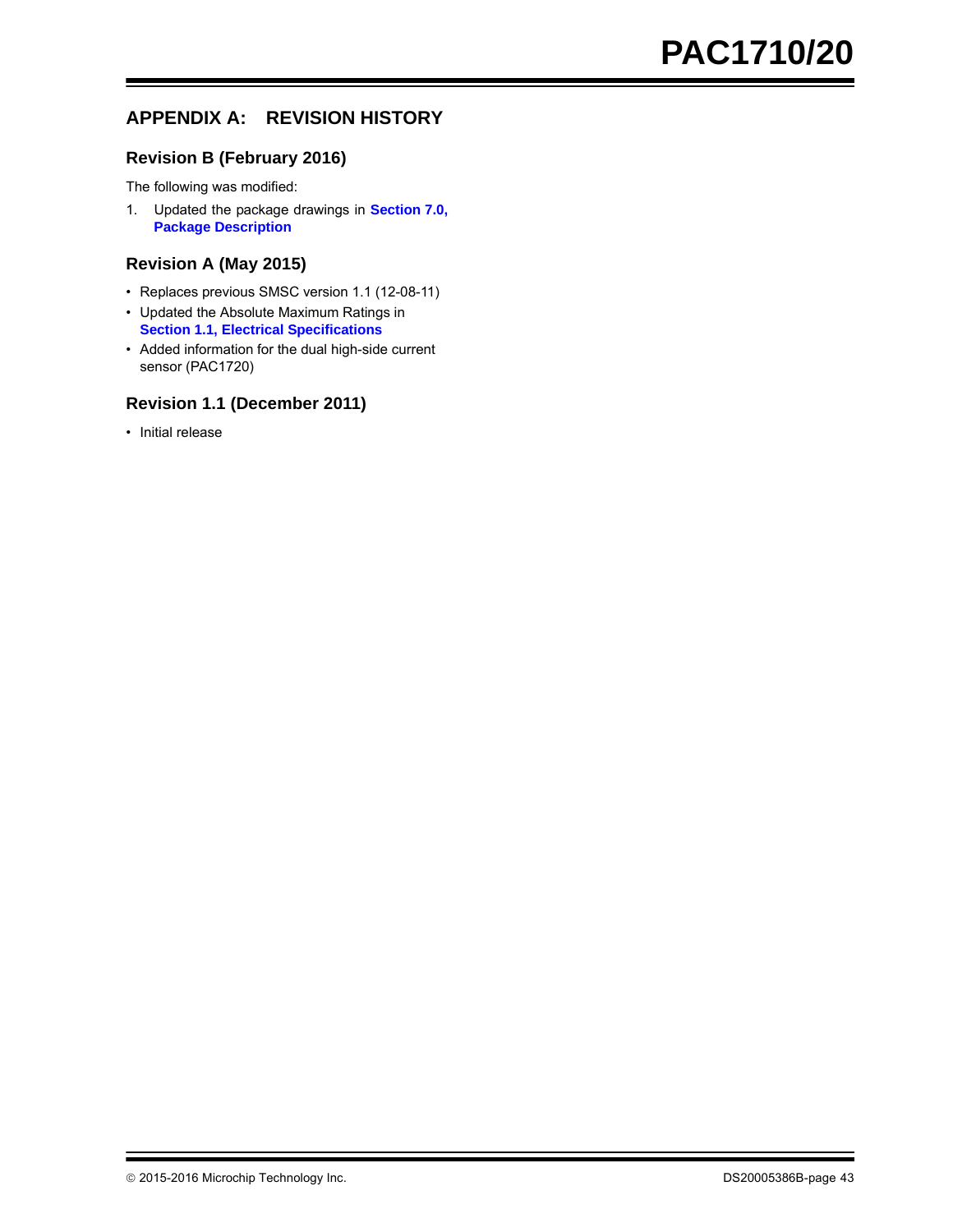**NOTES:**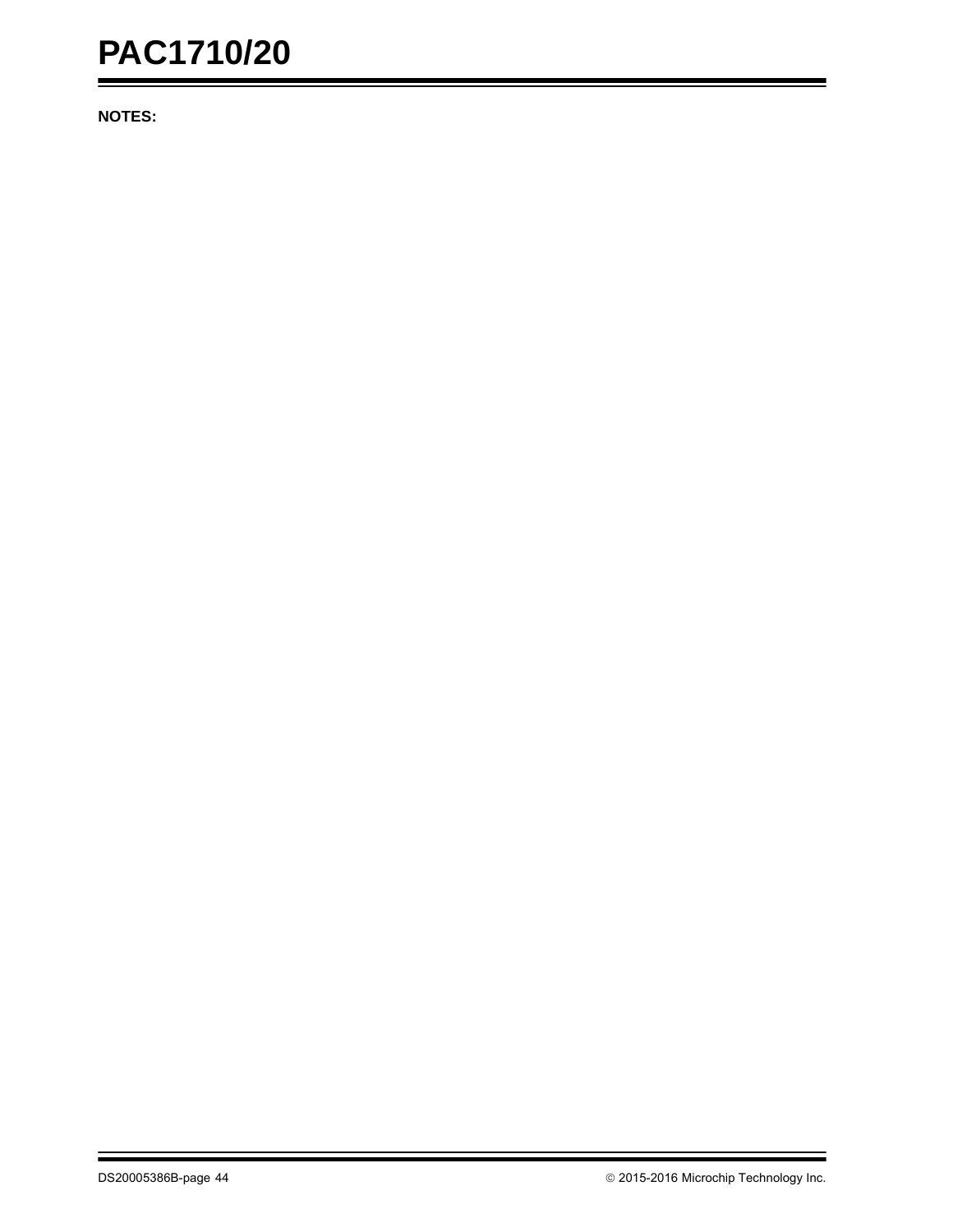## **PRODUCT IDENTIFICATION SYSTEM**

To order or obtain information, e.g., on pricing or delivery, refer to the factory or the listed sales office.

| <b>PART NO.</b><br><b>Device</b> |            | <u>-x</u><br><b>SMBus</b><br><b>Address</b>             | <u>-XXX</u><br>Package     | <u>-XX</u><br>Tape and<br>Reel |  | <b>Examples:</b> | a) PAC1710-1-AIA-TR: Single-channel high-side<br>current monitor<br>3x3 VDFN 8-lead package,<br>shipped in a 4,000 piece |
|----------------------------------|------------|---------------------------------------------------------|----------------------------|--------------------------------|--|------------------|--------------------------------------------------------------------------------------------------------------------------|
| Device:                          | output     | PAC1710/20: High-side power/current monitor with analog |                            |                                |  | Tape and Reel    |                                                                                                                          |
| <b>SMBus Address: -1</b>         |            | $=$ selectable address                                  |                            |                                |  |                  |                                                                                                                          |
| Package:                         | <b>AIA</b> | $= 10$ -lead 3 mm x 3 mm VDFN                           |                            |                                |  |                  |                                                                                                                          |
| <b>Shipping Pack:</b>            | TR.        |                                                         | =4,000 piece Tape and Reel |                                |  |                  |                                                                                                                          |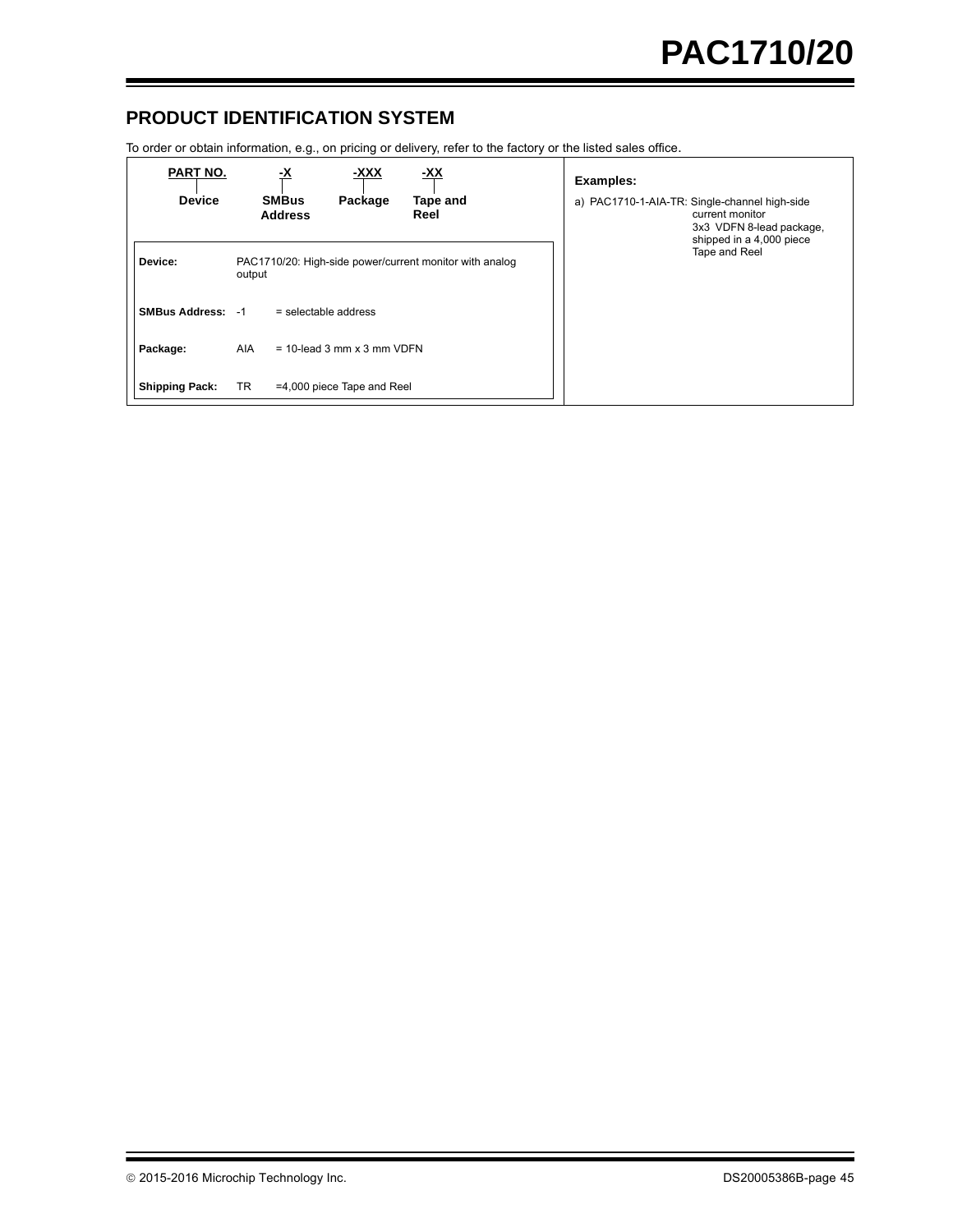**NOTES:**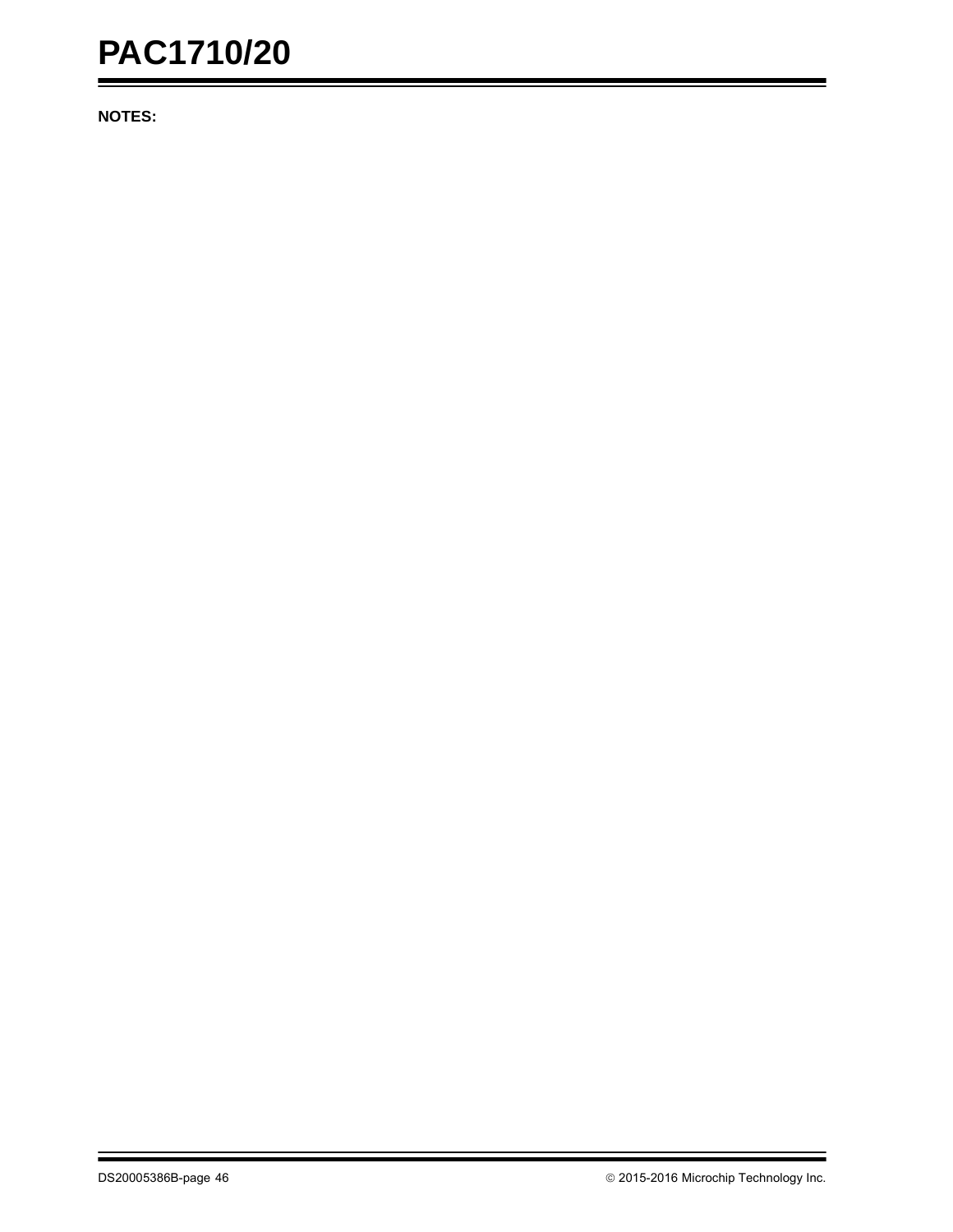#### **Note the following details of the code protection feature on Microchip devices:**

- Microchip products meet the specification contained in their particular Microchip Data Sheet.
- Microchip believes that its family of products is one of the most secure families of its kind on the market today, when used in the intended manner and under normal conditions.
- There are dishonest and possibly illegal methods used to breach the code protection feature. All of these methods, to our knowledge, require using the Microchip products in a manner outside the operating specifications contained in Microchip's Data Sheets. Most likely, the person doing so is engaged in theft of intellectual property.
- Microchip is willing to work with the customer who is concerned about the integrity of their code.
- Neither Microchip nor any other semiconductor manufacturer can guarantee the security of their code. Code protection does not mean that we are guaranteeing the product as "unbreakable."

Code protection is constantly evolving. We at Microchip are committed to continuously improving the code protection features of our products. Attempts to break Microchip's code protection feature may be a violation of the Digital Millennium Copyright Act. If such acts allow unauthorized access to your software or other copyrighted work, you may have a right to sue for relief under that Act.

Information contained in this publication regarding device applications and the like is provided only for your convenience and may be superseded by updates. It is your responsibility to ensure that your application meets with your specifications. MICROCHIP MAKES NO REPRESENTATIONS OR WARRANTIES OF ANY KIND WHETHER EXPRESS OR IMPLIED, WRITTEN OR ORAL, STATUTORY OR OTHERWISE, RELATED TO THE INFORMATION, INCLUDING BUT NOT LIMITED TO ITS CONDITION, QUALITY, PERFORMANCE, MERCHANTABILITY OR FITNESS FOR PURPOSE**.** Microchip disclaims all liability arising from this information and its use. Use of Microchip devices in life support and/or safety applications is entirely at the buyer's risk, and the buyer agrees to defend, indemnify and hold harmless Microchip from any and all damages, claims, suits, or expenses resulting from such use. No licenses are conveyed, implicitly or otherwise, under any Microchip intellectual property rights unless otherwise stated.

*Microchip received ISO/TS-16949:2009 certification for its worldwide headquarters, design and wafer fabrication facilities in Chandler and Tempe, Arizona; Gresham, Oregon and design centers in California and India. The Company's quality system processes and procedures are for its PIC® MCUs and dsPIC® DSCs, KEELOQ® code hopping devices, Serial EEPROMs, microperipherals, nonvolatile memory and analog products. In addition, Microchip's quality system for the design and manufacture of development systems is ISO 9001:2000 certified.*

## **QUALITY MANAGEMENT SYSTEM CERTIFIED BY DNV**   $=$  **ISO/TS 16949**  $=$

#### **Trademarks**

The Microchip name and logo, the Microchip logo, AnyRate, dsPIC, FlashFlex, flexPWR, Heldo, JukeBlox, KeeLoq, KeeLoq logo, Kleer, LANCheck, LINK MD, MediaLB, MOST, MOST logo, MPLAB, OptoLyzer, PIC, PICSTART, PIC32 logo, RightTouch, SpyNIC, SST, SST Logo, SuperFlash and UNI/O are registered trademarks of Microchip Technology Incorporated in the U.S.A. and other countries.

ClockWorks, The Embedded Control Solutions Company, ETHERSYNCH, Hyper Speed Control, HyperLight Load, IntelliMOS, mTouch, Precision Edge, and QUIET-WIRE are registered trademarks of Microchip Technology Incorporated in the U.S.A.

Analog-for-the-Digital Age, Any Capacitor, AnyIn, AnyOut, BodyCom, chipKIT, chipKIT logo, CodeGuard, dsPICDEM, dsPICDEM.net, Dynamic Average Matching, DAM, ECAN, EtherGREEN, In-Circuit Serial Programming, ICSP, Inter-Chip Connectivity, JitterBlocker, KleerNet, KleerNet logo, MiWi, motorBench, MPASM, MPF, MPLAB Certified logo, MPLIB, MPLINK, MultiTRAK, NetDetach, Omniscient Code Generation, PICDEM, PICDEM.net, PICkit, PICtail, PureSilicon, RightTouch logo, REAL ICE, Ripple Blocker, Serial Quad I/O, SQI, SuperSwitcher, SuperSwitcher II, Total Endurance, TSHARC, USBCheck, VariSense, ViewSpan, WiperLock, Wireless DNA, and ZENA are trademarks of Microchip Technology Incorporated in the U.S.A. and other countries.

SQTP is a service mark of Microchip Technology Incorporated in the U.S.A.

Silicon Storage Technology is a registered trademark of Microchip Technology Inc. in other countries.

GestIC is a registered trademarks of Microchip Technology Germany II GmbH & Co. KG, a subsidiary of Microchip Technology Inc., in other countries.

All other trademarks mentioned herein are property of their respective companies.

© 2015-2016, Microchip Technology Incorporated, Printed in the U.S.A., All Rights Reserved.

ISBN: 978-1-5224-0276-3